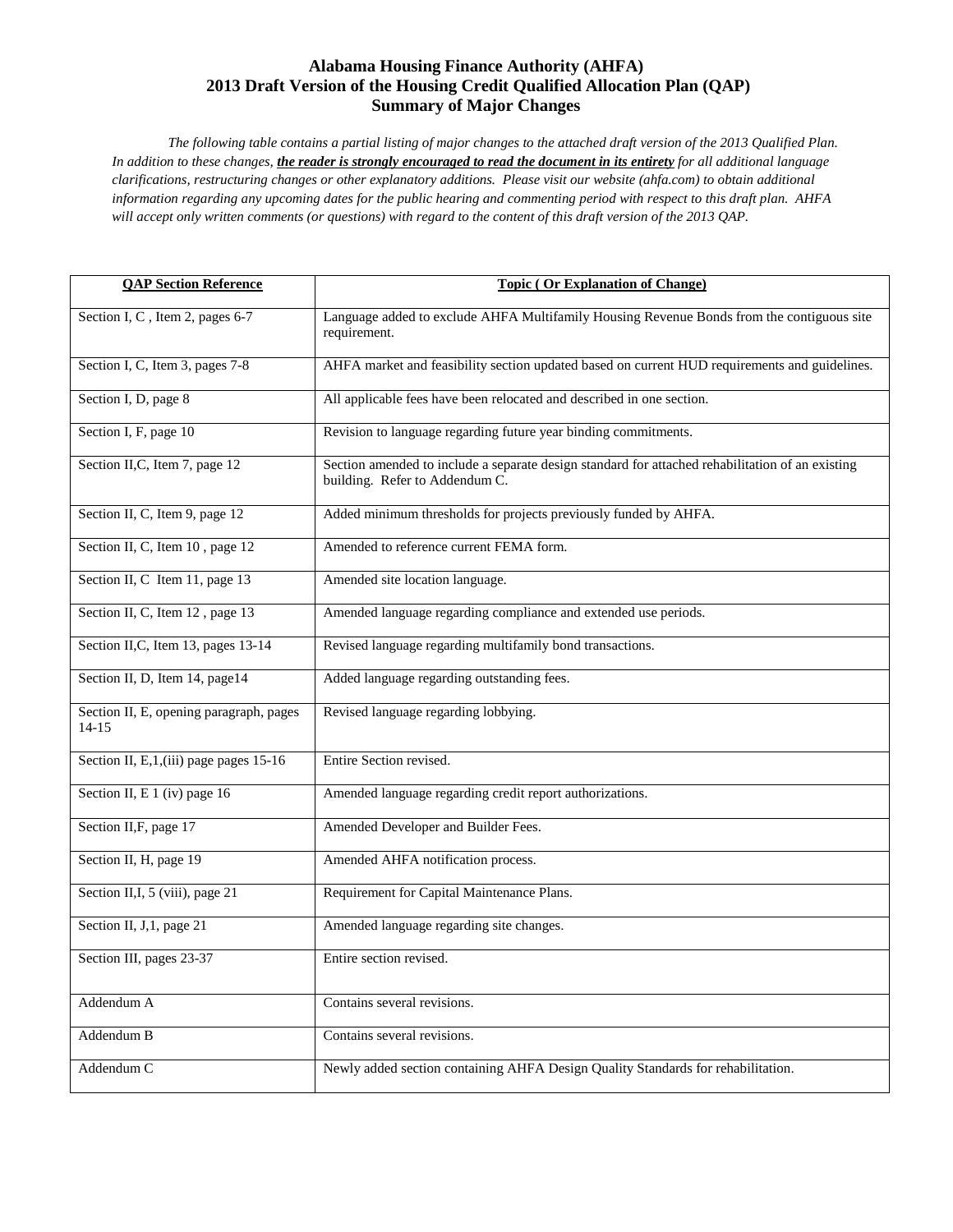# **DRAFT**

# **LOW-INCOME HOUSING TAX CREDIT 2013 State Qualified Allocation Plan**

<span id="page-1-0"></span>

**Administered by the Alabama Housing Finance Authority**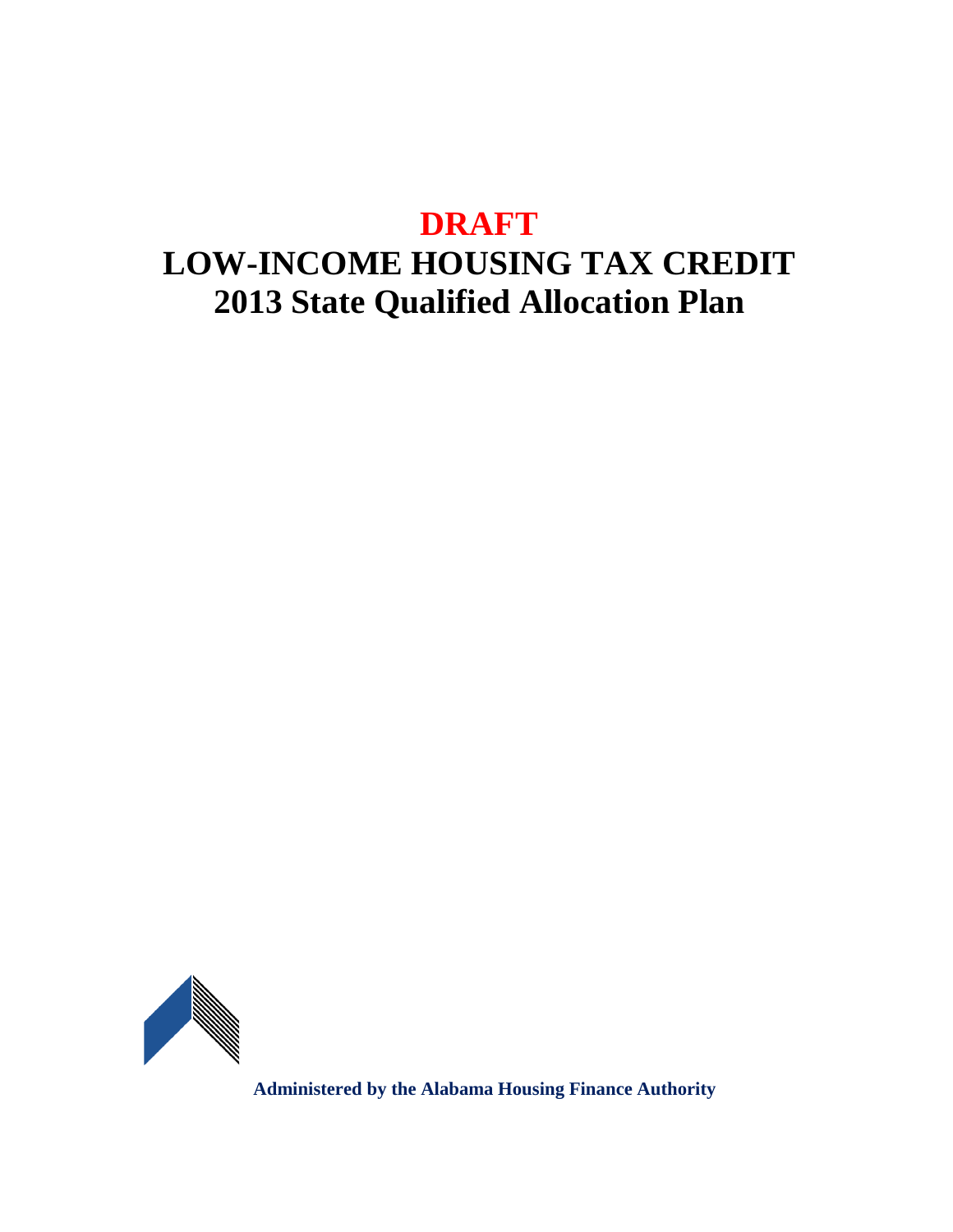# **2013 HOUSING CREDIT STATE QUALIFIED ALLOCATION PLAN**

# **TABLE OF CONTENTS**

**PAGE**

| I.  | <b>HOUSING CREDITS</b>                              |    |
|-----|-----------------------------------------------------|----|
|     | A. Development of Selection Criteria                | 4  |
|     | B. Establishment of Housing Priorities              | 5  |
|     | C. Project Selection Criteria                       | 6  |
|     | D. Fees                                             | 8  |
|     | E. Amendments                                       | 10 |
|     | F. Future-Year Binding Commitments                  | 10 |
| II. | <b>AHFA ALLOCATION PROCESS</b>                      |    |
|     | A. Application Cycles                               | 10 |
|     | <b>B.</b> Mailing List                              | 11 |
|     | C. Application Threshold Requirements               | 11 |
|     | D. Negative Actions                                 | 14 |
|     | E. Application Evaluation                           | 14 |
|     | F. Developer and Builder Fees                       | 17 |
|     | G. Housing Credit Allocations                       | 17 |
|     | H. Notification of Approval                         | 19 |
|     | I. Progress Requirements After Reservation          | 19 |
|     | J. Negative Action After Reservation                | 21 |
|     | K. Change in or Denial of Housing Credit Allocation | 22 |
|     | L. Memoranda of Understanding                       | 22 |
|     | M. Disclosure                                       | 23 |

2013 Draft Housing Credit QAP

**2**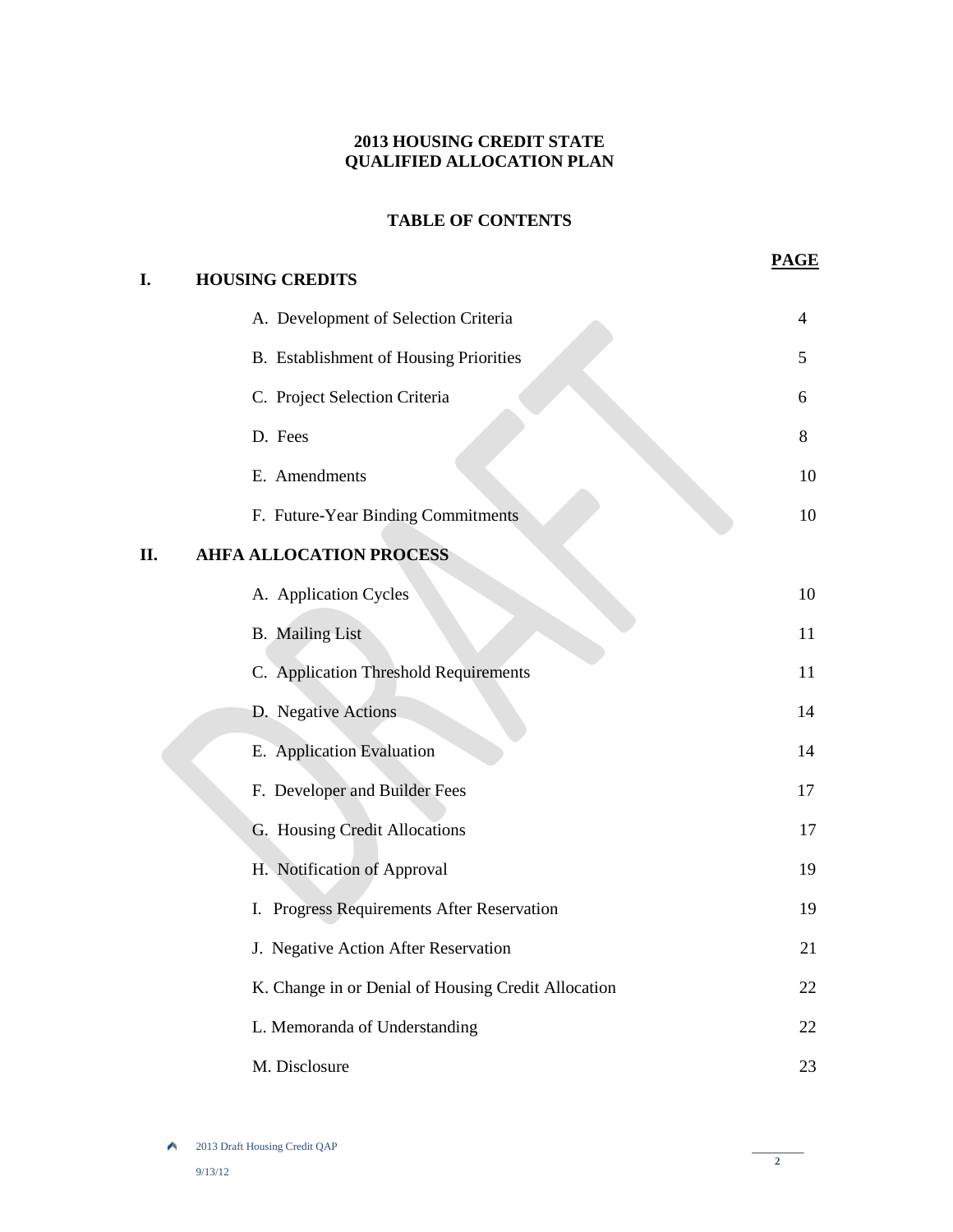# **III. POINT SCORING SYSTEM**

- A. Points Gained 26
- B. Points Lost 33

# **IV. COMPLIANCE MONITORING**

**ADDENDUM A**

# **ADDENDUM B**

**ADDENDUM C**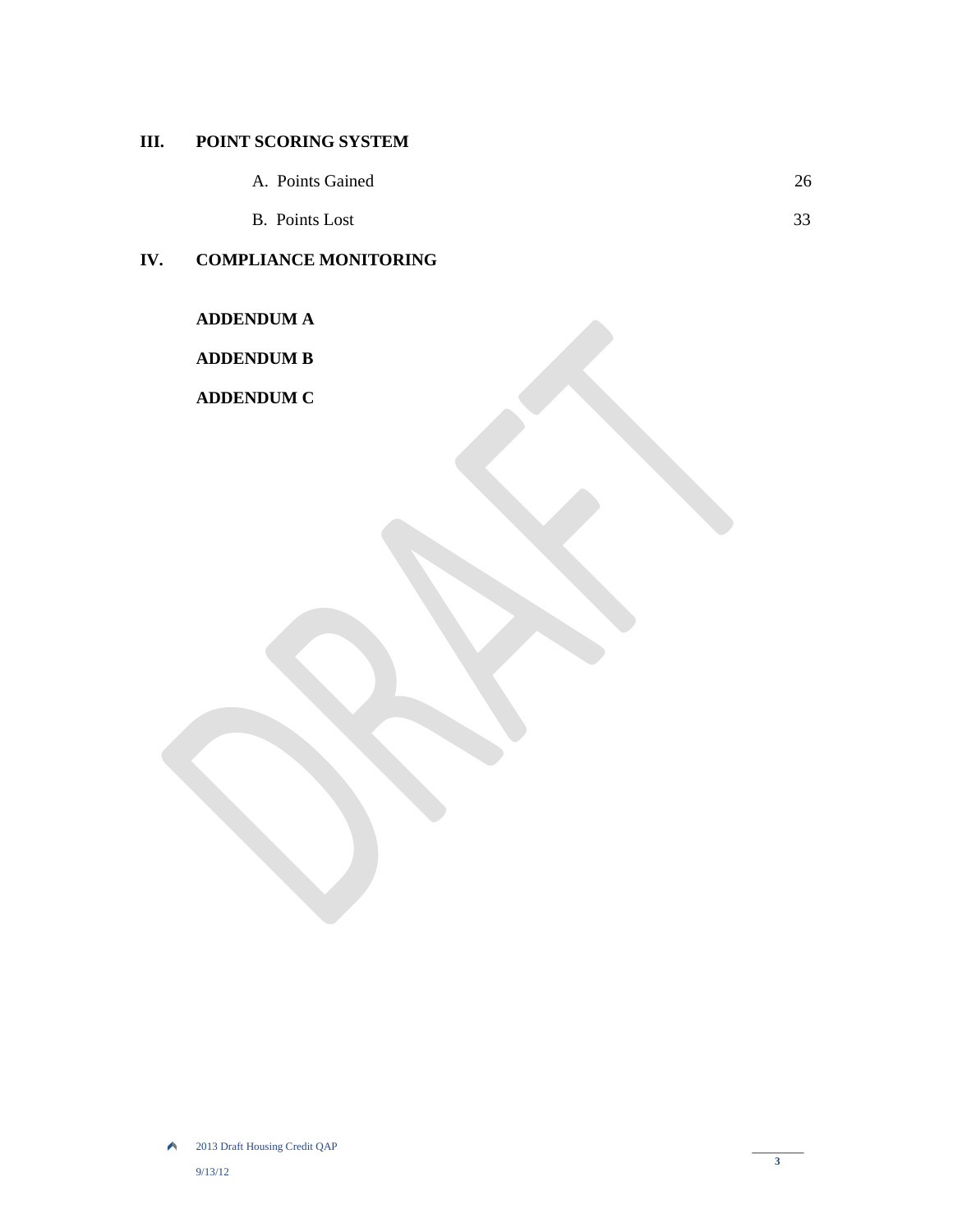# **I. HOUSING CREDITS**

The Housing Credit program encourages and promotes investment in affordable rental housing for low-income households. Through these investments, the number of housing units is increased and the quality of existing housing units is significantly upgraded. The primary benefit to investors is a dollar-for-dollar reduction in federal tax liability.

To receive Housing Credits, a project must qualify under federal rules contained in Section 42 of the Internal Revenue Code of 1986 (Section 42).

The Alabama Housing Finance Authority (AHFA) has developed and implemented this 2013 Housing Credit State Qualified Allocation Plan (QAP) for the State of Alabama in compliance with the rules set forth in Section 42. AHFA is required by Section 42 to:

- Develop selection criteria to be used in determining housing priorities for the State. The selection criteria includes ranking each project in accordance with its location, fulfillment of housing needs, project and applicant characteristics, participation of local tax-exempt organizations and targeting persons on public housing waiting lists;
- Develop an evaluation process whereby preference is given to projects which serve: (1) the lowest income tenants, and (2) qualified tenants for the longest period(s); and
- Develop compliance monitoring procedures to test for noncompliance with the provisions of Section 42 and for notifying the Internal Revenue Service (IRS) of noncompliance.
- A. Development of Selection Criteria

AHFA has been responsible for preparing a housing needs assessment and strategy for the State of Alabama since the HOME Investment Partnerships Program was created. In 1992, AHFA prepared the first Comprehensive Housing Affordability Strategy (or CHAS) as a prerequisite for Alabama to receive millions of federal dollars for housing. Prior to submitting the CHAS to The Department of Housing and Urban Development (HUD), AHFA prepared an extensive list of interested relevant parties from which to gather information and mailed letters of inquiry, questionnaires and surveys to various state agencies, service providers, housing directors and individuals. Based on the information gathered, along with data from the relatively new 1990 U. S. Census, AHFA then compiled a blueprint document for creating affordable housing across the State.

Beginning in 1995, HUD abandoned the CHAS and created the Consolidated Plan; an effort to blend the four Community Planning and Development (CPD) programs - Community Development Block Grant (CDBG), Home Investment Partnerships (HOME), Emergency Shelter Grants (ESG), and Housing Opportunities for Persons with AIDS (HOPWA) - into a single submission process for the purposes of the Consolidated Plan. AHFA, as administrator of the HOME Program, was deemed responsible for writing the housing portion of the new document. The Consolidated Plan provided a detailed overview of how the State planned to utilize its annual Community Planning and

۸ 2013 Draft Housing Credit QAP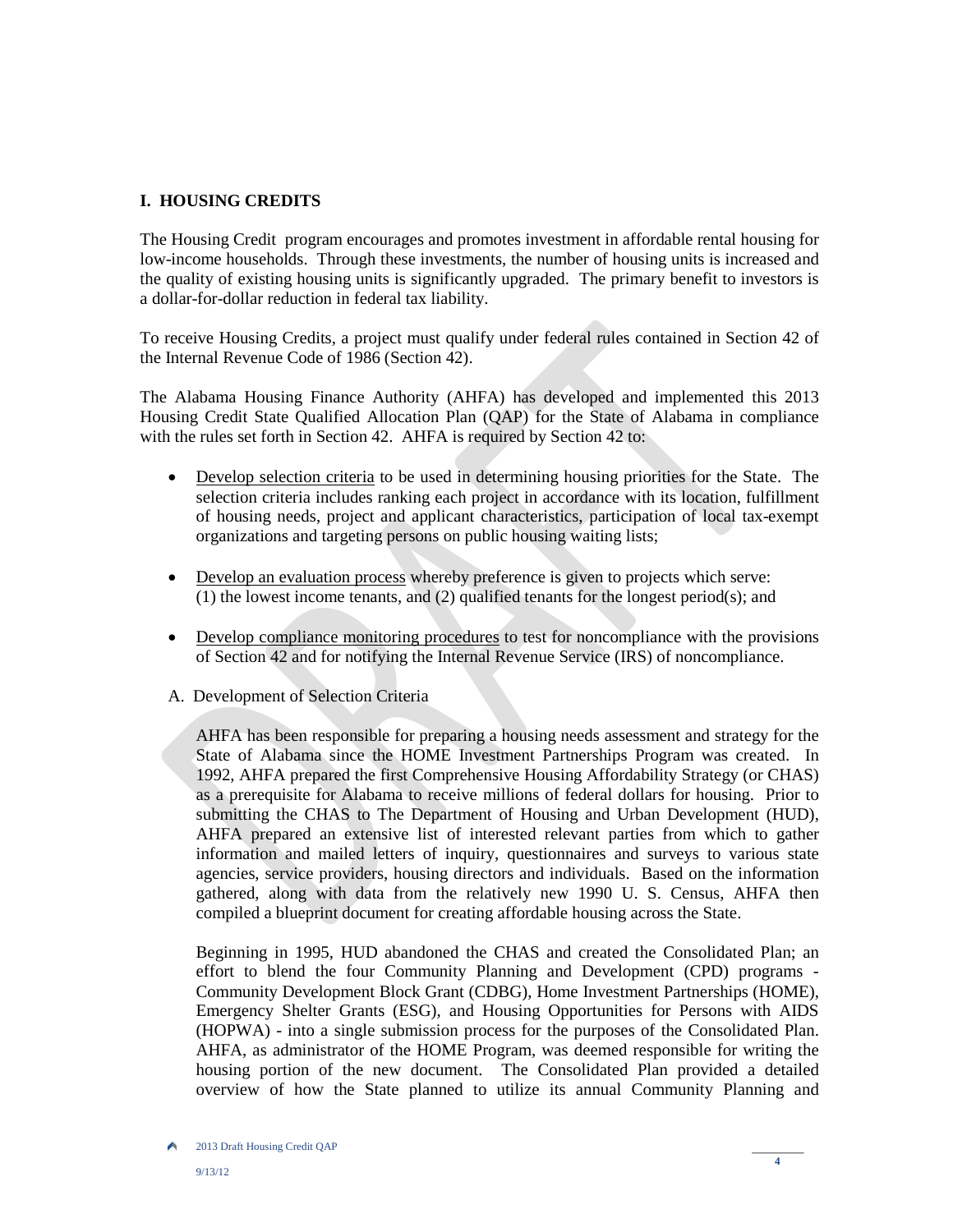Development funding<sup>[1](#page-1-0)</sup> to meet economic development objectives, provide affordable housing, and address other special needs. As a contributor, AHFA offered a detailed analysis of the current status of housing in Alabama with special attention devoted to the condition of housing and housing affordability.

The early State Consolidated Plan submissions relied on figures from the 2000 U. S. Census. Once the 2010 U. S. Census became available, the State relied upon the newer figures. While Alabama, like all states, has experienced ups and downs in population, income, and other critical census-tracked data between 1990 and 2000 and between 2000 and 2010, one realization has not been altered – our State is still poor and thousands of Alabama families and households need a safe and affordable place to live. A great many unmet needs still exist and AHFA will use the limited resources available to address as many unmet needs as feasible across the State.

The Consolidated Plan, in addition to providing an overall assessment of housing needs for the State, identifies the housing needs associated with special needs groups (minorities, single-parent families, the elderly, people with disabilities, mental illness, or AIDS/HIV and homeless persons).

A demographic analysis performed for the first Consolidated Plan (and still true today) concluded "that a significant number of individuals in all parts of the state are in need of housing assistance. Those with the greatest needs are, predictably, concentrated at the lowest levels of the income hierarchy, wherein the housing cost burden is also the most severe. The largest numbers relative to housing needs are found in the state's most populous urban and metropolitan counties, but the greatest concentration of need is observed in the rural counties located in the southern portion of the state, the Black Belt in particular."

Additionally, the Consolidated Plan continues to be updated with historical AHFA data, including a list of HOME and Housing Credit projects placed in service and/or committed by AHFA since those programs began. The new Census data did not dramatically alter the state's affordable housing priorities. While state HOME funds provide hundreds of traditional affordable housing units across Alabama each year, the overwhelming majority of beneficiaries have been families and, in some cases, the elderly. Meeting those needs is consistent with Consolidated Plan findings and the need for additional family units and elderly units should remain strong.

On April 27, 2011, the State of Alabama was hit by tornados, storms, straight line winds and flooding. A total of 43 counties were declared disaster areas eligible for individual assistance under the authority of the Robert T. Stafford Disaster Relief and Emergency Assistance Act. Due to the number of housing units destroyed and made uninhabitable, AHFA considered these facts when developing the selection criteria for the 2013 allocation cycle.

B. Establishment of Housing Priorities

This QAP seeks to ensure that, where economically feasible, every county in Alabama regardless of population size and other factors, will have an opportunity to compete for funding to address their unmet housing needs, with the understanding that respective county stakeholders must be proactive toward a) providing additional funding sources and incentives as available, b)helping to remove regulatory and discriminatory barriers, and c)

-

<sup>&</sup>lt;sup>1</sup> Annual CPD funding for the State has been upwards of \$50,000,000 in some years. For Program Year 2012, that figure had dropped to \$33,617,836.

<sup>2013</sup> Draft Housing Credit QAP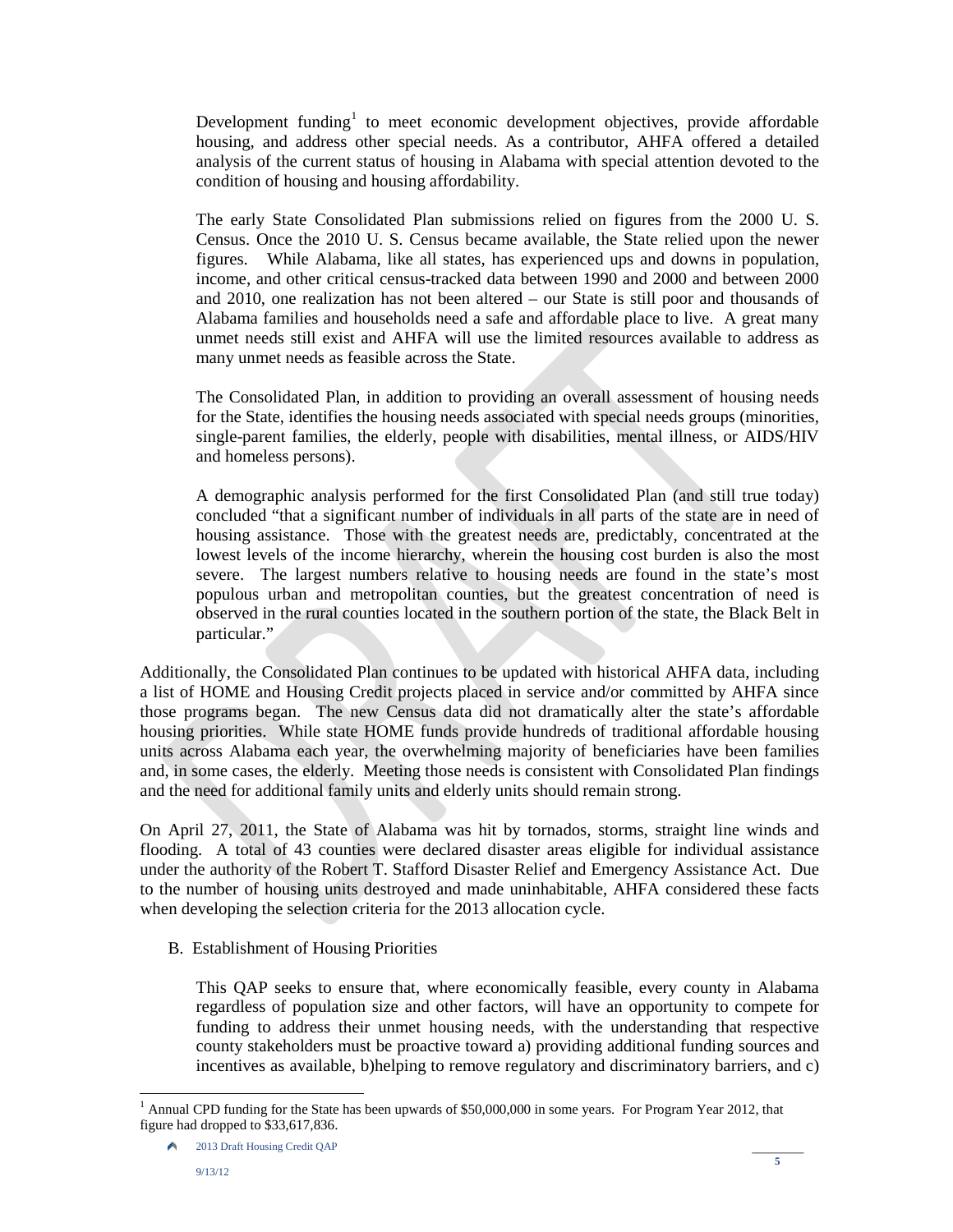seeking experienced Housing Credit and HOME development partners to assist in creating housing development solutions for their respective communities. AHFA has established certain housing priorities to be used in the distribution of Housing Credits. AHFA seeks to promote the following housing priorities (not in order of preference) in the 2013 allocation cycle:

- Projects that add to or significantly upgrade the existing low-income housing stock;
- Projects which, without Housing Credits, would not likely set aside units for lowincome tenants;
- Projects which use additional assistance through federal, state, or local subsidies; and
- A balanced distribution of the Housing Credits throughout the state in terms of geographical regions, counties, urban, and rural areas.
- C. Project Selection Criteria

In accordance with Section  $42(m)(1)(a)(ii)$  of the Internal Revenue Code, AHFA is required to notify the chief executive officer (or equivalent) of the local jurisdiction within which an applicant has submitted an application for funding using the Housing Credit program. AHFA is required to provide such individual a reasonable opportunity to comment on the project. Comments made by the executive officer will be considered by AHFA, along with other market information, to determine the feasibility or viability of the project.

While a lack of expressed support does not mean that the project is necessarily opposed by the community, consideration is given to projects which are able to demonstrate support from the communities they will ultimately serve. AHFA recognizes that having community support can also reduce the "NIMBY" (Not-In-My-Backyard) issues that may accompany an affordable housing project.

AHFA is required to evaluate each application to determine which projects should receive Housing Credits. Applicants must complete the following basic steps:

1.) Submit a complete application to AHFA. The application package contains a checklist outlining items necessary to complete the application. The application is deemed complete if all pages are submitted on original current year forms with original signatures, legible, and all applicable spaces are fully completed. All AHFA-provided forms/documentation (see application checklist and instructions) must be submitted with the application in original form with original signatures. The forms/documentation must be submitted in numerical order behind blue index pages (applicant must provide) and submitted in the application package. The application should not be in a binder or spiral binding. Failure to meet any of the above instructions will result in point deductions in the Point Scoring System (see Section III  $(B)(1)$ ).

Portions of the application may be required to be submitted online.

 **If an application remains incomplete after notification by AHFA of the missing documents and expiration of the time allowed for submission of said items, the application will be terminated, and no further consideration will be given.** 

۸ 2013 Draft Housing Credit QAP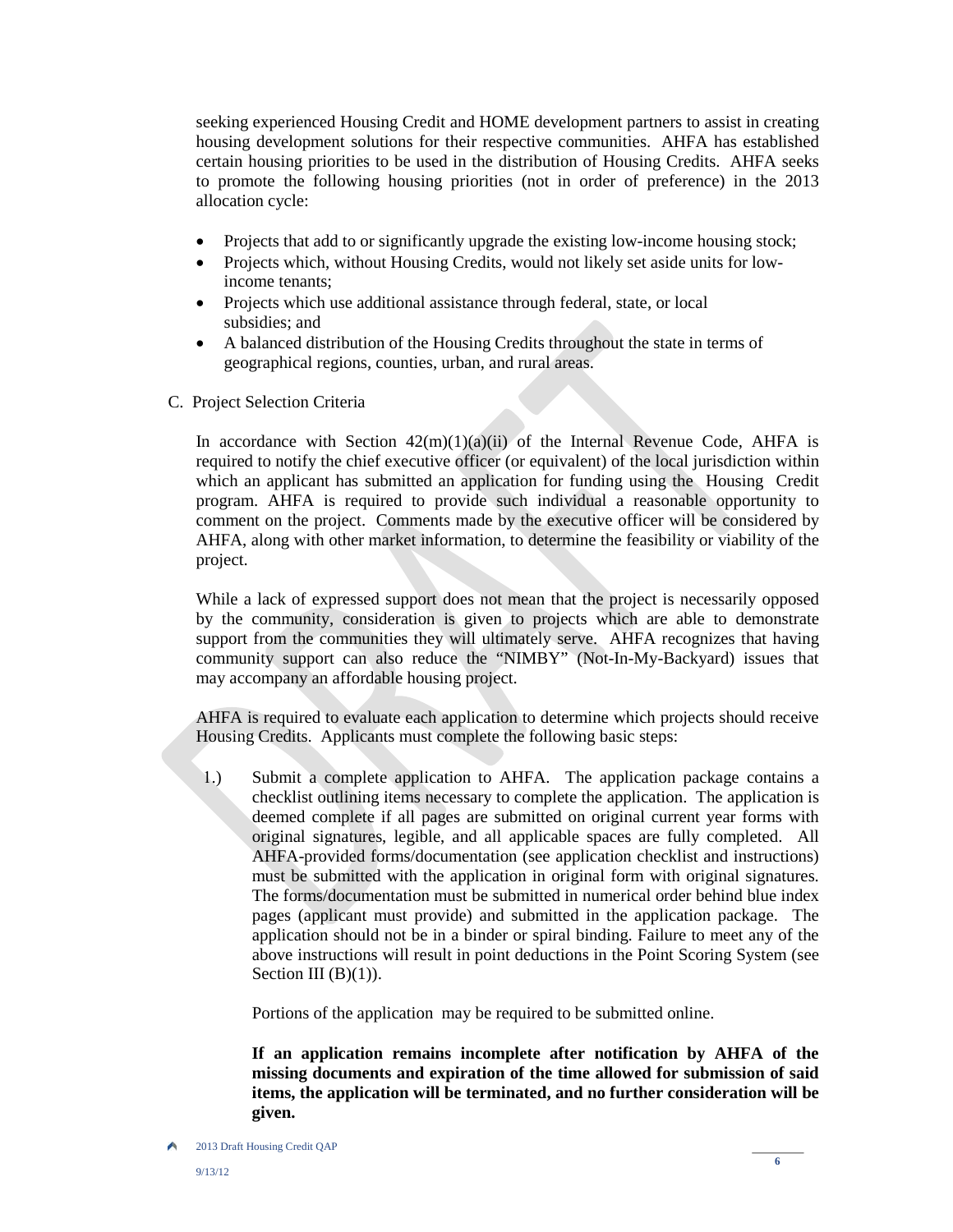2.) Provide evidence that the project is a *Qualified multifamily* rental project which meets the basic occupancy and rent restrictions required of Section 42.

When Housing Credits are combined with HOME funds, the project must meet the occupancy and rent restrictions required in Section 42 and the HOME regulations, whichever is more restrictive.

Residential rental projects must be on a single site or contiguous sites. Sites may be considered contiguous if separated only by a neighborhood street. *An exception to the single site or contiguous sites will be allowed for non-contiguous existing rental project sites if the project meets the following requirements:*

- (i.) All units included in the project are within 1.5 miles of all other units included within that project.
- (ii.) Each separate site within the project contains a minimum of eight contiguous units.
- (iii.) The number of non-contiguous sites does not exceed six.
- (iv.) The project must be rehabilitation of existing units and may include the construction of utility rooms, additional bath or bedrooms.

Mobile home developments do not qualify. Intermediate care facilities, group homes, and congregate care facilities are not allowed. In addition, any residential rental unit that is part of a hospital, nursing home, sanitarium, lifecare facility, or intermediate care facility for the mentally and physically handicapped is not for use by the general public and is not eligible for Housing Credits under Section 42. Projects with combined HOME funds and Housing Credits must contain no more than 56 units. Further, projects applying for Housing Credits must contain no fewer than 12 units. An exception to this requirement will apply if the project is a proposed HUD or the United States Department Agriculture Rural Development (RD) rehabilitation.

All residential rental units must be under common ownership, deed, long term lease, financing and property management.

Applicants cannot submit more than one phase of the same project in the same application cycle.

Project's financed through AHFA's Multifamily Housing Revenue Bond program are exempt from the single site or contiguous site requirement.

- 3.) Provide evidence that the application meets AHFA market and feasibility requirements. The proposed rental project must meet AHFA's market feasibility and analysis requirements. A market study conducted by an independent third party market analyst must, at a minimum, document the following criteria.
	- (i.) The project's market area must be clearly defined and reasonable;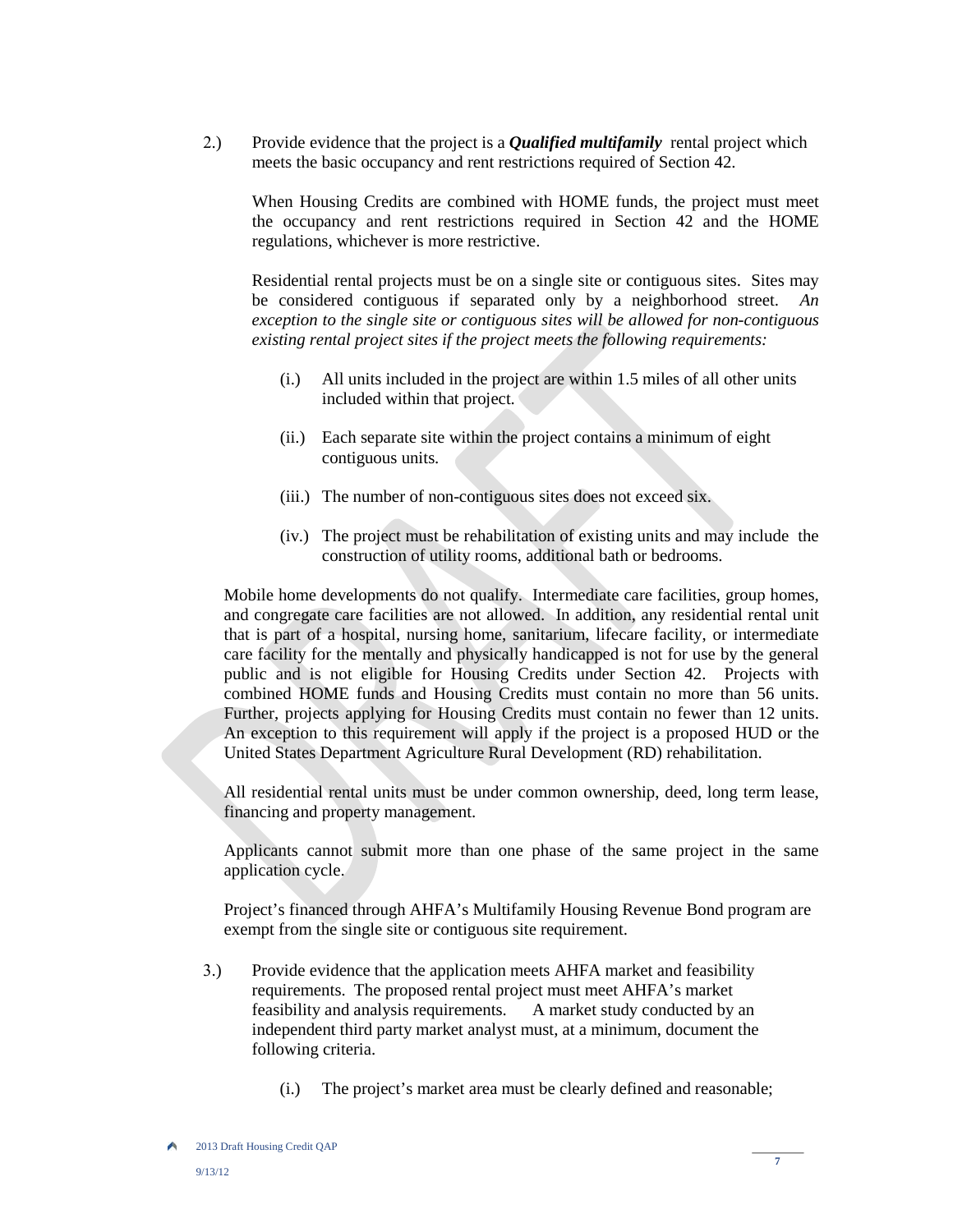- (ii.) The supply analysis of comparable subsidized or non-subsidized developments, must include, but not be limited to, vacancies, amenities and rental rates;
- (iii.) The demand analysis must convincingly demonstrate a need for the proposed type of housing;
- (iv.) The market feasibility of the proposed rent structure, must demonstrate that there is a rent advantage over non-subsidized housing in the defined market area;
- (v.) The analysis of the relationship between supply and demand, must demonstrate a reasonable absorption rate; and
- (vi.) The summary of salient facts and conclusions as provided in the market study, must include a statement from the professional market analyst clearly stating in the analyst's professional opinion whether the project as proposed will be successful.

The market study must demonstrate an adequate market for the proposed units and that the proposed project would not adversely impact any existing AHFA projects or create excessive concentration of multi-family units.

AHFA will review and take into consideration the market study submitted with the application, in-house documentation collected from onsite compliance audits, market information submitted by RD, audited financial statements, and owner submitted project budgets in order to determine the need for the proposed project. AHFA may terminate the application based on any one of the following market criteria:

- (i.) The proposed project's capture rate is above thirty five percent (35%).
- (ii.) Active AHFA projects in the defined market area must have an overall average stabilized vacancy rate of fifteen percent (15%) or above. Active is defined any AHFA project that is still in its respective compliance period.
- (iii.) The proposed market is determined to be a questionable market or will have a clear long term negative impact on existing AHFA-funded development(s) in the same market.
- (iv.) If any information submitted in the market study is determined to be false, nonfactual or misleading.
- 4.) Demonstrate that the project is financial feasible. The project must meet certain financial feasibility requirements. See Section II (E) (1) (iii) of this QAP.
- 5.) Submit evidence of adequate infrastructure capacity.
- 6.) Demonstrate the likelihood of sustained 15-year compliance with Section 42. The financial statements required in the application must demonstrate that the Owner and Management Company have the financial capacity and experience to maintain compliance with Section 42 throughout the compliance period.
- D. Fees

The following fees, as applicable, must be paid by a business check or certified funds and be made payable to Alabama Housing Finance Authority as cash or personal checks will

Ä 2013 Draft Housing Credit QAP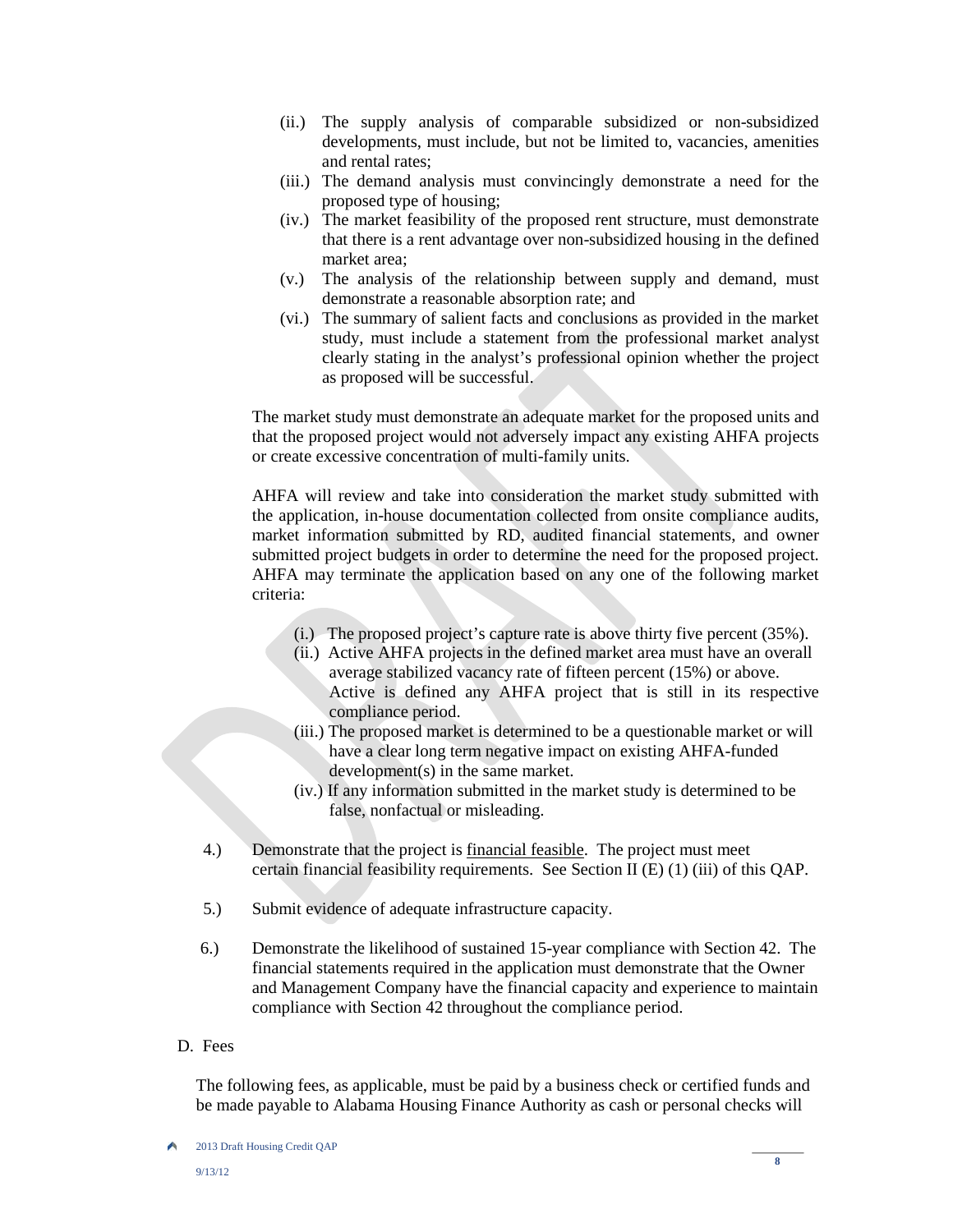not be accepted:

- 1.)Application Fee: A \$5,000 non-refundable fee must accompany the application. If the application fee is returned due to insufficient funds, the application will terminate. Regardless of the funding decision, the application fee is nonrefundable.
- 2.) Reservation Fee: A reservation fee based on the first year's Housing Credit allocation will be required to be paid by applicant within 30-days of the date of the reservation letter. The reservation fee will equal a) twelve percent (12%) of the Housing Credit allocation for contiguous sites, and b) fourteen percent (14%) of the Housing Credit allocation for non-contiguous sites.
- 3.) Extension Request Fee(s): The applicant must submit all required documentation to AHFA within specified timeframes. If applicant is unable to submit all required documentation as required, then applicant must submit: a) a request for extension using the AHFA-provided extension request form and b) payment for the extension request based on the following schedule:

| Frequency of Requests | <b>Required Extension Fee</b> |
|-----------------------|-------------------------------|
|                       | \$1,500                       |
|                       | \$3,000                       |
| 3 (or more)           | \$5,000 each                  |

- 4.) Deviation Request Fee(s): A \$500 fee will be charged for any deviation from the Design Quality Standards after the reservation for funding and through the end of construction of the project. Any request for deviation should have AHFA prior written consent or approval before work is scheduled to commence.
- 5.) Change Order(s): a) a \$500 fee will be charged for each AHFA-approved change order request from the original application through the extended use period. Each change will be charged separately even if multiple change requests are submitted by applicant in the same request. b) **\$3,000 per occurrence will be charged for failure to notify or obtain AHFA's approval of significant or numerous changes.** (AHFA will determine whether the change(s) is significant or numerous in its sole discretion.
- 6.) Cost Certification Fee: a) a \$500 fee will be charged for processing the initial Cost Certification package and an additional \$500 fee will be charged each time a Cost Certification package is submitted for reprocessing for any reason.
- 7.) Compliance Fee: a) a \$750 fee will be charged per low-income unit for each application awarded Housing credits, and b) a \$500 fee will be charged per lowincome unit for each application awarded Housing Credits combined with HOME funds.
- 8.) Reprocessing Fee: \$100 per form will be collected if AHFA is required to amend any AHFA-provided forms or IRS forms due to owner request or error.
- 9.) Re-underwriting Fee: \$2,500 will be charged if the project has to be reunderwritten due to a change in the number of buildings, units, design of the project, sources and uses of funds, etc.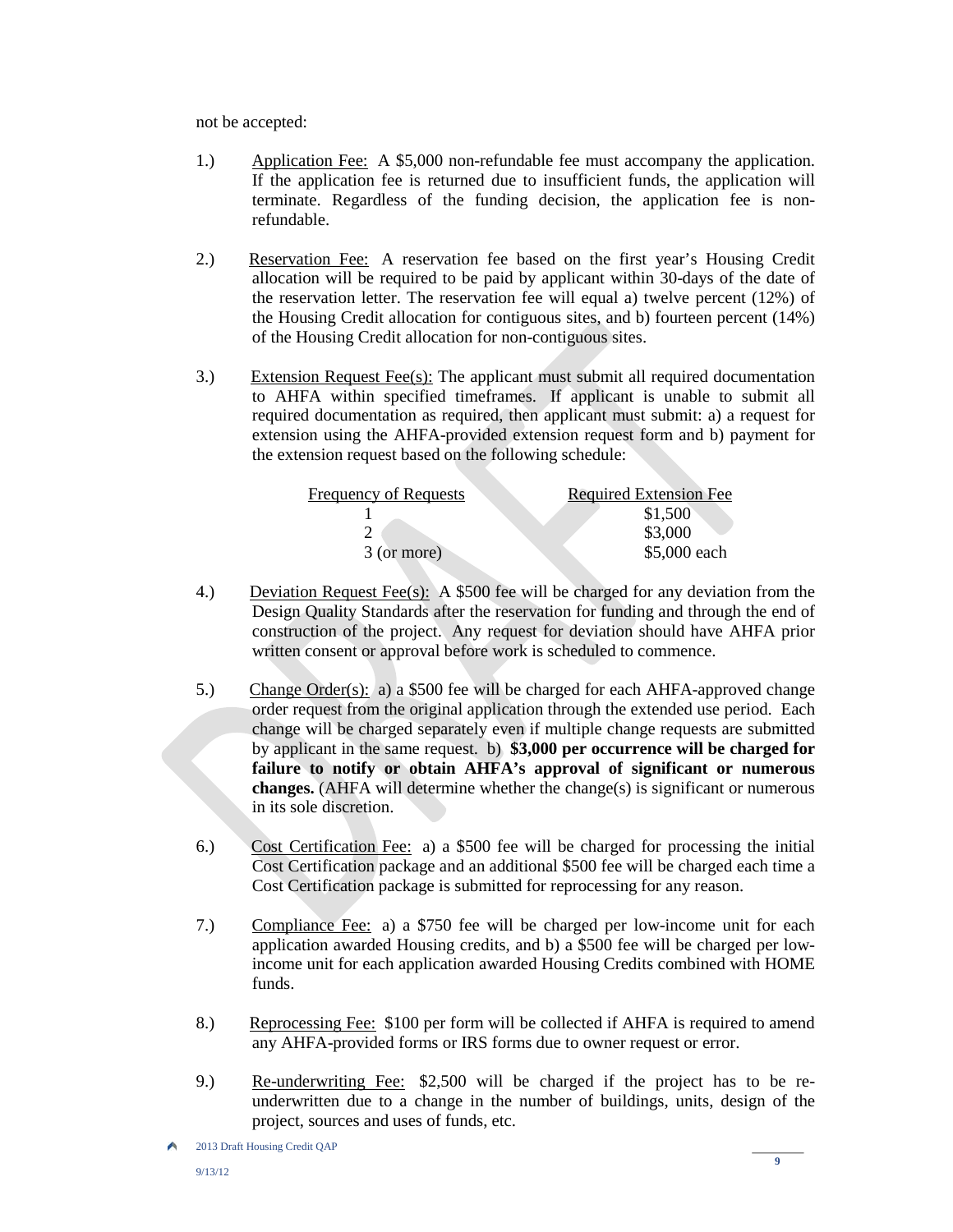- 10.) Third Party Fees: Applicant will be required to reimburse to AHFA any third party costs incurred by AHFA resulting from changes in the application which may result in additional third party fees being incurred by AHFA, including without limitation, legal fees, architect and engineers' fees, consultant (construction or otherwise) fees, and environmental fees, etc.
- E. Amendments

AHFA is entitled to amend this QAP, including compliance monitoring provisions, as required by the promulgation or amendment of Section 42, HOME Rules and Regulations, or both, from time to time or to implement new features or provisions of Section 42, the HOME Rules or their applicable regulations. Such amendment(s) are expressly permitted and the making of such amendment(s) will require a public notice.

F. Future-Year Binding Commitments

AHFA reserves the right to issue reservations for future year Housing Credit allocations on current year projects only. Any future-year binding commitment is contingent upon AHFA's receipt of a 2014 Housing Credit allocation from the U.S. Department of the Treasury, Internal Revenue Service. AHFA's obligations under the reservation are subject to changes in law or regulation. The amount of Housing Credits reserved may be reduced or terminated in its entirety as the result of changes in law or regulations. AHFA shall not have any liability whatsoever to the owner for the impact of any changes in law or regulation.

# **II. AHFA ALLOCATION PROCESS**

A. Application Cycle

The dates of application cycle (if more than one) will be determined by AHFA on an annual basis. All individuals who have requested to be on the mailing list (see Section II (B)) will receive notification of the cycle by e-mail. Notice of the cycle will also appear in *The Birmingham News*, *The Huntsville Times*, *The Mobile Press Register* and *The Montgomery Advertiser*.

Persons wishing to apply for Housing Credits must complete the AHFA Multifamily Funding application. Applications may be obtained online at *www.ahfa.com*. All correspondence and inquiries are to be directed to the following:

| Alabama Housing Finance Authority |                              |  |
|-----------------------------------|------------------------------|--|
| <b>Attn: Multifamily Division</b> | Phone Number: (334) 244-9200 |  |
| P. O. Box 242967                  | Fax Number: (334) 244-9214   |  |
| Montgomery, Alabama 36124-2967    | www.ahfa.com                 |  |

Applications received during a cycle will be evaluated on a competitive basis.

AHFA may, in sole discretion, allocate Housing Credits without the use of application cycles or the point scoring system to:

• Any project(s) financed using tax-exempt bonds as a single or pooled transaction.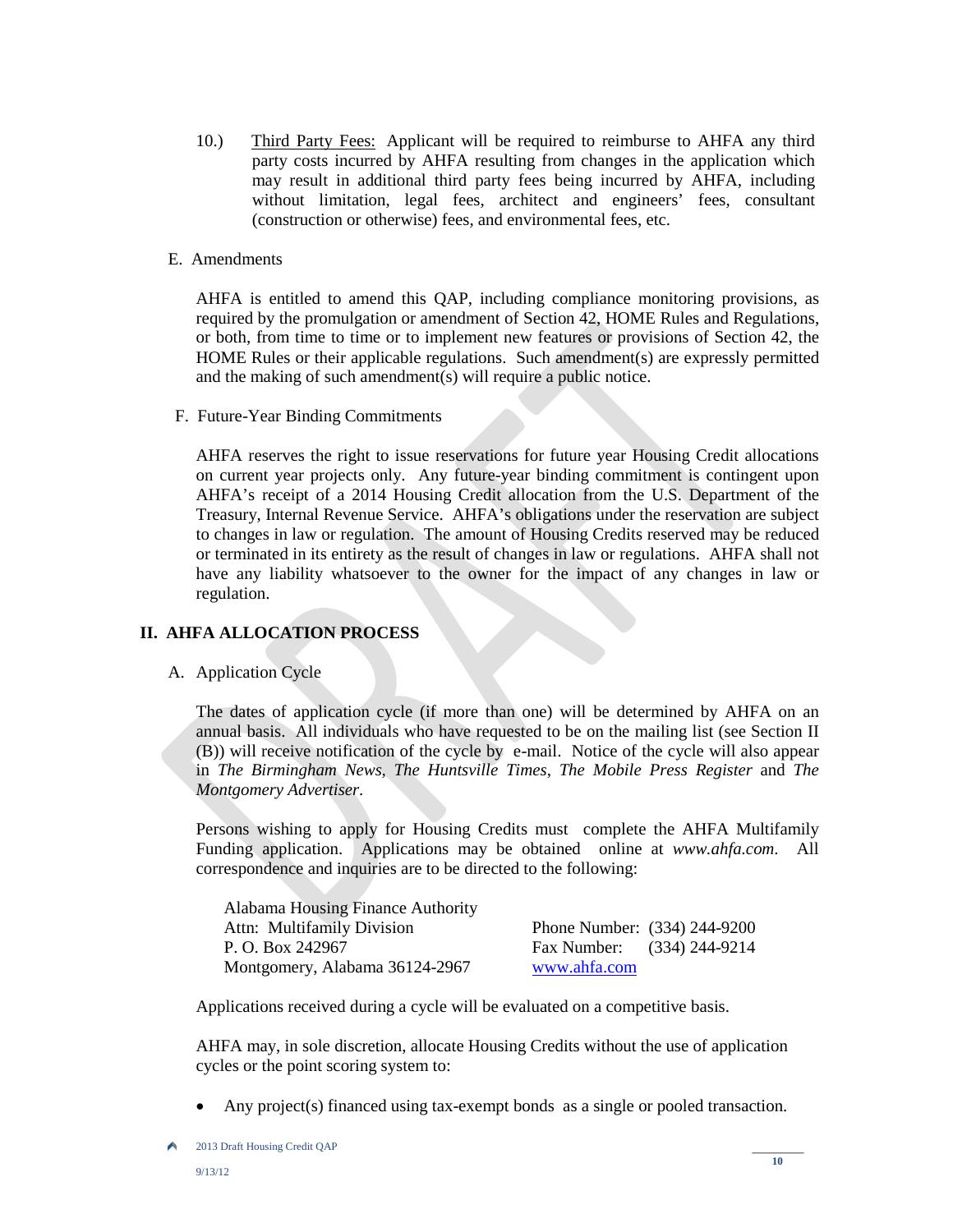- Any project placed in service that has already received a Housing Credit allocation, has a final cost certification that indicates the need for an additional allocation, and has been approved for additional credits by AHFA.
- Any project eligible for Housing Credits pursuant to any waiver, exception, program or other special action by the Internal Revenue Service.
- Any project that must be funded to meet the nonprofit set aside Requirement as specified in Section 42.

However, owners for the projects listed above may be required at AHFA's discretion to submit a complete application and be subject to AHFA's threshold items and AHFA's underwriting and cost requirements in order to be considered for a Housing Credit allocation or additional allocation.

B. Mailing List

AHFA maintains an e-mail distribution list for those interested in receiving notifications of application cycles and other AHFA Multifamily program activities. Visit AHFA's website at *www.ahfa.com* to be added to the e-mail list or you may submit a written request to the address as specified in Section II A. Changes or updates to contact information are the responsibility of the provider and should be submitted to AHFA in a timely manner.

C. Application Threshold Requirements

Although AHFA recognizes that each application submitted is different, certain standard requirements **must be** met by all applicants before the application can be considered. If any of the following threshold requirements are not met, the application will terminate. The threshold requirements are:

- 1.) Application Fee. A \$ 5,000 non-refundable fee must accompany the application. *The fee must be in the form of a check (no cash or personal check accepted). If the application fee is returned due to insufficient funds, the application will terminate. Regardless of the funding decision, the application fee is non-refundable.*
- 2.) Site Control. If the applicant does not already own the property for which funds are requested at the time of application, the applicant must have site control as evidenced by a purchase option. Because of regulations that impact the varying lengths of the approval process for each property, AHFA strongly suggests that the applicant (i.) secure, at a minimum, a six-month purchase option with an option to renew for an additional six months and (ii.) obtain seller's written agreement not to disturb the site until all environmental issues have been cleared.
- 3.) Proper Zoning. The applicant must provide evidence that the property owned ( or to be owned) is properly zoned and consistent with the proposed project's use. AHFA does not consider the property zoned if final zoning (not plans and specifications for issuance of building permits) is contingent upon further city meetings, approvals and/or advertisement. Evidence must be in the form of a signed statement from the local jurisdiction where the property is located.
- 4.) Market Study. The applicant must provide a market study conducted by an independent third-party market analyst with a signed Certification of Market

۸ 2013 Draft Housing Credit QAP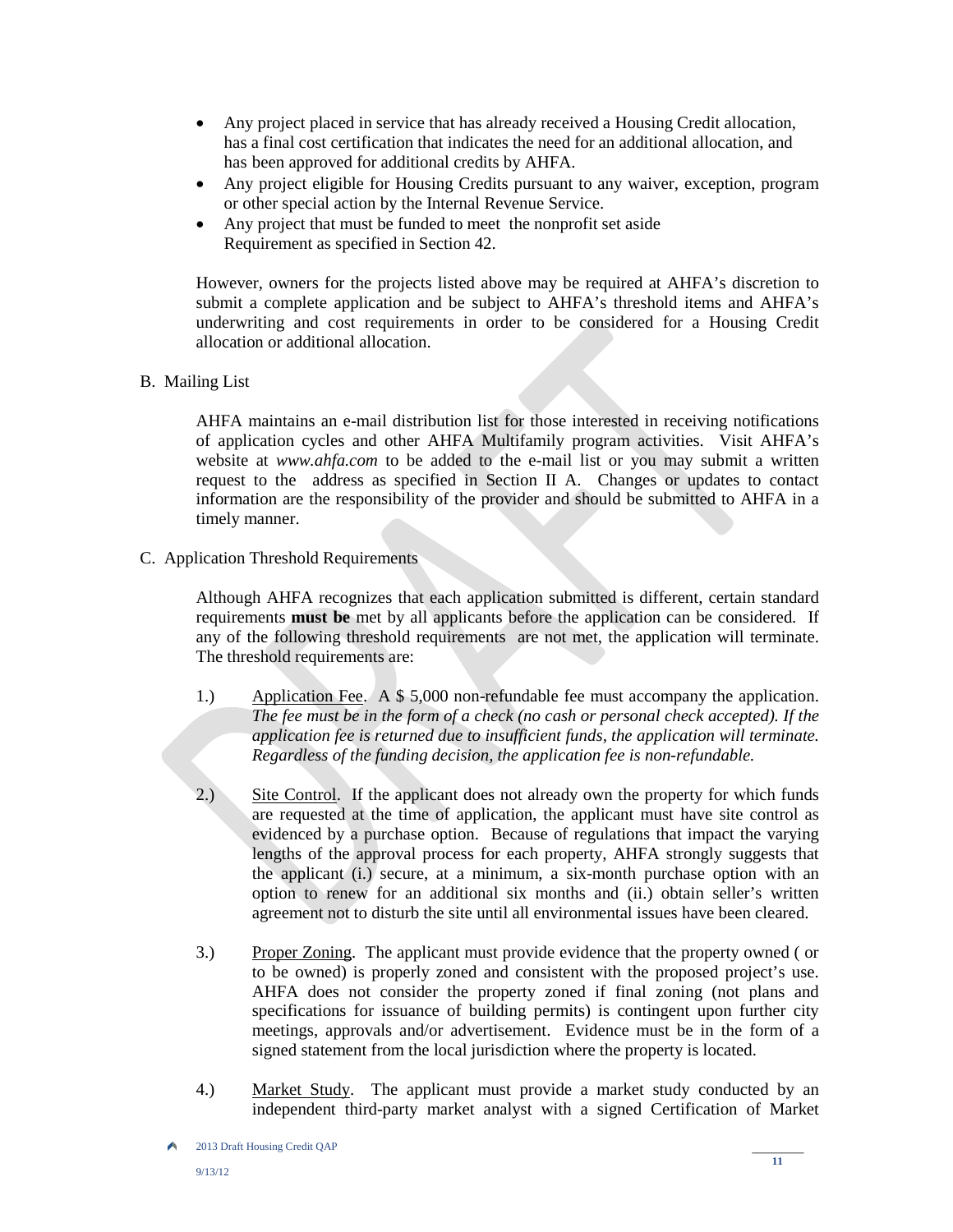Study Requirements Form provided by AHFA in the application package. The market study must demonstrate an adequate market for the proposed units and that the proposed units will not adversely impact any existing AHFA projects or create an excessive concentration of multifamily units. If the market study does not satisfy AHFA's requirements, the application will terminate.

- 5.) A Phase I Environmental Site Assessment. The applicant must provide a Phase I environmental site assessment, and it must include an environmental lien search and color photos of the site. The Phase I must be addressed to the AHFA and conform to the American Society for Testing and Materials Practice Standard E-1527-05. **If the Phase I recommends that a Phase II be conducted, the applicant must submit a Phase II at the time of application. All negative items must be cleared (or a plan in place) acceptable to AHFA concerning all contaminants before construction can begin. AHFA will not consider any sites designated a "Superfund Site".**
- 6.) Certification of Consistency with the Consolidated Plan. **(HOME/Housing Credit only)** If the proposed project is in an area that is covered by a local Consolidated Plan (see Addendum G of instructions for list), the applicant must have the certification of consistency completed by an authorized official of the participating jurisdiction. If not, the project will be under the State of Alabama's Consolidated Plan, and a letter will not be required. *Applications applying for Housing Credits only do not have to provide a certification of consistency.*
- 7.) Design Quality Standards. All projects are required to meet **AHFA's Design Quality Standards for attached new construction rental units (Addendum A), for single-family rental homes (Addendum B) or for attached rehabilitation of an existing building (Addendum C).** These are minimum standards. AHFA will permit projects to exceed these standards.
- 8.) Architect's Certification of Project Progress. The project's architect must certify that all building foundation slabs or crawl spaces are in place on 2010 and 2011 AHFA-funded projects. AHFA funding includes HOME, Housing Credit, TCAP, Exchange and Tax Exempt Bonds.
- 9.) Minimum Rehabilitation. The minimum rehabilitation threshold is a) \$20,000 for projects not funded previously with funds from AHFA, b) \$12,500 for projects funded previously with funds from AHFA per qualified low-income unit based on hard construction costs. The hard construction cost must be certified by a Capital Needs Assessment, which is required to be submitted with the application. AHFA reserves the right to engage a third-party construction consultant to verify cost at the applicant's expense.
- 10.) Flood Certification. The applicant must provide a completed FEMA Standard Flood Hazard Determination Form (FEMA Form 086-0-32) from a nationally recognized flood data service or from a licensed surveyor indicating that **no buildings** (residential or any other use) of the property are located within the 100 year flood plain. Other portions of the site may be located in a flood plain but not in an area designated as a wetland, including any portions not considered part of the site but necessary for ingress and egress to the site. AHFA may allow an existing acquisition/rehabilitation rental property to be located in a flood plain as

۸ 2013 Draft Housing Credit QAP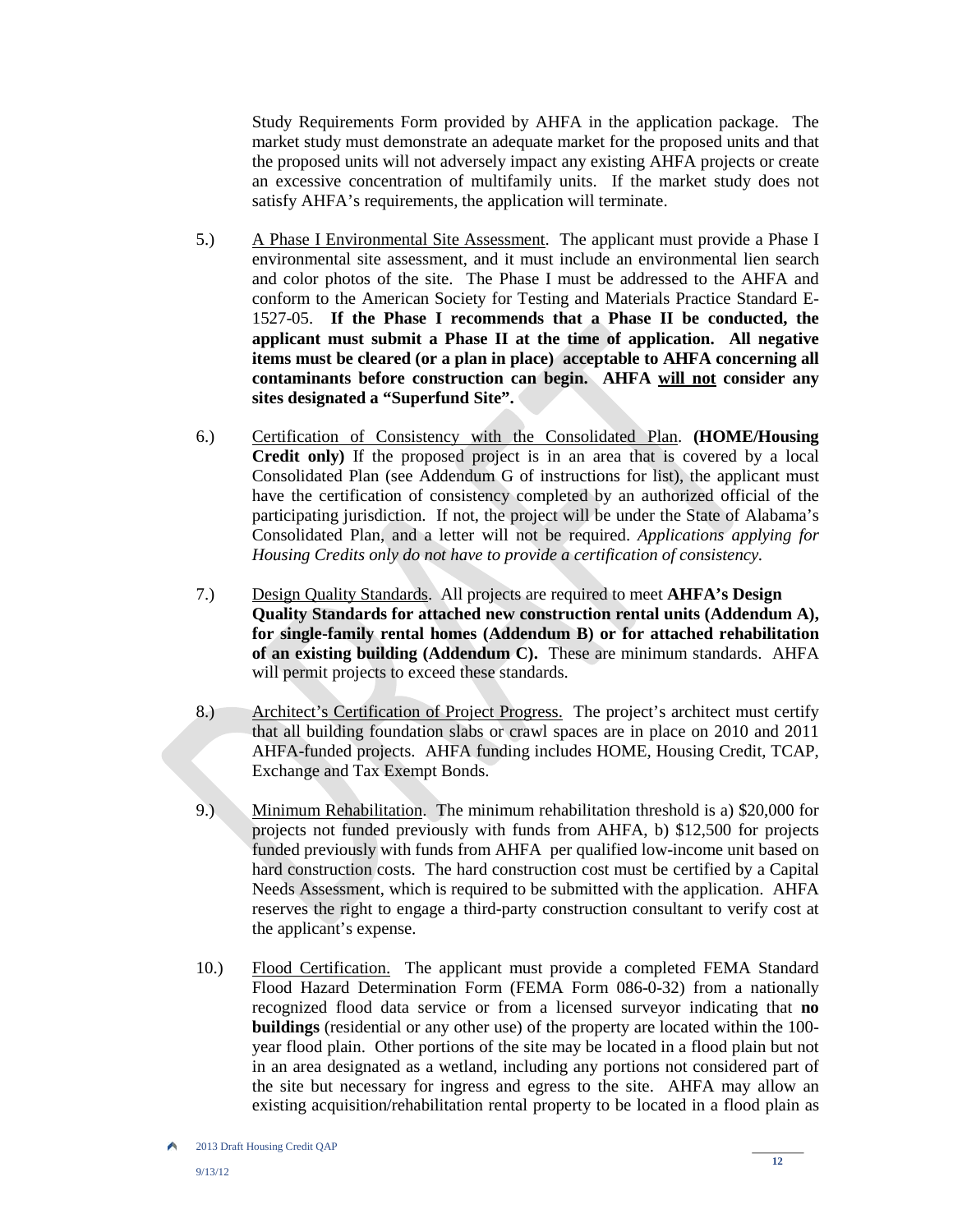long as acceptable evidence of flood insurance is provided at the time of application.

11.) Site Location. AHFA will not consider any application (for any new construction project, or rehabilitation project that is less than 50% occupied) if the application is located within a two (2) mile radius of any AHFA applications, which were previously approved during 2010 through 2012, and have not placed in service or are less than 90% occupied.

Projects funded with Housing Credits only, Housing Credits combined with HOME funds, Exchange funds, and tax exempt Bonds combined with Housing Credits will be included within the 2-mile radius requirement. *Radius is defined as a straight line extending from the center of a circle to the circumference and must be clearly defined in the market study.* 

#### **The following are exceptions to the 2-mile radius requirement:**

- **a.) Applications for the rehabilitation of existing multifamily residential rental housing which is defined as being at least 50% or more occupied at the time of application.**
- **b.) Applications that contain financing through HUD's HOPE VI, Choice Neighborhood, Replacement Housing Factor funds, Capital Fund Program funds, and Promise Neighborhood.**
- **c.) Applications for the rehabilitation of an existing building(s) that are listed on the National Register of Historical Places.**
- **d.) Applications which are located in Jefferson and Tuscaloosa Counties.**

AHFA will provide reasonable assistance in determining occupancy of applicable projects, upon request. All information provided to applicants by AHFA may be based upon third party reports.

AHFA's determination of occupancy is final and binding on all applicants. AHFA is not responsible for errors or omissions in occupancy reported to AHFA.

*Note: If a project returns its Housing Credits and does not go forward before application process, that project will not be considered in determining the 2-mile radius requirement.*

- 12. Additional Compliance and Extended Use Periods. All projects must commit in writing to extend the Housing Credits low-income set-aside an additional five (5) years beyond the fifteen (15) year compliance period to twenty (20) years plus five (5) years to the additional required extended use period of fifteen (15) years for a total of thirty five (35) years of low-income use.
- 13. Multifamily Housing Revenue Bonds. Any applicant applying for a Housing Credit allocation for a project financed through AHFA's Multifamily Housing Revenue Bond program will be exempt from the point scoring process. However,

۸ 2013 Draft Housing Credit QAP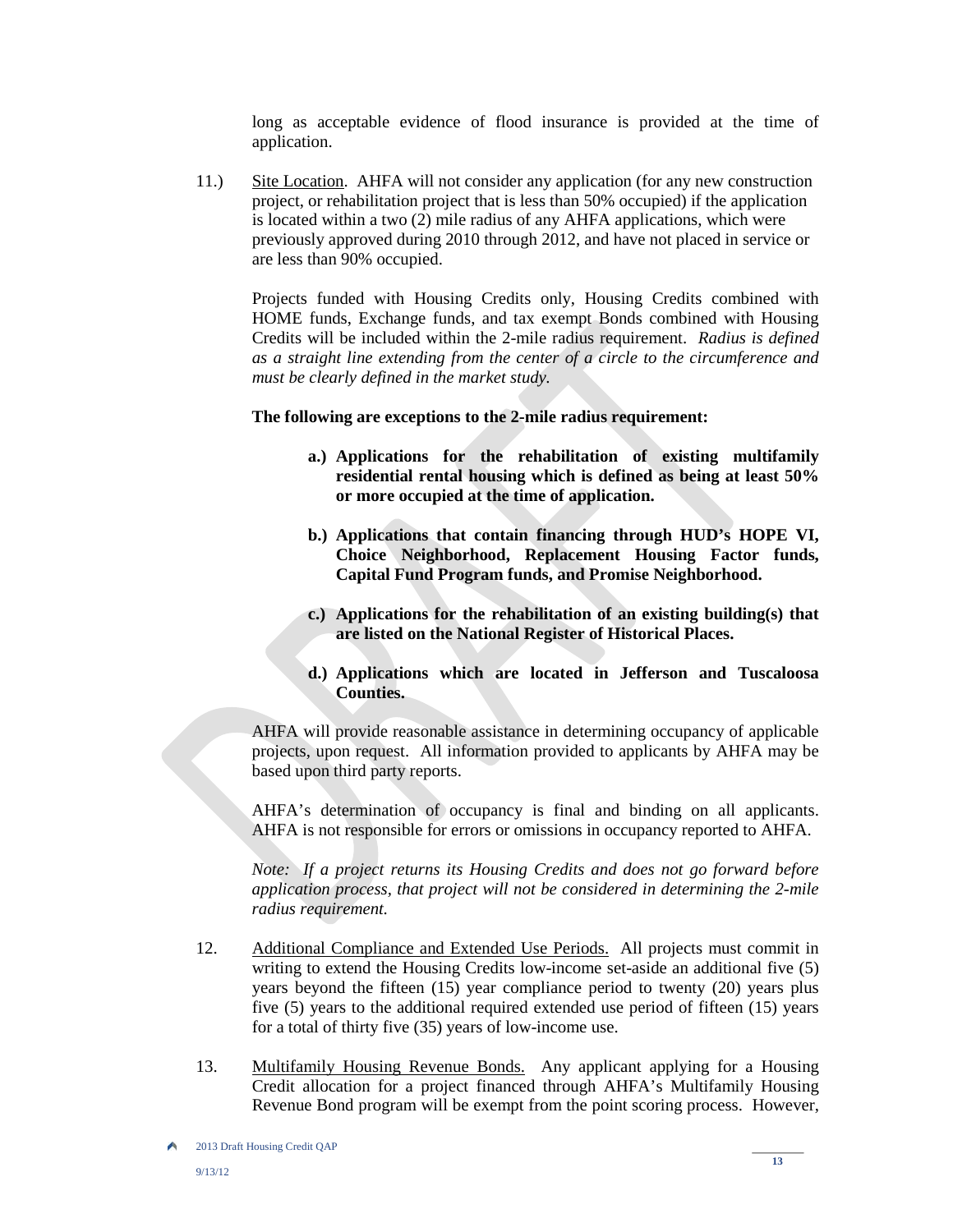the application must meet all of the QAP's required threshold requirements, with the exception of the amount of the minimum \$20,000 per unit of hard construction cost, if the capital needs assessment shows a lower amount is needed. AHFA's underwriting and cost requirements outlined in Section E of the QAP will also apply.

D. Negative Actions

Should the following actions occur after the application has been submitted to AHFA, consideration of the application will terminate:

- 1.) Site change or an alteration of any kind;
- 2.) Change in ownership--a change in the parties involved in the ownership entity (e.g., addition of a new general partner**/**member or removal of an existing general partner**/**member);
- 3.) Change in syndication structure--a change in the role of the syndicator or in the distribution of funds/allocation to others through syndication as stated in the application without prior written consent of AHFA;
- 4.) Change in unit design, square footage, unit mix, number of units, number of buildings, etc. (unless changes are required by local regulatory codes);<br>
S.) Change in the general contractor;
- Change in the general contractor;
- 6.) Change in the management company;
- 7.) Change in the architect;
- 8.) Instances of excessive or flagrant non-compliance on applicant's existing projects;
- 9.) Any development team member (listed on page 2 of the application) who has instances of excessive or flagrant non-compliance with AHFA, Housing Credit, HOME, or Tax Exempt regulations on existing projects;
- 10.) Any development team member (listed on page 2 of the application) who is presently debarred, suspended, proposed for debarment or suspension, declared ineligible or voluntarily excluded from any transactions or construction projects involving the use of federal funds or Housing Credits;
- 11.) Applicant has a project with AHFA that is in foreclosure or has been foreclosed;
- 12.) Any material adverse change relating to the project or owner;
- 13.) If the applicant's only project (applicant's first project and first time ever awarded funds by AHFA) was funded in, 2010, 2011, or 2012 and that project is not completed and has not reached 90% occupancy at the time of application; (Projects funded with HOPE VI, Replacement Housing Factor funds, and Capital Fund Program funds are exempt from this requirement); and
- 14.) Applicant (inclusive of development team partners) has any outstanding fees due to AHFA on other projects.

The above list of negative actions is not all-inclusive. The application package itself will list other necessary requirements. AHFA may terminate consideration of an application if any factual information supplied in connection with the application is fraudulent, misleading, or materially incorrect. Determination of whether information is fraudulent, misleading, or materially incorrect will be determined by AHFA in its sole discretion.

E. Application Evaluation

AHFA follows a competitive process by which all applicants are objectively scored according to criteria specified in the QAP. AHFA strictly adheres to the policy and

<sup>×</sup> 2013 Draft Housing Credit QAP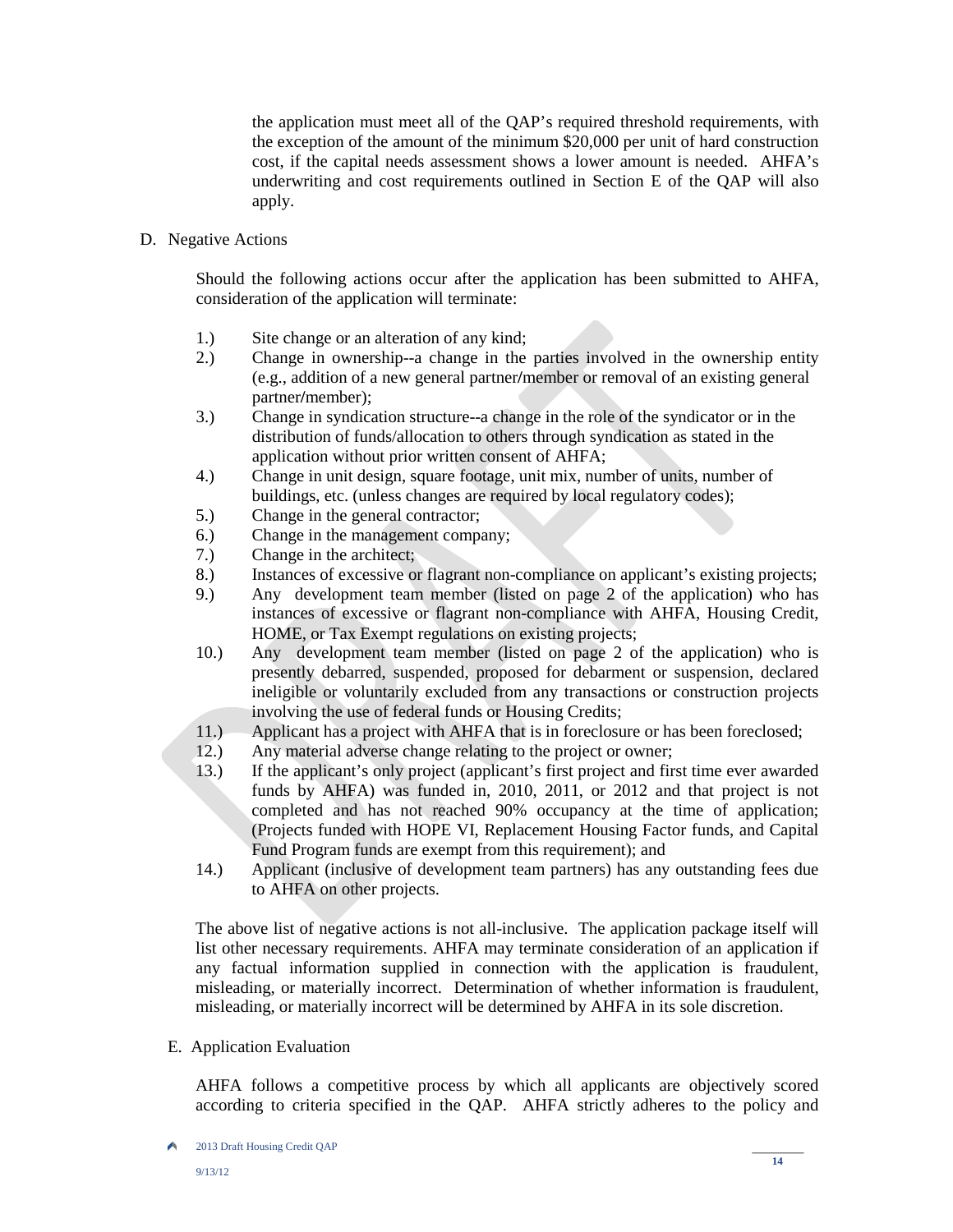procedures of the QAP. Efforts to influence the outcome of the application process via lobbying efforts either directly (by the applicant) or indirectly (via the efforts of third parties on the applicant's behalf), will be futile, considered as a violation of the QAP and will result in the termination of the application. In addition, the applicant could be subject to civil or criminal liability. Each application must stand on its own merits.

- 1.) Process of Evaluation. Each application submitted will be subject to the following evaluations:
	- (i.) Completeness. Applications will first be examined for completeness. Should an application not be complete as defined on page 6, Section C, Part 1 of this QAP, it will receive point deductions. *If the application is still incomplete after time has been given to submit the missing or deficient items, the application will be terminated, and no further consideration will be given. AHFA will not transfer information or*  forms from one application file to another. AHFA will not call *applicants for missing items related to scoring the application.* AHFA may call applicants for clarification of any document submitted with the application.
	- (ii.) Point Scoring System. Once the application is checked for completeness, the application will be further evaluated using the Point Scoring System included in Section III.
	- (iii.) Financial Feasibility. Once the application is point-scored, the project will then be evaluated to determine its financial feasibility. Taking into consideration that market, income and housing conditions vary greatly across the State of Alabama the financial feasibility of any application submitted may require various other funding resources to be viable in the short term and aid in the long term sustainability of any project. Local governmental, philanthropic efforts and other funding sources are critical to help ensure that limited AHFA resources can be allocated in all areas of the state where unmet housing needs still exist. Applications that are not financially feasible at the time of submission because additional sources of funds are necessary will not be considered for funding.

AHFA will require a minimum debt service coverage ratio of 1.20:1 for Housing Credit development debt financing that would foreseeably result in foreclosure if not repaid. For purposes of this standard, debt service coverage is defined as the ratio of a property's net operating income (rental income less operating expenses and reserve payments) to foreclosable, currently amortizing debt service obligations. AHFA will determine the allowable operating expense based on historic and current Housing Credit properties' financial statements.

AHFA will require the project to establish and maintain throughout the extended use period a minimum operating reserve. The operating reserve will be an amount equal to six months of the projected first year operating expenses plus three months of debt service.

۸ 2013 Draft Housing Credit QAP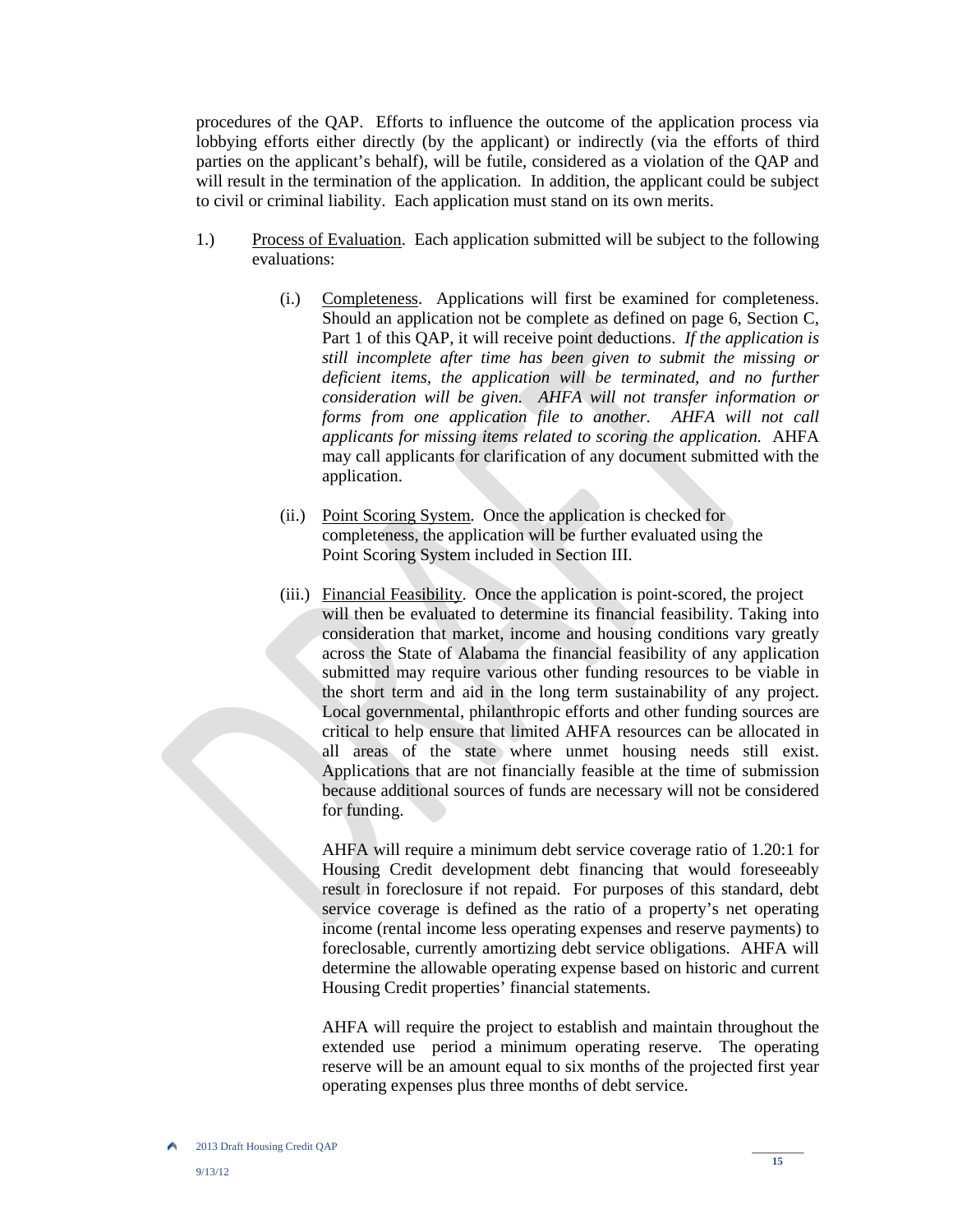AHFA will require the project to establish and maintain throughout the extended use period a minimum replacement reserve account of a) \$250 per unit annually for new construction projects for the elderly, b) \$300 per unit annually for all other projects.

AHFA will underwrite all applications using a fixed 9 percent and/or 4 percent Housing Credit rate.

AHFA will award the lesser of the Housing Credit amount determined by AHFA or the amount requested by the applicant.

AHFA's determination of the appropriate amount of Housing Credits is not a representation or warranty as to the financial feasibility of such project, and may not be relied upon as such by the applicant, owner, developer, investor, lender or any other person. The amount of equity capital (net syndication proceeds) contributed by Investors to a project partnership shall not be less than the amount generally contributed by investors to similar projects in current market conditions. In the event that the project owner receives less equity capital than the amount which should be obtained based on current market conditions, AHFA will underwrite each project at the current market rate. Any equity deficits will become the responsibility of the owner to contribute.

Additional underwriting criteria and assumptions that are market driven such as interest rates, housing credit pricing, and project operating expenses will be released and discussed at AHFA's sponsored HOME/Housing Credit Application Workshop. The training will be held prior to the application cycle.

All applicants seeking Housing Credits through the competitive allocation cycle will be underwritten using the same criteria regardless of project type.

Projects being financed through AHFA's Multifamily Housing Revenue Bond program and RD funds will be underwritten on a project by project basis. Projects previously funded with AHFA HOME funds and RD 515 loan with Housing Credits will be given a preference.

- (iv.) Credit Worthiness. AHFA will perform credit investigations of the individual(s) and trade reports of businesses involved in the development and operation of the project. The applicant must provide sufficient documentation to obtain the required credit reports. If these reports prove to be less than satisfactory including but not limited to the finding of federal tax liens, the application may be terminated.
- (v.) Reasonableness of Project Costs. Any line item costs, square footage costs or total unit costs exceeding a range of reasonableness may be disallowed solely at the discretion of AHFA. Additional information and documentation (verified by AHFA and/or AHFA's designee) may be required to substantiate the reasonableness of the cost. Any

<sup>2013</sup> Draft Housing Credit QAP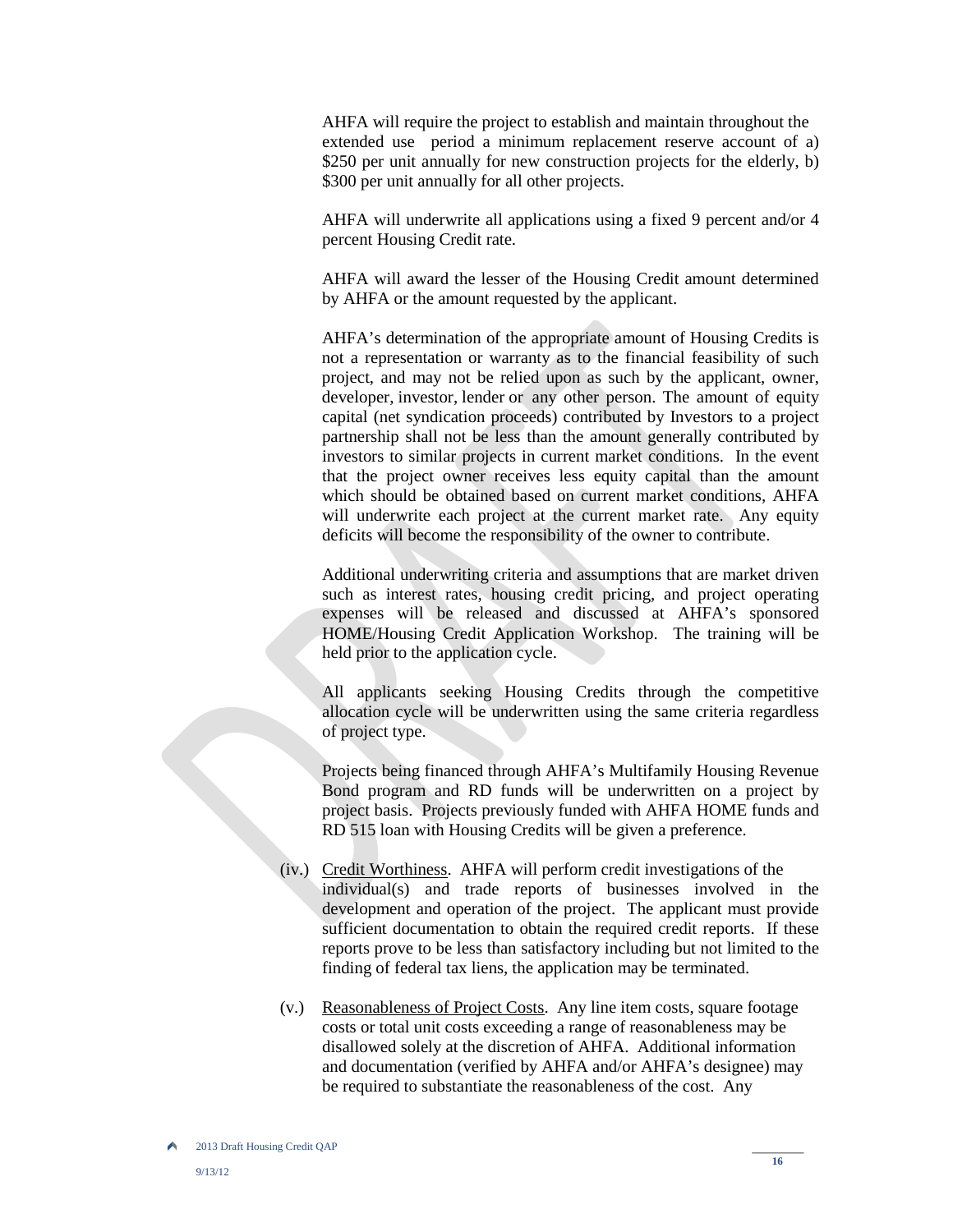allocation of Housing Credits made regardless of funding type or project type will be determined using AHFA's assessment of cost.

AHFA requires that a cost certification be prepared by an independent Certified Public Accountant to verify that the owner has met the 10% test as required by the Carryover Allocation Agreement for Housing Credits. AHFA reserves the right to request certification or verification in form and content satisfactory to AHFA of any line item cost at any time between the application cycle and final allocation of the Housing Credit. When the project is placed in service, AHFA requires that the final cost certification be prepared by an independent CPA.

- 2.) Frequency of Evaluation. Applications will be evaluated at least three times:
	- At submission;
	- When the allocation is made; and
	- When the project is placed in service.
- 3.) Cost Certification. The financial feasibility of the project will be evaluated when the project's cost certification package for issuance of the IRS Form 8609 is submitted to AHFA.
- F. Developer and Builder Fees
	- 1.) Developer Fee (New Construction and Rehab). The developer fee, which includes the developer's overhead and profit plus consultant fees and the owner's profit, should not exceed 15% of the total project costs (excluding the developer fee).
	- 2.) Developer Fee (Acquisition). The developer fee on RD projects will be capped at 8%. A capital needs assessment will be required on all rehabilitation properties.
	- 3.) Builder Fee. The builder fee, which includes builder profit and overhead, should not exceed 8% of the construction costs, excluding the fee. General requirements must be cost-certified and, as a general rule, should not exceed 6% of the total construction costs. Items included in general requirements will be consistent with HUD and USDA Rural Development regulations.
	- 4.) Identity of Interest. AHFA requires that the applicant identify the existence of an identity of interest with any other party to the project including the sale of real estate. "Identity of Interest" is defined in Section II (G) (3) of the QAP.
- G. Housing Credit Allocations

Any Housing Credit allocation awarded will be calculated first by using AHFA's determined eligible basis (as defined in Section 42 of the Internal Revenue Code).

 1.) Four Percent Credit. AHFA will calculate the Housing Credit allocation at a maximum of 4% of AHFA's determined eligible basis if the project is financed with tax exempt bonds or qualifying acquisition.

A 2013 Draft Housing Credit QAP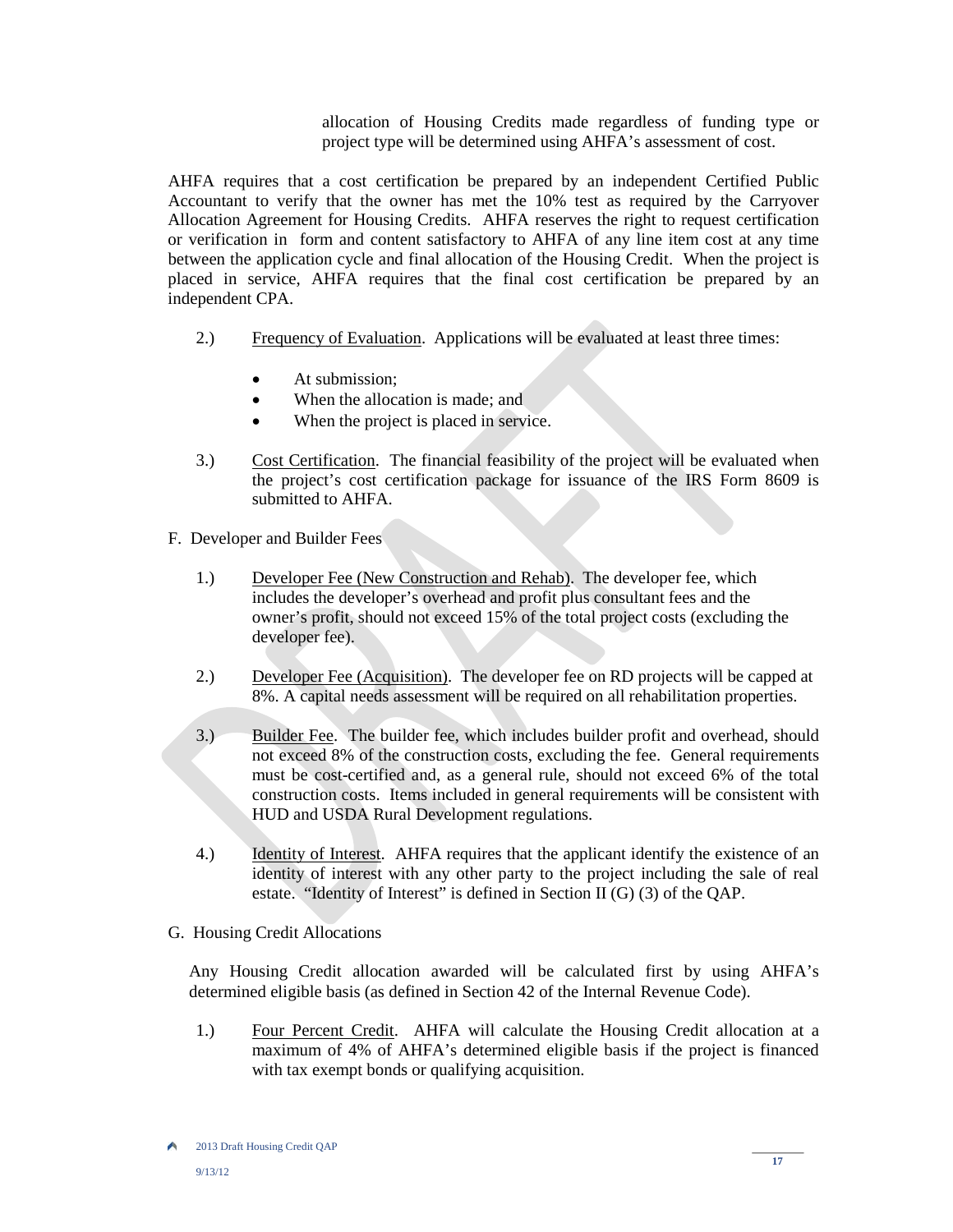- 2.) Nine Percent Credit. AHFA will calculate the Housing Credit allocation at a maximum of 9% of AHFA's determined eligible basis for any new building or substantial rehabilitation of an existing building.
- 3.) Owner & Project Cap. **AHFA will establish a maximum amount of Housing Credits (Cap) an applicant and a project will be allocated. The intent of the Cap is to promote fair and objective administration of the Housing Credit program by ensuring that no owner(s), related entity, or project can receive an excessive share of the available Housing Credits in any application cycle.**

No single project will be allocated Housing Credits in excess of 12% of the state's 2013 Housing Credit ceiling, as defined in Section 42(h)(3)(c) of the IRC (Ceiling) and no owner(s), related entities, principals or individuals as defined below shall be allocated Housing Credits in excess of 12% of the Ceiling. Regardless of each individual owner's percentage of ownership in a project, 100% of the project's Housing Credit allocation will count towards the Cap for all owners.

The Housing Credit Cap will be determined by the amount of Housing Credits the project is eligible to receive using AHFA's determined eligible basis before the increase in basis is applied. The amount of Housing Credits received by the increase in basis will be allowed to exceed the owner and project Cap for one project only and the owner will not be eligible for any additional Housing Credit allocations. In all circumstances, all Housing Credits received in the 2013 competitive cycle will count toward the individual owner's Cap.

 When Housing Credits are combined with HOME funds, no related entities, principals or individuals as defined by AHFA's identity of interest shall be allocated HOME funds in excess of 15% of the state's 2013 HOME fund allocation. Regardless of the percentage of ownership in a project, 100% of the project's HOME fund allocation will count towards the Cap.

**Parties that have an identity of interest are presumed to be sufficiently related for them to be treated as a single applicant for purposes of the Cap. As described below, AHFA may in its discretion identify other parties whose relationship is sufficiently close to cause them to be treated as a single applicant for purposes of the Cap. A significant factor in AHFA's evaluation will be whether, based on the facts and circumstances, a primary purpose of a party's involvement in a project appears to be avoidance of the Cap.** 

The following relationships constitute an identity of interest for purposes of identifying related parties in order to apply the Cap:

(i.) Individual persons are considered related to each other (a.) if they have any of the following direct relationships: parent, child, spouse, son-inlaw, daughter-in-law, father-in-law, and mother-in-law, including any such direct relationship created by marriage, remarriage, adoption, or any other legally recognized status, or (b.) if one individual is an employer, by common law or otherwise, of the other.

A 2013 Draft Housing Credit QAP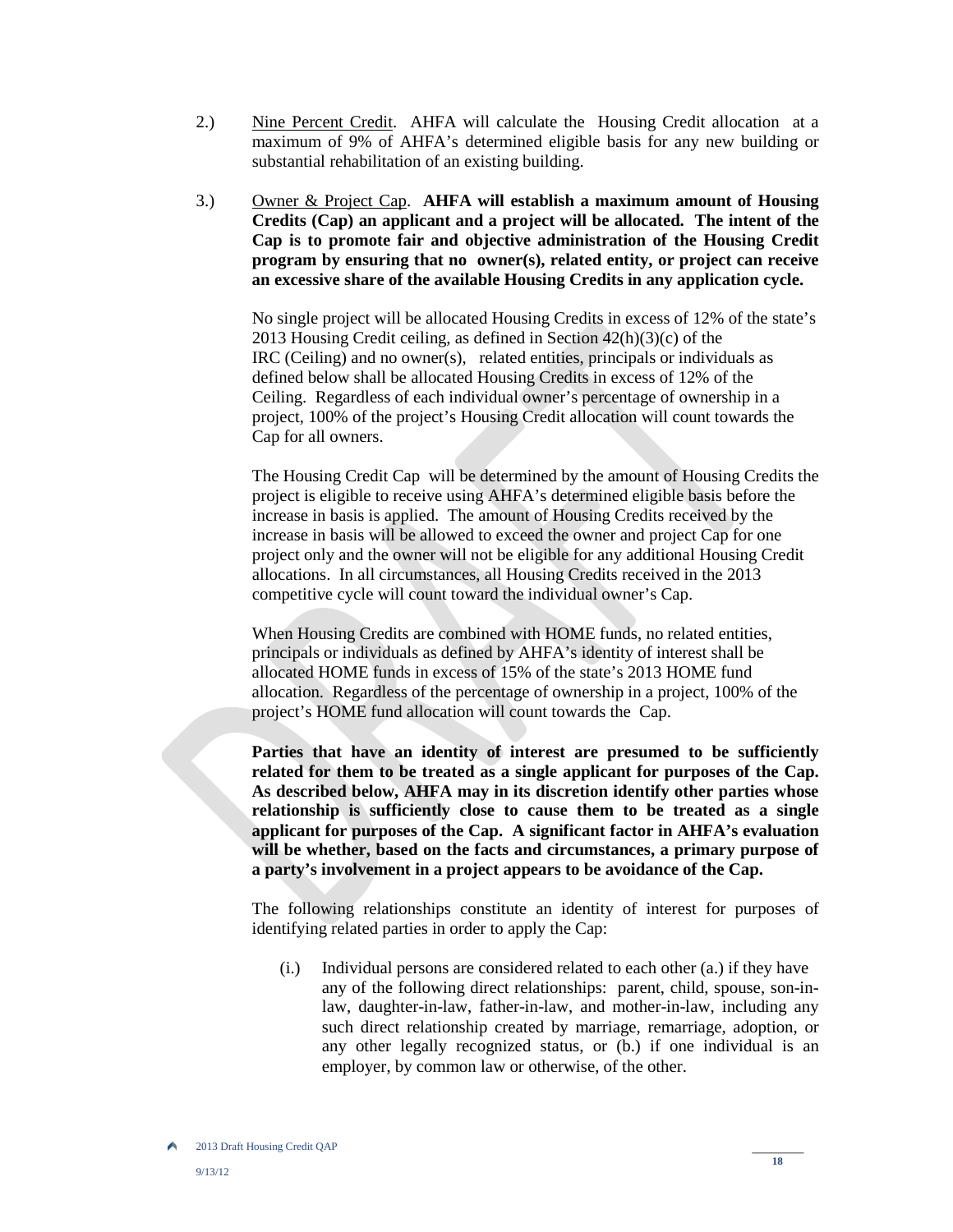- (ii.) Entities are considered related to each other (a.) if any director, shareholder, partner, member or any other type of owner of any entity would be considered a related individual (under item a. above) to any director, shareholder, partner, member or any other type of owner of another entity, (b.) if the entity has the ability to control another entity, or (c.) if the entity owns a material interest in another entity. An entity will be presumed to control another entity if it has a percentage of ownership in the other entity or the ability to appoint a percentage of the members of the other entity's governing body (i.e., board of directors, board of trustees, partners, managers, etc…) that would permit it to control the other entity either by operation of law or by agreement. A material interest means any ownership interest in excess of 20% of the stock, partnership interests, membership interests or other forms of ownership of any entity; provided, however, that ownership interests held by Housing Credit investors, Housing Credit syndicators or special administrative partners or members shall be disregarded for purposes of 20% test.
- (iii.) Without limiting the above, a trust will be considered related to any individual or entity if any trustee, trustor, grantor, settlor, beneficiary, permissible distributee, any person or entity serving a role similar to the foregoing, or any person holding power of appointment (general or limited) over trust property would be considered related to the individual or entity under items a. or b. above.
- (iv.) Any other relationship which, while not specifically listed above, is determined to constitute an identity of interest because it is a relationship at least as close as an identity of interest described above or because it would permit an allocation that violates the intent of the Cap.

# H. Notification of Approval

Applicants may be notified of AHFA's funding decisions by the AHFA website, email notification, a letter of non-selection, or a reservation package. Applicant's approved for funding will be issued a reservation letter. The reservation letter will outline actions by which owners, if they accept the terms, must abide. Failure to abide by the terms of the reservation letter will automatically terminate such reservation. Any applicants that are not selected for funding may schedule a conference call or meeting with AHFA to discuss the reasons their application was not selected for funding. The call or meeting must be scheduled and held within six weeks of the date of the notification letter from AHFA.

I. Progress Requirements After Reservation

From the date of the reservation letter, the applicant has the outlined time constraints set forth below in which to obtain the following items. All deadlines outlined in the reservation package will be enforced. Requests for extensions must be submitted on the AHFA-provided forms found at *www.ahfa.com*. The required fee assessments can be found in Section  $(I)(D)$  of the QAP. Failure to comply with any one of the deadlines

۸ 2013 Draft Housing Credit QAP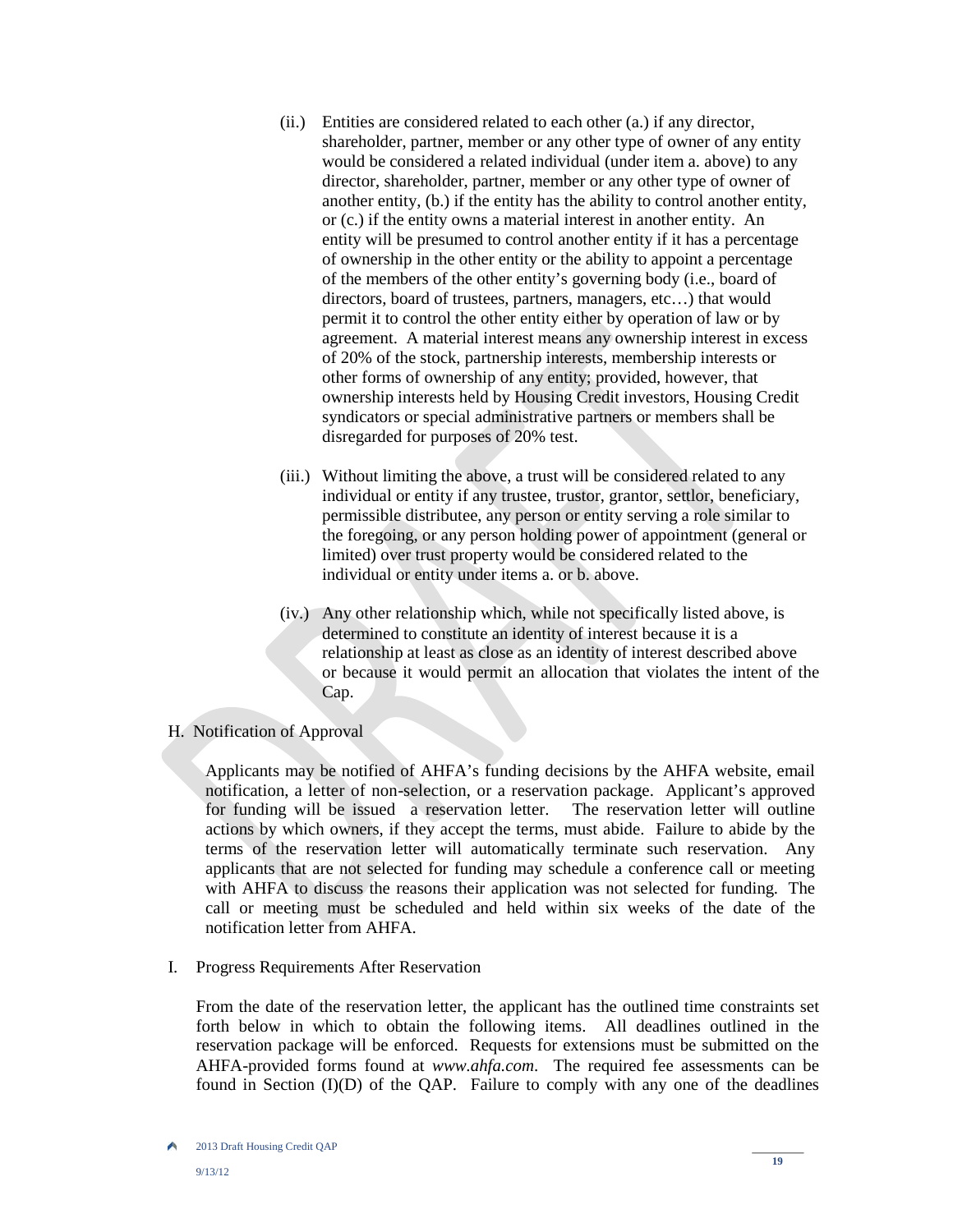and/or providing incomplete or unacceptable content of the required document(s) may cause the reservation to be automatically terminated:

- 1.) Within 30 days of the date of the reservation letter, the applicant must:
	- (i) Submit the original executed Reservation Letter acknowledging acceptance of the terms and conditions.
	- (ii.) Remit a check (certified funds) (no cash accepted) in an amount equal to 12% *(14% for non-contiguous sites)* of the first years Housing Credit allocation.
	- (iii.) Submit Carryover Allocation Agreement.
	- (iv.) Management Plan (available on AHFA's website *www.ahfa.com*)
	- (v.) Affirmative Fair Housing Marketing Plan (available on AHFA's website *www.ahfa.com*).
	- (vi.) Tenant Lease Agreement.
- 2.) Within 90 days of the date of the reservation letter, the applicant must:
	- (i) Submit an executed binding commitment for syndication, in form and content acceptable to AHFA.
	- (ii.) Submit evidence that an application for a Site Appraisal and Market Analysis (SAMA) or Multifamily Accelerated Process (MAP) has been made if the project is to be financed by HUD.
	- (iii.) Submit the Syndicator Relevant Experience Form in an AHFA-provided form.
- 3.) Within 105 days of the date of the reservation letter, the applicant must:
	- (i.) Provide sealed plans and specifications from the architect.
	- (ii.) Provide a site-specific soils report.
	- (iii.) Provide an ALTA/ACSM Certified Survey bound within the plans and specifications.
	- (iv.) Provide standard AIA form of agreement between owner and architect.
- 4.) Within 135 days of the date of the reservation letter, the applicant must:
	- (i.) Provide certified organizational documents.
	- (ii.) Provide a copy of the complete to-be-built appraisal.
	- (iii.) Provide construction cost estimate summary.
	- (iv.) Provide detailed construction schedule.
	- (v.) Provide standard AIA form of agreement between owner and contractor
- 5.) Within 165 days of the date of the reservation letter, the applicant must:
	- (i.) Submit a copy of executed construction note or agreement.
	- (ii.) Take full possession of the site as evidenced by the warranty deed.
	- (iii.) Provide original recorded Declaration of Land Use Restrictive Covenants.
	- (iv.) Submit a copy of the building permit.
	- (v.) Provide proof of construction commencement evidenced by copy of Owner's Notice to Proceed to project's General Contractor.

۸ 2013 Draft Housing Credit QAP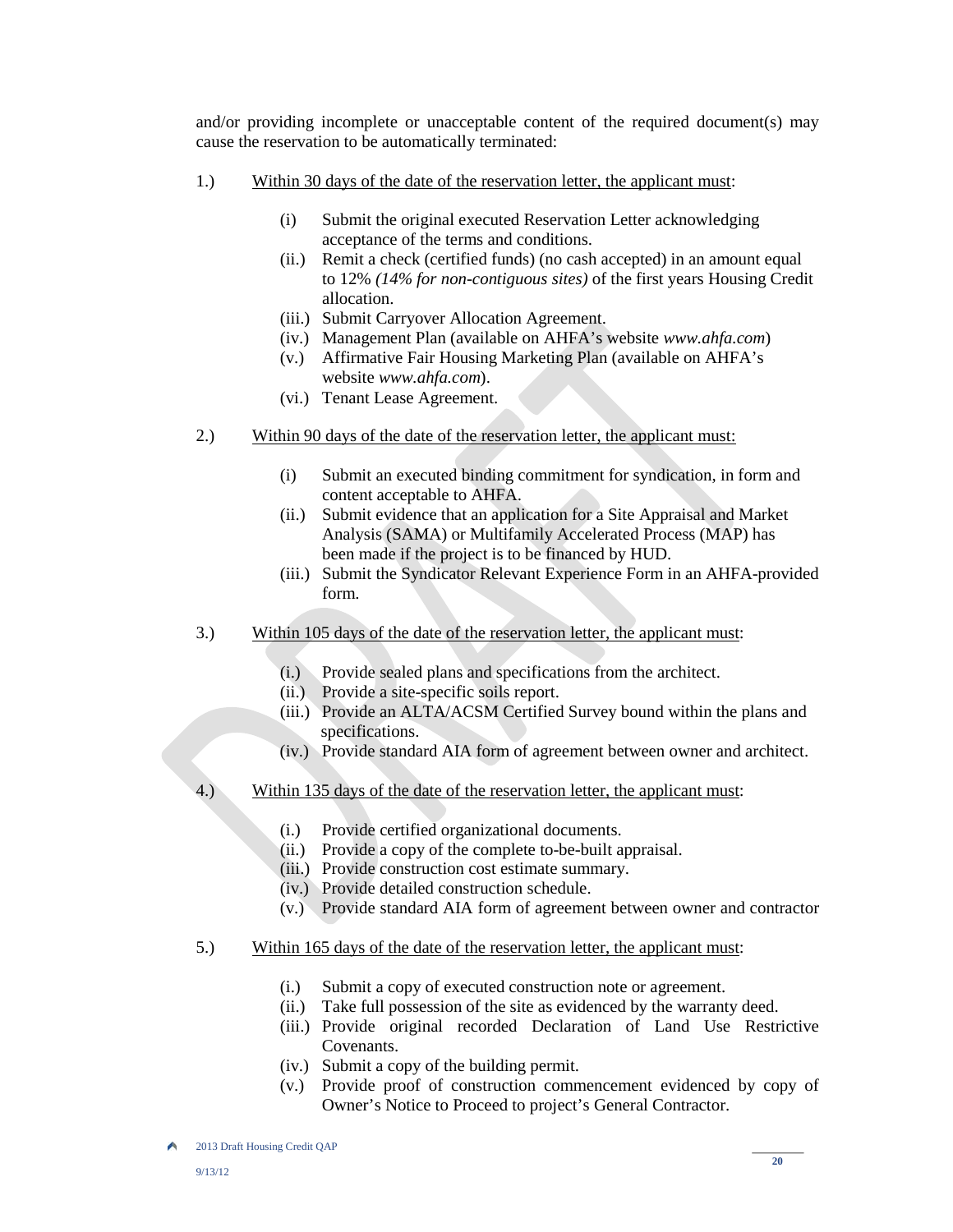- (vi.) Provide Title Insurance Policy.
- (vii.) Provide IRS Form #SS-4 Assignment of Employer Identification Number.
- (viii.) Owner must provide and maintain a written Capital Maintenance Plan (CMP) for the project. See Attachment K of the Application Instructions or Addendum F of the HOME Commitment.
- 6.) The applicant must incur more than ten percent (10%) of the reasonably expected basis in the project by the deadline outlined in the Carryover Allocation Agreement.
- 7.) Within 120 days after the project is placed in service, the applicant must:
	- (i.) Provide AHFA with the Actual Cost Certification package.
	- (ii.) Remit a check (no cash accepted) in an amount equal to \$500 for the processing of the Actual Cost Certification package.
	- (iii.) Remit a check (no cash accepted) in an amount equal to \$750 (\$500 if Housing Credits are combined with HOME funds from AHFA) per lowincome unit for the project's Housing Credit Compliance Fee.
- 8.) The owner must close the first mortgage and receive IRS Form 8609 from AHFA no later than the end of the first year of the credit period. If AHFA is required to amend any AHFA or IRS Form due to an owner request or error, a reprocessing fee of \$100 per form corrected will be charged.
- 9.) The owner must place the project in service by December 31, 2015, or request an extension of the placed in service date, if eligible, under IRS Revenue Ruling 2007-54, by December 1, 2015.

*AHFA is under no obligation to issue 8609s for the current year if the Actual Cost Certification package is received after December 1, 2013.* 

J. Negative Action After Reservation.

Should the following actions occur, the reservation of Housing Credits may be terminated:

- 1.) Site change--a change from the original site location will not be allowed under any circumstances. Any change in the site configuration or size from what was originally proposed in the application must have prior written consent from AHFA;
- 2.) Change in ownership--a change in the parties involved in the ownership entity (e.g., addition of a new general partner**/**member or removal of an existing general partner**/**member) without prior written consent of AHFA. Examples of situations in which consideration may be given for a change in ownership include, but are not limited to: death or bankruptcy. Any person or entity, including syndicators, that attempts to circumvent this requirement, may be subject to debarment from all AHFA programs;
- 3.) Change in syndication structure--a change in the role of the syndicator or in the distribution of funds/allocation to others through syndication as stated in the application without prior written consent of AHFA;
- 4.) Change in unit design, square footage, unit mix, number of units, number of

۸ 2013 Draft Housing Credit QAP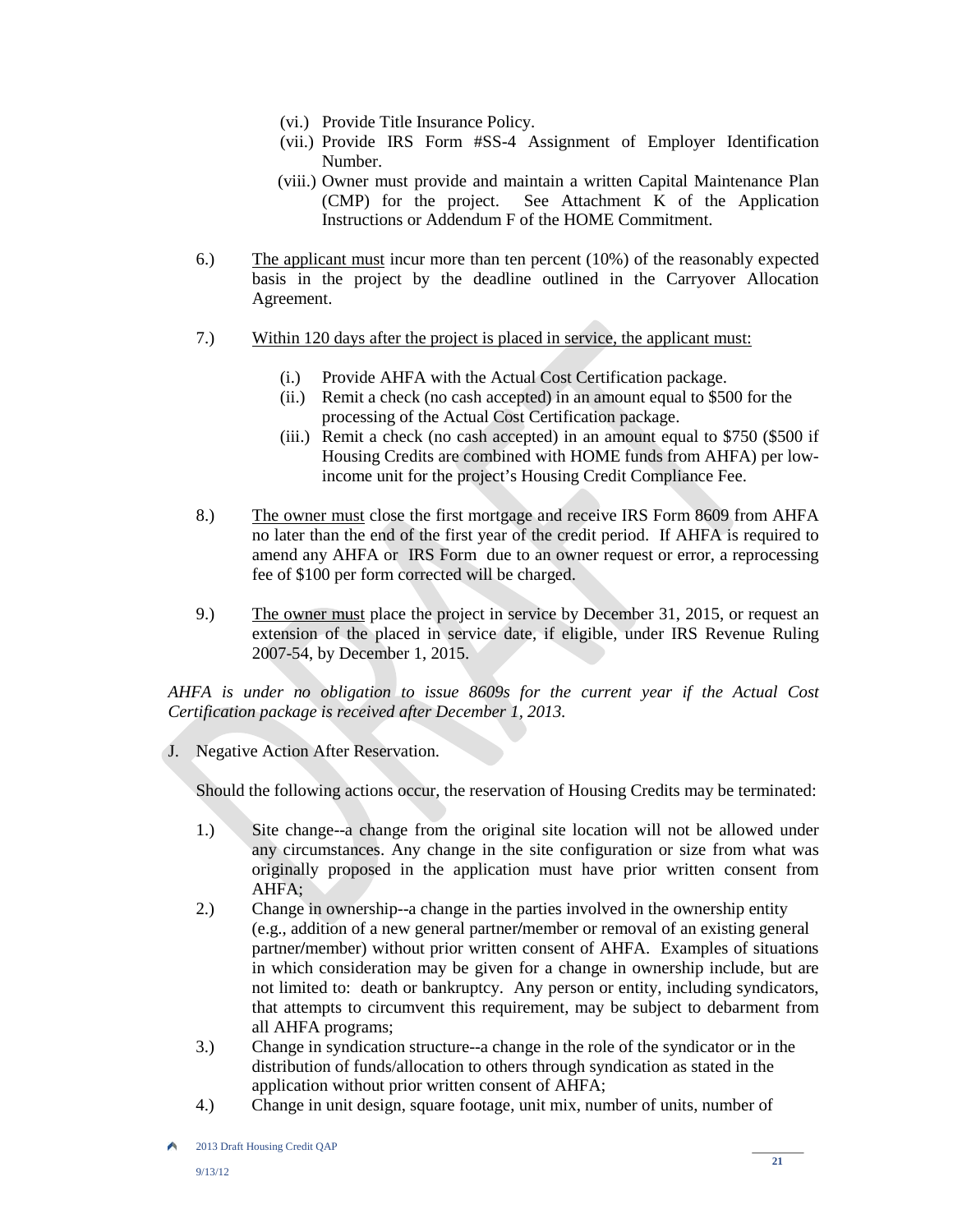buildings, etc. (unless changes are required by local regulatory codes);

- 5.) Change in the general contractor without prior written consent of AHFA;
- 6.) Change in the management company without prior written consent of AHFA;
- 7.) Change in the architect without prior written consent of AHFA;
- 8.) Instances of excessive or flagrant non-compliance on applicant's existing projects;<br>9.) Any deve
- Any development team member (listed in the application) who has instances of excessive or flagrant non-compliance with AHFA, Housing Credit, HOME, or Tax Exempt regulations on existing projects;
- 10.) Any development team member (listed in the application) who is presently debarred, suspended, proposed for debarment or suspension, declared ineligible or voluntarily excluded from any transactions or construction projects involving the use of federal funds or Housing Credits;<br>11.) Applicant has a project with AHFA that is in foreclosu
- Applicant has a project with AHFA that is in foreclosure or has been foreclosed;
- 12.) Any material adverse change relating to the project or owner; and/or
- 13.) Any AHFA fee due and not paid or returned due to insufficient funds.

 The above list of negative actions is not all-inclusive. The reservation letter itself will list other necessary requirements. AHFA may terminate the reservation if any factual information supplied in connection with the project is fraudulent, misleading, or materially incorrect. Determination of whether information is fraudulent, misleading, or materially incorrect will be determined by AHFA in its sole discretion.

K. Change in or Denial of Housing Credit Allocation

The evaluations listed in Section II (E) of the QAP may result in a possible change in the amount of Housing Credits allocated to a project or denial of the total allocation altogether due, but not limited to, one of the following reasons:

- 1.) Information in the application submitted is determined to be incorrect or fraudulent;
- 2.) Conditions in the Reservation Letter are not met;
- 3.) Changes in the actual cost of the project;
- 4.) Applicant obtains additional subsidies or financing other than those disclosed in the application;
- 5.) Additional syndication proceeds other than those disclosed in the application;
- 6.) Subsequent regulations issued by U.S. Treasury or the IRS pertaining to Section 42; and/or
- 7.) Applicant's failure to notify AHFA promptly of any material or adverse changes in the original application. Material or adverse changes include, but are not limited to, applicant's loss of site control, rights of way, ingress and egress, adverse change in the financial condition of the applicant, and applicant's inability to perform tasks proposed in the application by the deadline set by the applicant and further set or agreed to by AHFA.
- L. Memoranda of Understanding

The United States Department of Agriculture Memorandum of Understanding ("USDA MOU"), executed August 14, 1997, between AHFA and USDA Rural Development, will apply to applicants seeking both Housing Credits and RD loan assistance. USDA Rural

A 2013 Draft Housing Credit QAP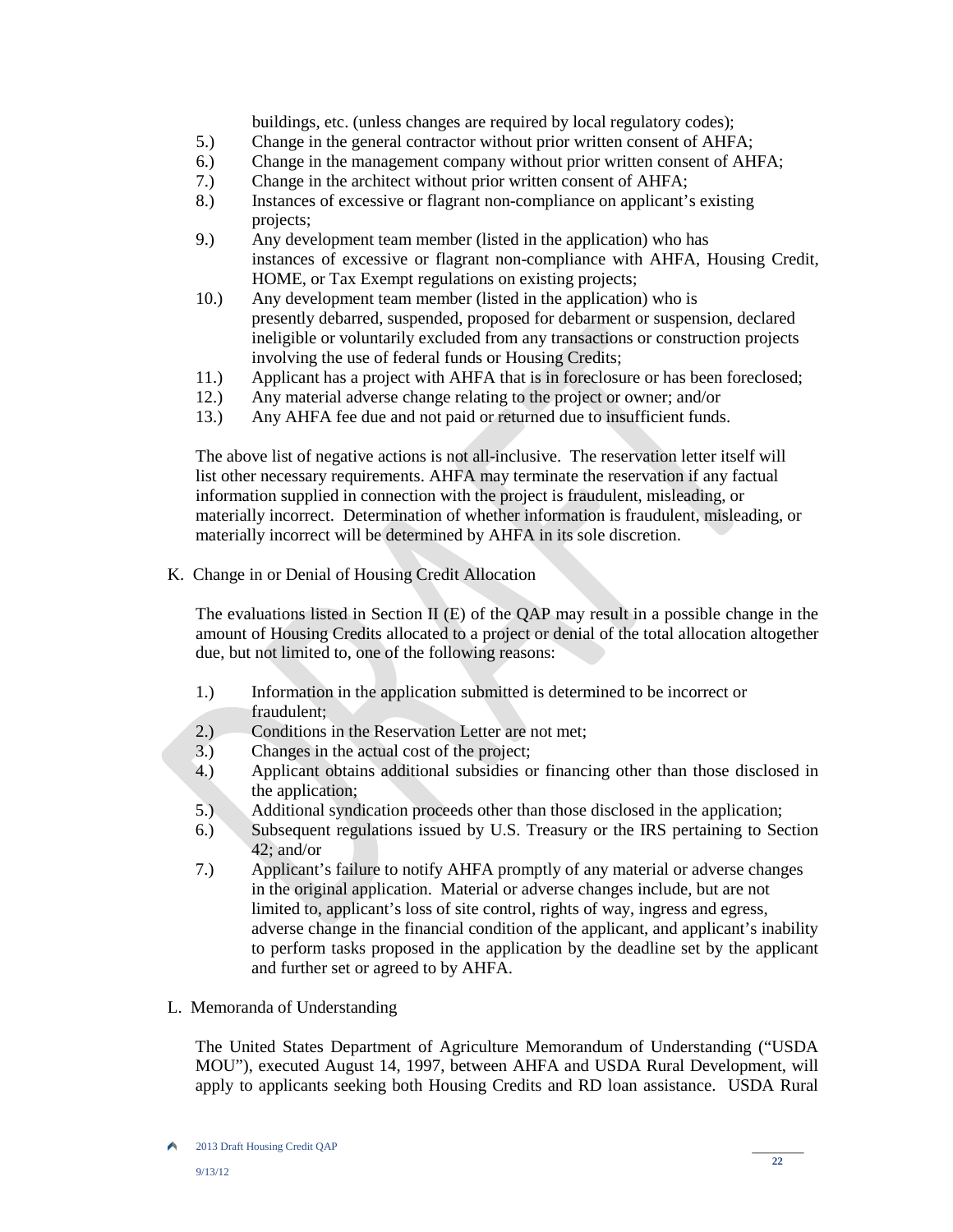Development will provide a copy of the USDA MOU to applicants for their guidance when combining assistance provided by both agencies.

The Department of Housing and Urban Development Memorandum of Understanding ("HUD MOU"), executed August 30, 2000, between AHFA and HUD, will apply to applicants seeking both Housing Credits and HUD loan assistance. The HUD MOU gives AHFA the authority to conduct the subsidy layering review to determine if excess federal funds are being used in the project.

M. Disclosure

AHFA will attempt to request all information necessary to make informed decisions regarding Housing Credit allocations. Therefore, it is in the best interest of everyone concerned with the process to disclose completely and accurately all information regarding each proposed project. AHFA acknowledges that errors and misjudgment sometimes occur and simply requests that the applicant notify AHFA of any errors that may occur upon discovery. Any modification made by the applicant to the final cost certification after AHFA has issued IRS Form 8609 is subject to a re-processing fee. Said modification must be acceptable to AHFA in order for the amended 8609 to be issued.

# **III. POINT SCORING SYSTEM**

Through the point scoring system, AHFA will award points to projects that best meet the identified housing priorities for the State.

The point scoring system will rank each project in two sections (Points Gained and Points Lost). The ranking of the project will be determined by taking the Points Gained section and deducting the Points Lost section to get an overall project score. The point scoring system will largely determine which projects should be funded.

AHFA has separated rehabilitation into two types of projects for selection and funding purposes. Rehabilitation projects are defined as the following:

- 1. A rehabilitation project that has less than 50% occupancy *(of income-qualified tenants for the proposed population)* at the time of application will not be considered existing multifamily residential housing due to the fact that it will be adding significant new units to the proposed market. Therefore, the project will be treated as a new construction project when considering funding for targeting elderly and family populations.
- 2. A rehabilitation project that has 50% or more occupancy *(of income-qualified tenants for the proposed population)* at the time of application will be considered existing multifamily residential rental housing. Therefore, the project will be treated as rehabilitation of existing multifamily residential housing and the targeted population will not be considered during the funding process.

AHFA has established a housing priority of balanced distribution of Housing Credits throughout the state in terms of geographical regions, counties, urban, and rural areas. AHFA will achieve this priority by allocating Housing Credits in the following manner: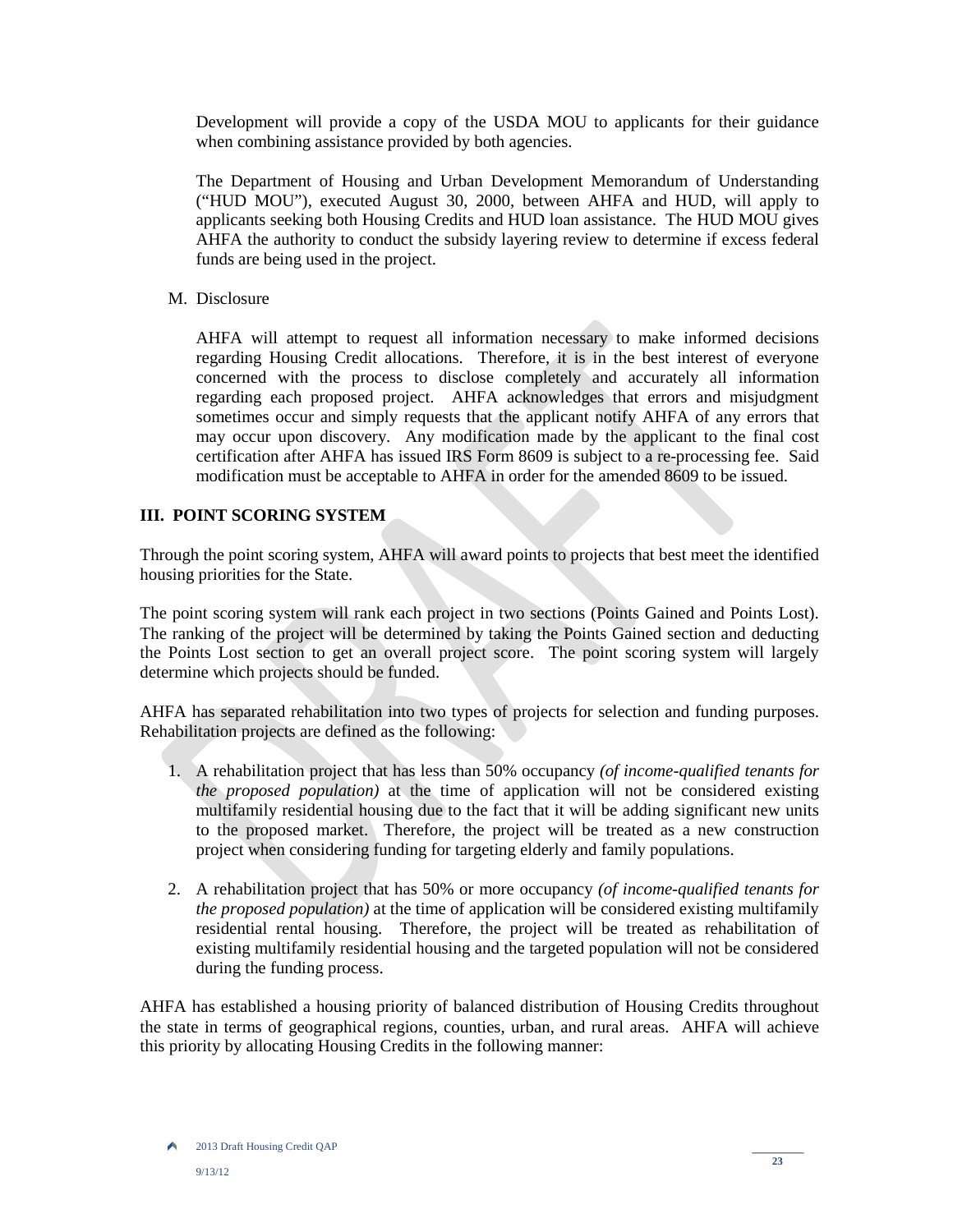- In all circumstances, only one new construction project (or one rehabilitation project that is less than 50% occupied at the time of application) and targeting the family population will be selected for funding per county.
- In all circumstances, only one new construction project (or one rehabilitation project that is less than 50% occupied at the time of application) and targeting the elderly population will be selected for funding per county.

# **Housing Credit Selection Procedures:**

# **Tier 1 Funding Selection:**

- 1. The highest scoring project per county with ownership by an AHFA-approved CHDO will be funded until the regulatory 15% CHDO set-aside has been met.
- 2. The highest scoring HOME project combined with Housing Credits and/or Housing Credit project will be funded per county until all HOME and Housing Credit funds have been allocated. **During Tier 1 funding selection, projects in Jefferson and Tuscaloosa Counties will not be subject to the limit of one project per county, and up to two projects may be funded in each of those counties.**

 All projects (except CHDO applicants) must score a minimum of 100 points to be considered for funding in Tier 1. CHDO must meet the minimum score of 60 to be considered for funding.

If AHFA has not allocated all HOME funds and Housing Credits, AHFA will allocate them in the following manner:

# **Tier 2 Funding Selection:**

 The highest scoring new construction or rehabilitation project per county will be selected for funding subject to the following restrictions:

- New construction projects must target a different population (elderly versus family) than a new construction project that was previously selected for funding in the same county.
- Rehabilitation projects that are less than 50% occupied at the time of the application must target a different population (elderly versus family) than a new construction project that was previously selected for funding in the same county.

# **Projects located in Jefferson and Tuscaloosa counties will be exempt from the different population (elderly versus family) in the Tier 2 funding selection.**

In all circumstances, AHFA will not fund more than one project in a county unless there is a market for more than one project in that county.

Projects with a net score of less than 60 points (Points Gained less Points Lost) will not be considered for funding based on project score.

A 2013 Draft Housing Credit QAP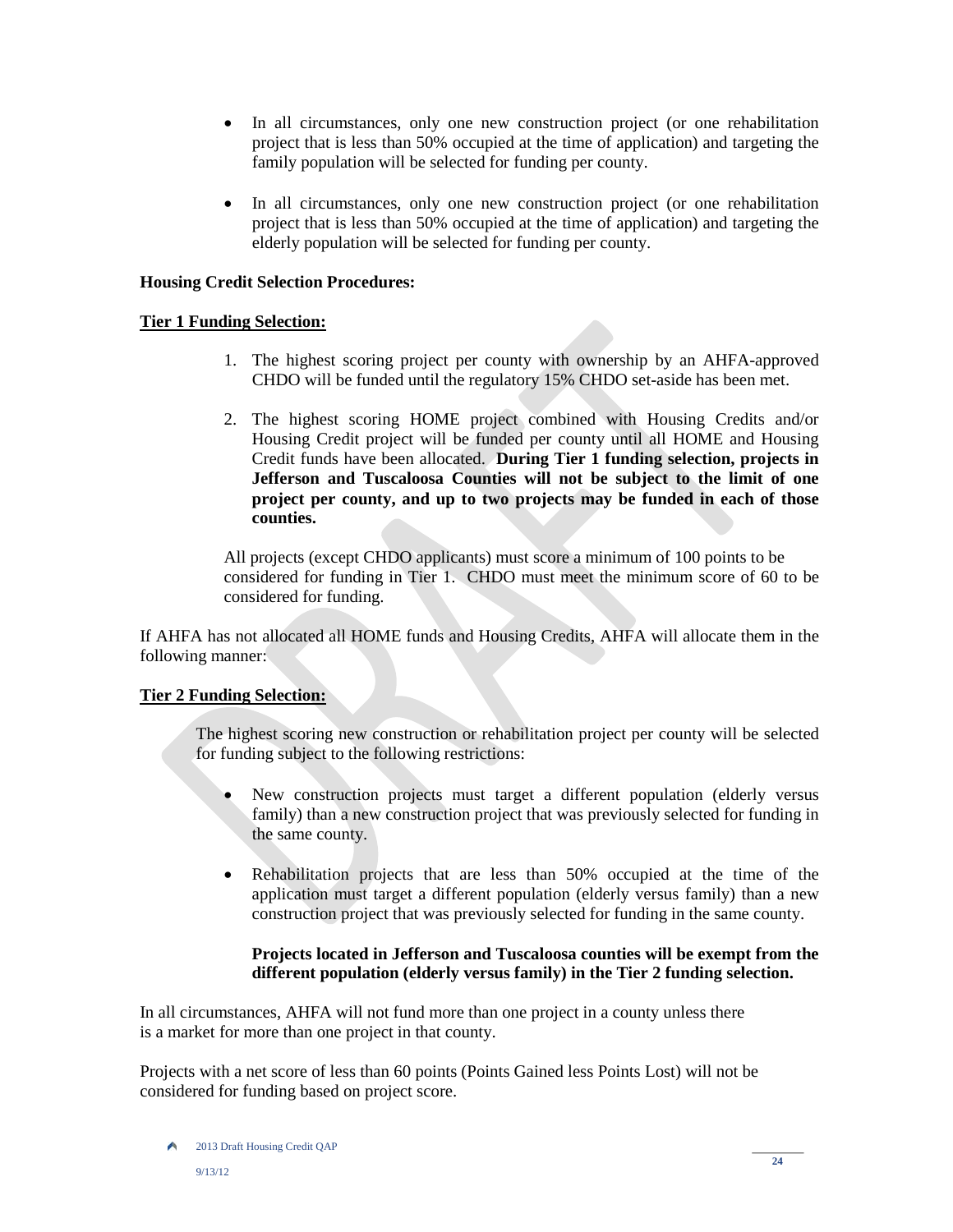*In the event of a tie between two or more applications the projects will be ranked in the following order to break the tie:*

*1. In the event there is a tie in scoring among two or more applications, funding priority will be given: first, to any county that has been designated as an AHFA disaster priority (Jefferson, Tuscaloosa, St. Clair, Franklin, Marion, Limestone, DeKalb, Lawrence, Madison, Cullman, Marshall, Calhoun and Walker) and second, to the application located in a county that has not received a recommendation for funding.* 

*2. If a tie(s) still remains, then a funding recommendation will be made for the application that has the least amount of aggregate participation by any one owner. Aggregate participation is defined as the total of all Housing and HOME/Housing Credit applications recommended for funding in the current application cycle.* 

*3. If a tie(s) still remains, priority for funding will be given to the project which is located in a Qualified Census Tract and is supported by its respective governmental entities approved Revitalization plan.* 

*4. If a tie(s) still remains, funding priority will be given to the application which is deemed to be the most favorable based on all of the following site criteria as sequenced:* 

- *a. The application containing no Negative Neighborhood Service(s) as defined in the AHFA application instructions will receive a recommendation for funding.*
- *b. If a tie still remains, then the application which is located in closest proximity to Neighborhood Characteristics (Services as defined in the application instructions), will receive a recommendation for funding.*
- *c. If a tie still remains, funding recommendation will be made for the application which is located the furthest away from any other AHFA, USDA or PHA multifamily rental developments. (If the proposed project is a second phase of an existing AHFA-funded project, the first phase will not count when determining the nearness of other subsidized housing.)*

*5. If a tie(s) still remains, funding priority will be given to the application based on developer performance criteria in the order as sequenced:* 

- *a. The owner has not had a repeat audit performed in the prior calendar year and does not have a repeat audit scheduled on any existing AHFA-funded project.*
- *b. If a tie still remains, the owner has not requested a third extension on any 2012 AHFA-funded project.*
- *c. If a tie still remains, the owner has not returned their full allocation of AHFA HOME funds or Housing Credits in the prior calendar year through the date of allocation of 2013 funds.*
- *d. If a tie still remains, the owner that has the most amount of additional long term subsidy per unit. Long term subsidy is defined in Section III(A)(1)(iii) Rent Affordability of the QAP.*
- *e. If a tie still remains, the owner that requested the least amount of Housing Credits per unit. The amount is to be calculated prior to the QCT increase in basis.*

*6. If a tie(s) still remains, funding priority will be given to the application and project that is intended for eventual tenant ownership. The project must consist of single-family homes, duplexes,* 

A 2013 Draft Housing Credit QAP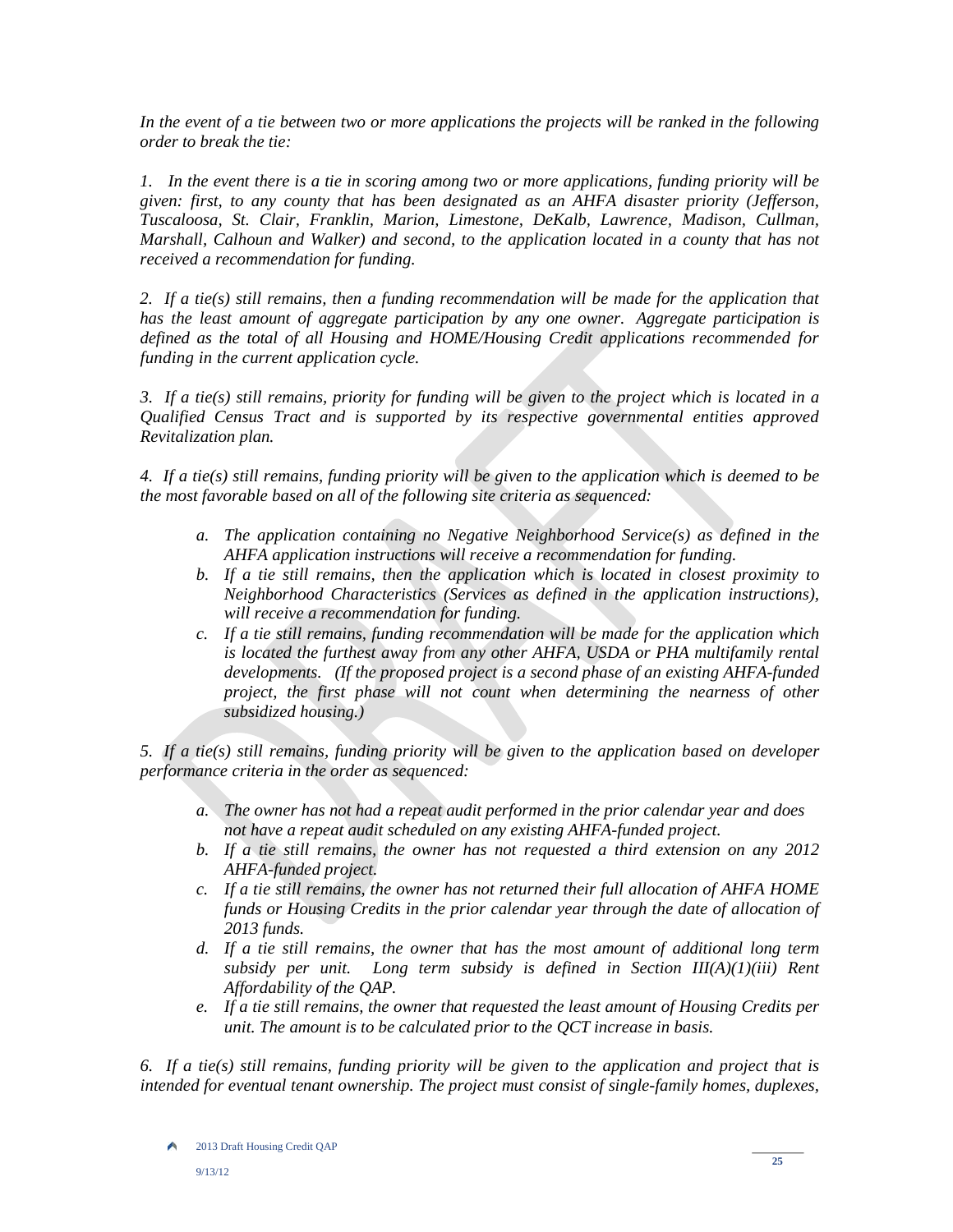*or townhomes to be eligible. The applicant must complete the AHFA-provided Homeownership Conversion Proposal and provide a plot plan in form and content acceptable to AHFA.*

*7.* If a tie(s) still remains, AHFA will fund the project that has the earliest submission date as *evidenced by the time and date stamped by AHFA. Applications that are submitted by 11:00 a.m. on the first day of the application cycle will be entered into a drawing. The drawing will be held as soon as practical in AHFA's boardroom that same day to determine the order of funding in the event of a tie. An impartial person will be selected to draw. The drawing will be open to the public and the results will be posted on AHFA's website.* 

*AHFA reserves the right to deny a Housing Credit reservation to any applicant or project, regardless of that applicant's point ranking if, in AHFA's sole determination, the applicant's proposed project is not financially feasible or viable. Additionally, AHFA may recommend that a Housing Credit reservation be awarded out of the ranking order established by the points earned, based on the amount of Housing Credit allocation needed relative to the amount of funding available for the project to be financial feasible.*

*Regardless of strict numerical ranking, the scoring does not operate to vest in an applicant or project any right to a reservation or allocation of Housing Credits in any amount. AHFA will in all instances reserve and allocate Housing Credits consistent with sound and reasonable judgment, prudent business practices and the exercise of its inherent discretion.*

# **A. POINTS GAINED**

# **1.) Project Characteristics (Maximum 93 Points)**

- (i.) Type of Construction (Maximum 33 Points)
	- (a.) A maximum of 25 points will be given to projects which provide extra unit/project amenities. Refer to the application for distinction between an *extra* amenity and a *required* amenity.

Points will be awarded for providing the following amenities. Only the amenities listed below will be eligible for points.

# *4 Points*

Clubhouse/Community Building *(must contain at a minimum a kitchen, community meeting room, and restrooms to qualify for points)(a community laundry must be included if not providing a washer/dryer in each unit to qualify for points.)* Washer/Dryer provided in each unit (6-7 kg capacity)

# *3 Points*

Playground *(Must provide commercial grade playground equipment with a minimum of three (3) play activities.)* Computer center (two or more computers with printer and internet access) Splash Center

۸ 2013 Draft Housing Credit QAP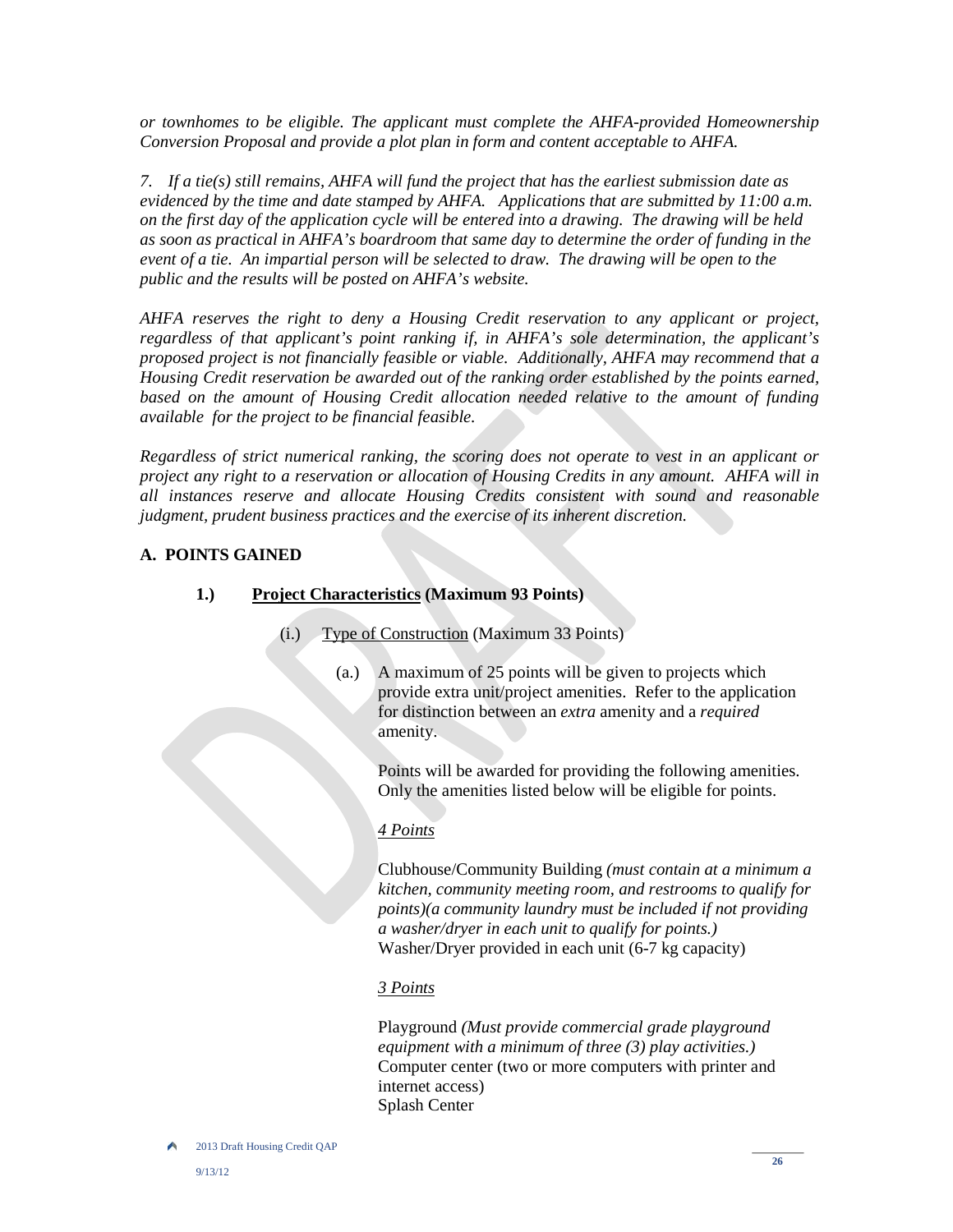Exercise/Fitness room with equipment *(Must provide a minimum of three (3) separate types of commercial grade exercise/fitness equipment with adequate floor space to qualify for points.)*  Covered bus stop shelter *(Must be separate/independent of the mail kiosk.)* 

Gazebo

#### *2 Points*

 Community TV with cable *(minimum of 42 inch TV)* Basketball court *(break-away rim and shatter proof backboard)* Picnic area with grills Storm doors Provide wireless internet service in clubhouse/community building Walking Trail *(5' wide concrete) and Benches (must be separate of required sidewalks)*

*New Construction Projects Only (Maximum of 8 Points)*

- (b.) 4 points will be given for storm windows and insulated exterior doors or thermal break insulated windows or extruded vinyl and insulated exterior doors. Windows must be Energy Star Rated.
- (c.) 4 points for full brick/cementitious siding, stucco, or concrete masonry unit (CMU) products (no EIFS is acceptable).

**Multifamily units** *(two or more units in a building)* – A minimum of 40% of each exterior building, defined as the exterior façade from finished grade elevation to eave line, shall be brick. The remaining 60% can be cementitious siding, stucco, or CMU products. The CMU products must be decorative, textured, patterned, color core, or painted. All entry areas into the apartment including covered breezeways, porches, balconies, and patios must have brick, cementitious siding, stucco, or CMU to be considered full brick.

**Single-family units** *(single unit/detached building)* – A minimum of 50% of the building, defined as the exterior façade from finished grade elevation to eave line, shall be brick. Each exterior wall must contain brick up to the bottom of the first floor windows on a two-story unit or the window sill of a onestory unit. The remaining 50% can be cementitious siding, stucco, or CMU products. The CMU products must be decorative, textured, patterned, color core, or painted.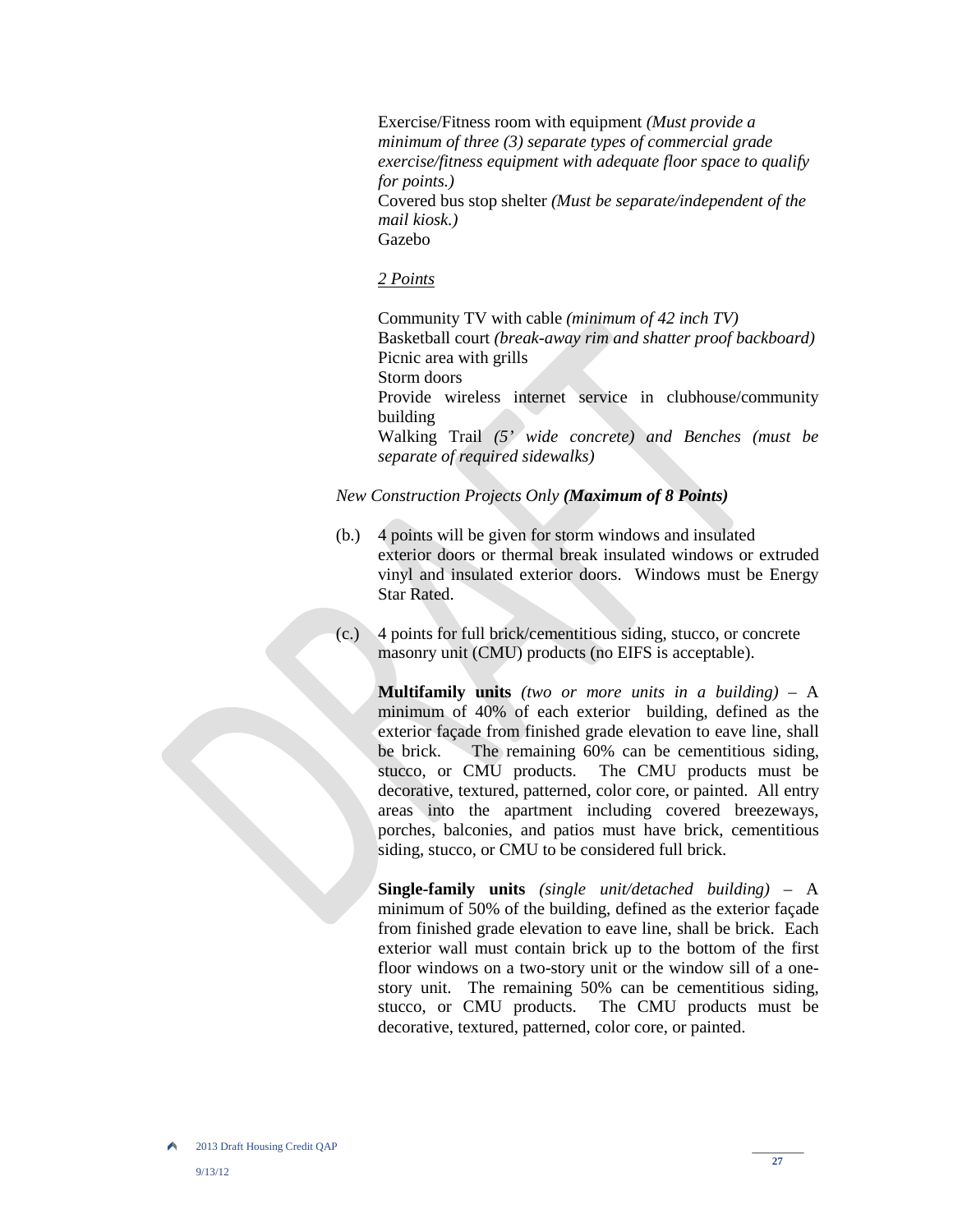#### *Rehabilitation Projects Only (Maximum of 8 Points)*

- (d.) 2 points will be given for replacing all entry doors with insulated exterior doors and replacing all windows with storm windows or thermal break insulated windows. Windows must be Energy Star rated.
- (e.) 2 points will be given for replacing all kitchen cabinets and countertops.
- (f.) 2 points will be given for replacing all plumbing fixtures.
- (g.) 2 points will be given for replacing all HVAC equipment

 *All points for rehabilitation construction items will be verified by the Capital Needs Assessment and Architect's Certification submitted with the application. Both documents must be completed and certified by the project Architect.*

- (ii) Energy Conservation and Healthy Living Environment (Maximum of 20 Points)
	- (a.) 4 points will be given to projects that promote energy conservation by exceeding the standards of International Energy Conservation Code (IECC which replaced and exceeds the Council of American Building Officials Model Energy Code), as verified by the project architect.
	- (b.) 4 points will be given for ARI rated furnace (90% AFUE), or heat pump (HSPF 7.8 for both HP 1.5 ton units and HP 2.0 ton units).
	- (c.) 4 points will be given for the kitchen range hood ventilation to be vented to the exterior and equipped with a damper.
	- (d.) 4 points will be given for R-19 insulation in all exterior walls or R-15 insulation with R-2.5 rigid insulated sheathing.
	- (e.) 4 points will be given for projects that use solar power generation for all common items such as security lighting, parking lighting, and features in common areas.
- (iii.) Rent Affordability (Maximum 4 Points)

 A maximum of 4 points will be given to projects, which have a commitment for additional subsidies from the Federal Home Loan Bank for Affordable Housing Program (AHP) funds (AHP funds must be in the form of a grant from Federal Home Loan Bank), HOPE VI funds, HOME funds (AHFA's HOME funds do not qualify), USDA Rural Development 515 funds,

2013 Draft Housing Credit QAP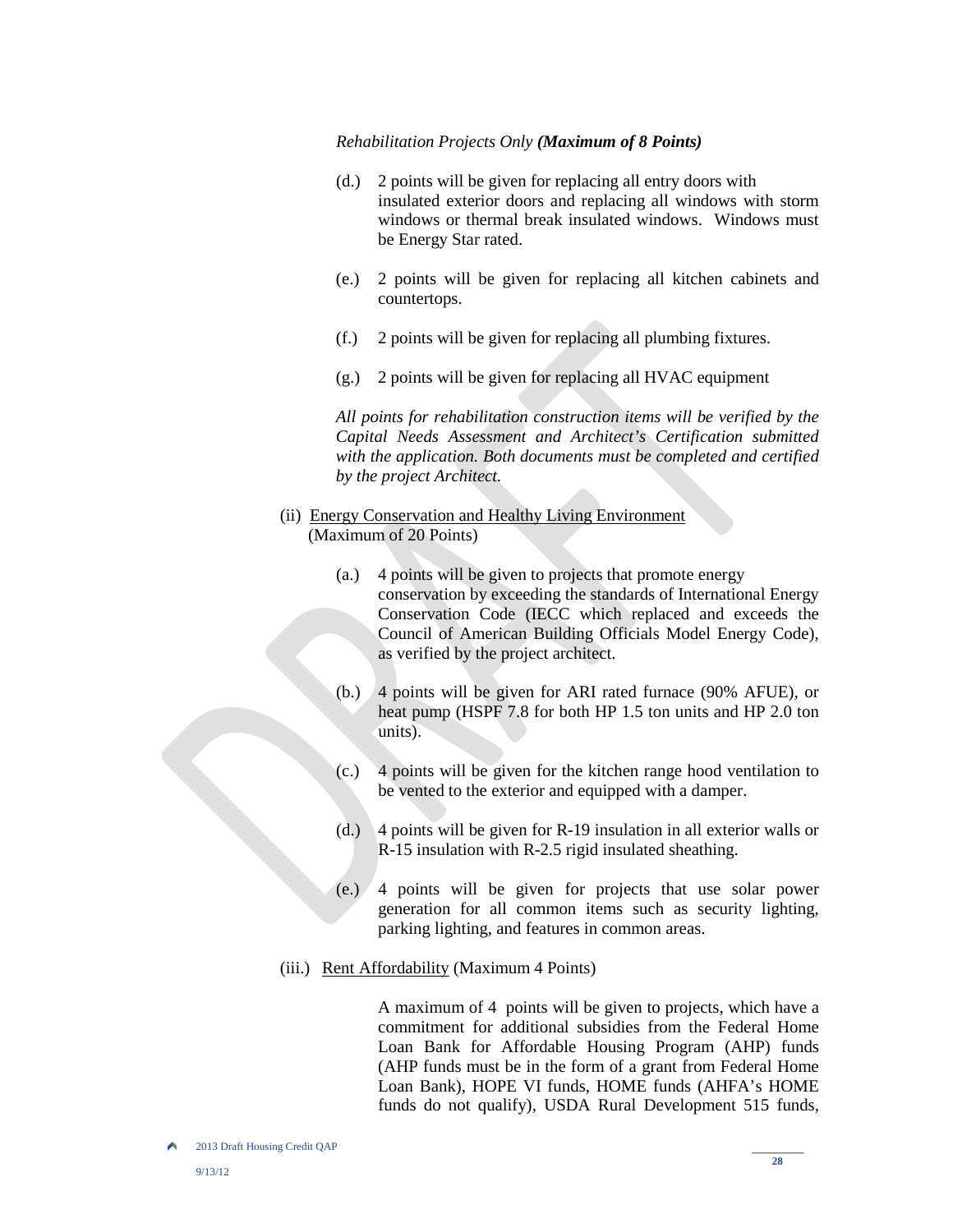CDBG, CDBG Disaster Funds, Neighborhood Stabilization Program funds, Capital Fund Program Grant, Replacement Housing Factor Fund Grant, CHOICE Neighborhood funds, Promised Neighborhood funds, and HUD's Economic Development Initiative program funds funded through the Community Development funds. The commitment must be a fully executed firm commitment from the applicable entity that will be granting the funds to project.

 Any additional subsidies that will be loaned (required repayment) to the project, at least 50% of the total amount of funds committed must stay in as permanent source of funds through the project's compliance period.

4 points -  $$10,001 + per$  unit 3 points - \$6,001 - 10,000 per unit 2 points - \$4,000 - 6,000 per unit

- (iv.) Tenant Needs (Maximum 3 Points)
	- (a.) 1 point will be given to projects with 100% of the units in the project designed, equipped and set-aside for elderly.
	- (b.) 1 point will be given to projects targeting low-income families (individuals with children) with a minimum of 15% of the units having three or more bedrooms. **(If an applicant chooses 100% elderly, the applicant** *will not* **receive points for three or more bedrooms. Rehabilitation of existing multifamily rental units must already have the required three or more bedrooms to receive the points)**
	- (c.) 1 point will be given to projects which have committed in writing to target households on the public housing waiting list.
	- (d.) 1 point will be given to projects which have committed to giving a preference to at least 15% of the total units to tenants with a disability as defined by the Americans with Disabilities Act of 1990.
- (v.) Readiness Issues (Maximum 5 Points)

 5 points will be given to applicants with evidence of attendance at the AHFA-sponsored HOME/Housing Credit Training Seminar. The attendant must be a member of the development team listed in the application. Applicants that have not closed a AHFA HOME loan and/or received IRS Form 8609 from AHFA on a prior project the owner of the proposed application must attend the training to qualify for the points.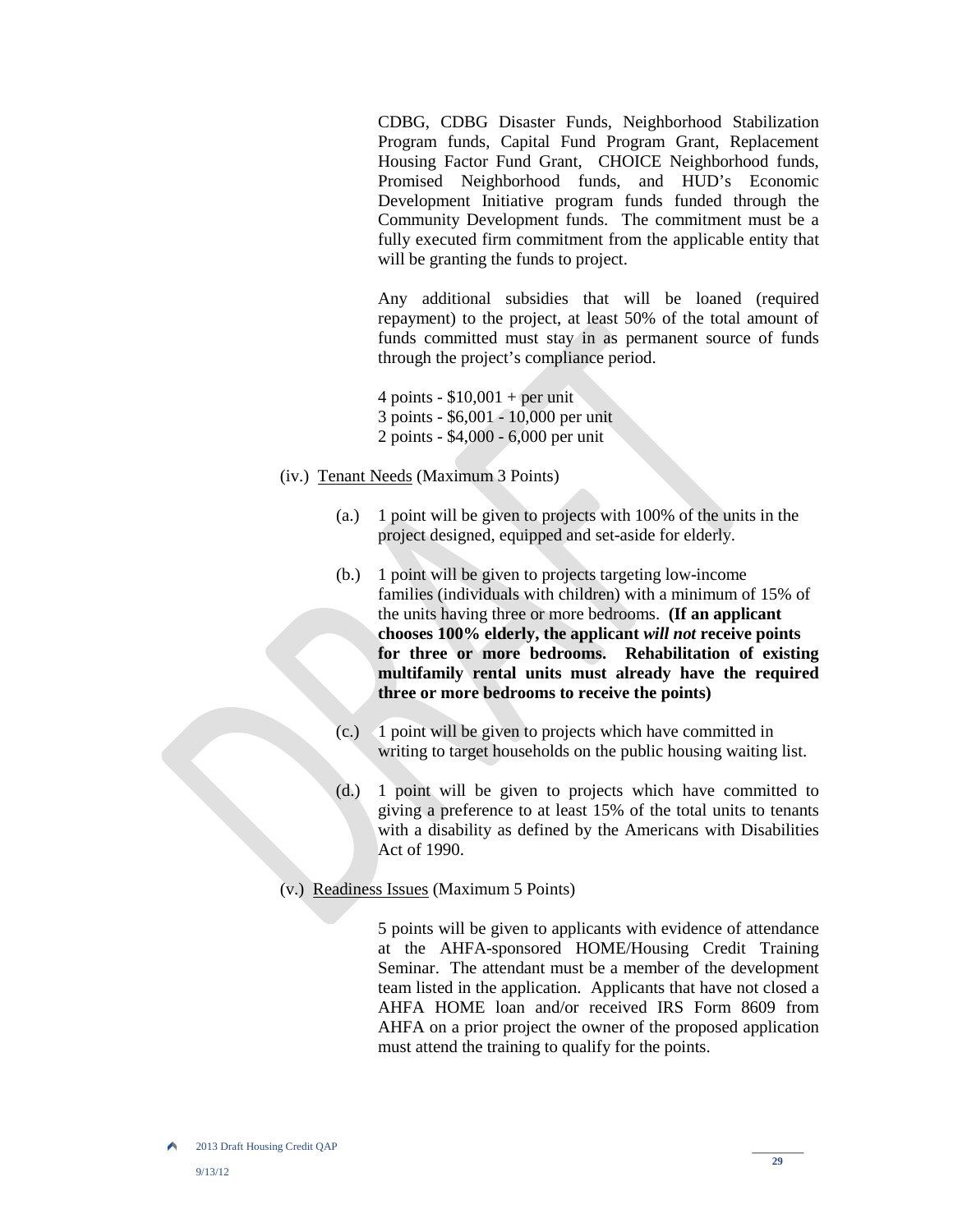- (vi.) Project Type (Maximum 6 Points)
	- (a.) 3 points will be given for rehabilitation of existing buildings that are listed on the National Register of Historical Places.
	- (b.) 3 points will be given for rehabilitation of existing multifamily residential rental housing.
- (vii.) Location (Maximum 22 Points)
	- (a.) Points Gained for Site Selection

Sites Located in Disaster Counties (Maximum 2 Points)

 Points will be awarded for the following counties that lost the greatest number of housing units due to the tornados, storms and flooding on April 27, 2011. *(Not all counties that were federally declared Disaster Areas are eligible for these points.)*

 2 points - Jefferson, Tuscaloosa; 1 point - St. Clair, Franklin, Marion, Limestone, DeKalb, Lawrence, Madison, Cullman, Marshall, Calhoun and Walker.

Neighborhood Characteristics (Maximum 20 Points)

Points will be awarded for the following services located within the specified distance of the site. Distance will be measured by odometer from the automobile entrance of the proposed project site to the closest automobile entrance to the parking lot of the applicable service. Points will only be awarded for the services listed below. (Neighborhood Services defined in the Application Instructions)

4 points (<1 mile) 3 points (1>2 miles) 2 points (2>3 miles)

Grocery Store Hospital/Doctor Office Pharmacy/Drug Store Convenience Store Bank/Credit Union

- (b.) Points Deducted for Site Selection
	- (1.) Negative Neighborhood Services (No Maximum)

<sup>2013</sup> Draft Housing Credit QAP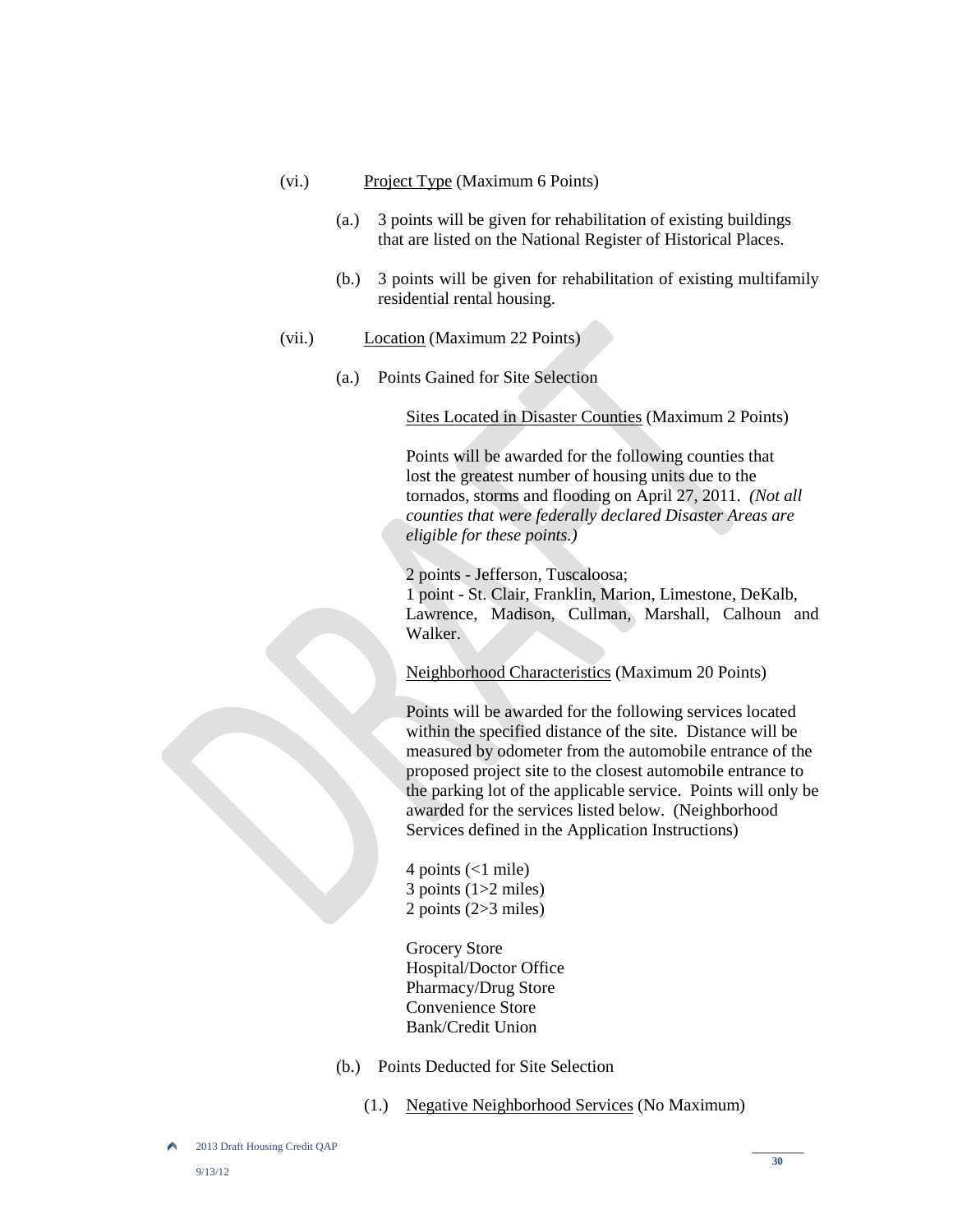(There **is not a limit** on the amount of points that can be deducted for negative neighborhood services.)

5 points **each** will be deducted if any of the following incompatible uses are adjacent to the site. *Adjacent is defined as nearby, but not necessarily touching. (The following list is not all inclusive).* (Negative Neighborhood Services defined in the Application Instructions)

| Junk yard/dump                        | Pig/chicken farm     |
|---------------------------------------|----------------------|
| Salvage yard                          | Processing plants    |
| Wastewater treatment facility         | Industrial           |
| Distribution facilities               | Airports             |
| <b>Electrical utility Substations</b> | <b>Liquor Store</b>  |
| Railroads                             | Prisons              |
| Adult video/theater                   | Solid waste disposal |

2 points **each** will be deducted if any of the following incompatible uses listed are within ½ mile of the site. (The list is not all inclusive).

| Junk yard/dump                | Pig/chicken farm     |
|-------------------------------|----------------------|
| Salvage yard                  | Processing plants    |
| Wastewater treatment facility | Airports             |
| Prisons                       | Solid waste disposal |
|                               |                      |

(2.) Accessibility (Maximum 2 points Deducted**)**

2 points will be deducted if the condition of the streets and sidewalks are unsatisfactory. The width of the streets and the difficulty of access to the proposed site will be taken into consideration.

# **2.) Applicant Characteristics (Maximum 28 Points)**

- (i.) 5 points will be given to applicants with participation of minorities or women. To qualify for the points for participation of minorities or women, the application must meet one of the following requirements:
	- Minorities or women have ownership in the project;
	- Minority- or women-owned business or individual(s) is/are listed as the developer on page 2 of the application;
	- Applicant/Owner guarantees at least 10% of the total building cost (line 19 of the Estimated Cost Certification) is awarded to minority- or women-owned businesses.

 *In all cases, the minority or female individual(s) must have at least a 50% ownership interest as the project's general partner or 50% ownership interest in the participating business to qualify for the points. These businesses include, but are not limited to, real estate firms, construction firms, appraisal firms,*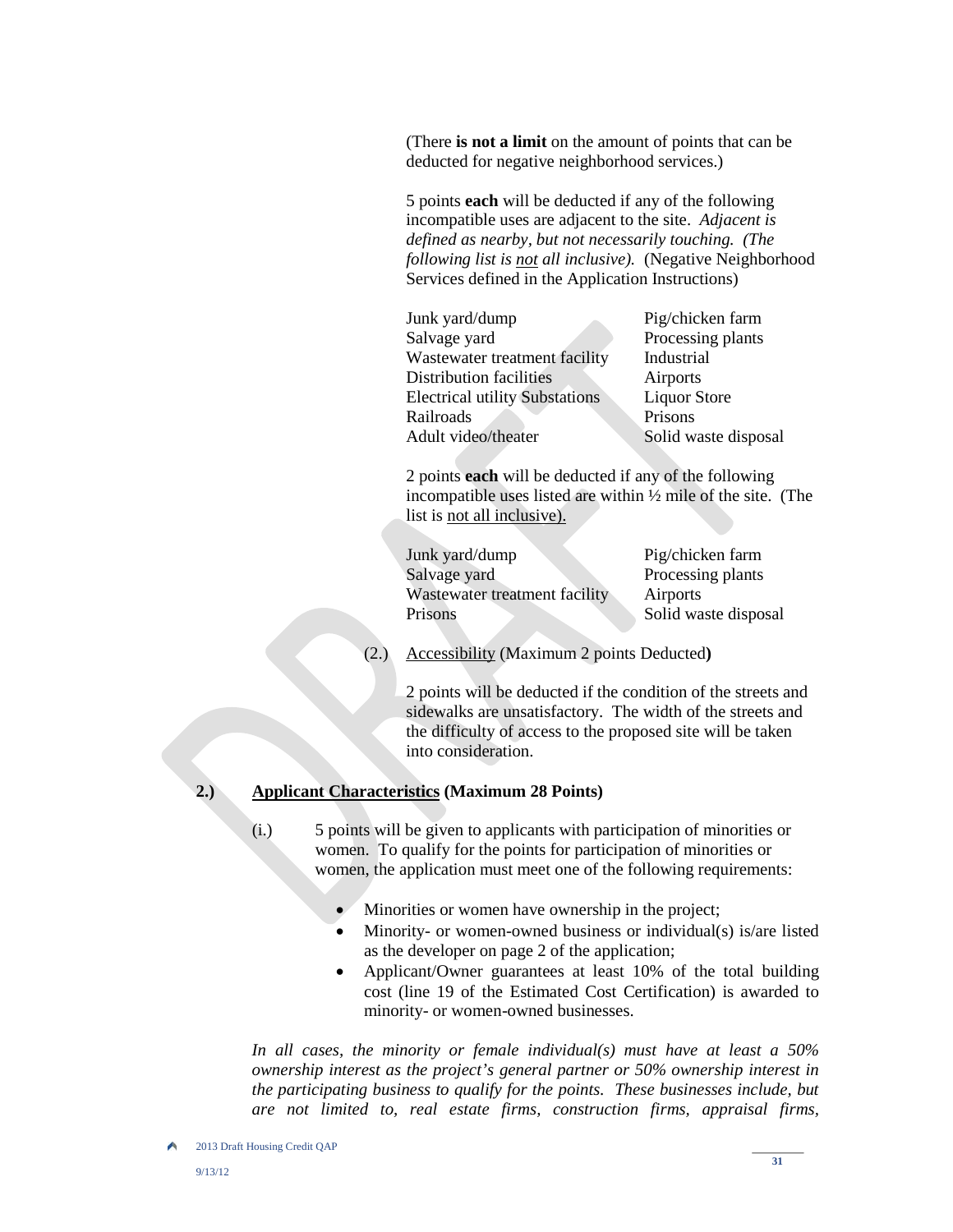*management firms, financial institutions, investment banking firms, underwriters, accountants, and providers of legal services. The name and address of the company and the anticipated contract amount must be listed at the time of application on the form provided by AHFA in the application package in order to receive the points.*

(ii.) A maximum of 10 points will be given to owners (individual(s), corporation(s), or in the case of a limited partnership, the general partner(s)) who have previous successful experience in the development of multifamily housing. Mobile home developments, hospitals, sanitariums, life care facilities, or intermediate care facilities **are not** considered multifamily housing for purposes of qualifying for points. The owner may include experience gained as an owner in another firm, but not as an *employee* of another firm. Applicants with less than five (5) calendar years of combined experience in developing (and owning) Housing Credit or HOME properties in Alabama must agree to allow AHFA to perform on site physical inspections based on a selection process determined by AHFA. The selection will be made based on applicant's Schedule of Real Estate Owned, which is to be submitted at the time of application. All costs related to the AHFA required inspections shall be at the expense of applicant and shall be received by AHFA before the inspection. AHFA may terminate applicant's application if, at a minimum, any projects inspected have construction deficiencies, health and safety violations, uninhabitable, non-rent ready units or federal housing standard violations. Applicants must **currently own** the properties listed for development points.

> 10 points (1000+ units or 10+ projects) 9 points (900 - 999 units or 9 projects) 8 points (800 - 899 units or 8 projects) 7 points (700 - 799 units or 7 projects) 6 points (600 - 699 units or 6 projects) 5 points (500 - 599 units or 5 projects) 4 points (400 - 499 units or 4 projects) 3 points (300 - 399 units or 3 projects) 2 points (200 - 299 units or 2 projects) 1 point (100 - 199 units or 1 project)

 (iii.) A maximum of 10 points will be given to applicants with sound experience as managing agents of **low-income** housing. This experience is defined by the highest number of units currently managed. Only those units in projects that are considered low-income units will be counted in this total.

> 10 points (1000+ units or 10+ projects) 9 points (900 - 999 units or 9 projects) 8 points (800 - 899 units or 8 projects) 7 points (700 - 799 units or 7 projects) 6 points (600 - 699 units or 6 projects) 5 points (500 - 599 units or 5 projects) 4 points (400 - 499 units or 4 projects)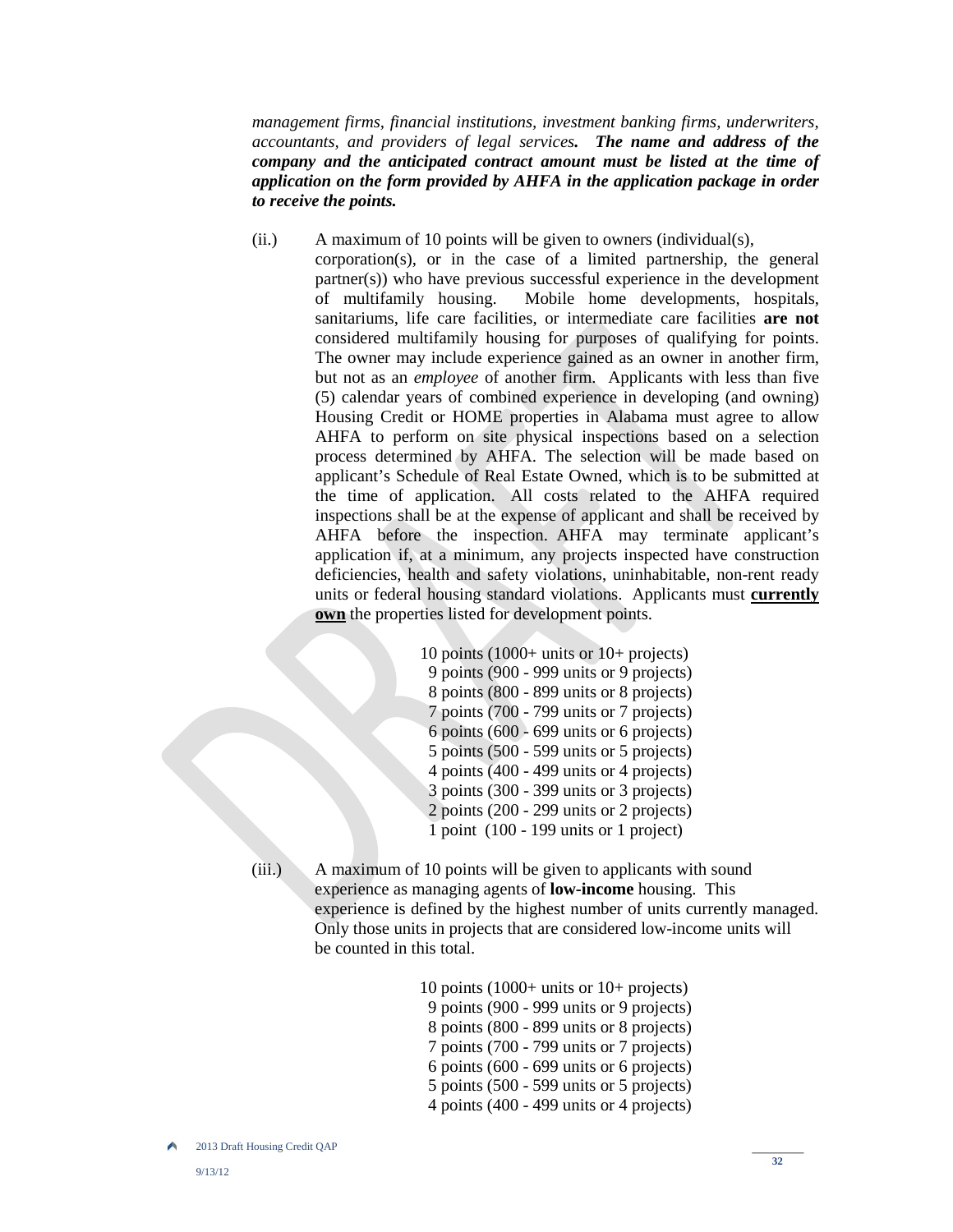3 points (300 - 399 units or 3 projects) 2 points (200 - 299 units or 2 projects) 1 point (100 - 199 units or 1 project)

(iv.) A maximum of 3 points will be given to applicants that have been awarded Housing Credits or HOME Funds from AHFA in year 2000 or later. The applicant must have received IRS form 8609 or have closed the

HOME loan and be in compliance at the time of allocation to qualify for the points. Applicants must **currently own** the properties listed for development points:

| 3 points | $(300+$ units or 3+ projects)                    |
|----------|--------------------------------------------------|
| 2 points | $(200-299 \text{ units or } 2 \text{ projects})$ |
| 1 point  | $(100-199 \text{ units or } 1 \text{ project})$  |

#### **B. POINTS LOST**

1.) Incomplete Application (No Maximum Points Lost)

 **If threshold documentation is missing or a threshold requirement is not met at the time AHFA receives the application, the application will no longer be considered. AHFA may request a clarification of a threshold requirement and determine if the application is complete at AHFA's discretion.** 

One (1) point per missing and/or incomplete document will be deducted from an applicant's score if AHFA, during the completeness check or any time during the evaluation of the application, must notify the applicant of any document(s), which must be submitted. If the documents are not received by the specified time, the application will no longer be considered.

 There are certain third-party required documents that require additional time to obtain. They are listed below to allow time for obtaining the documents prior to the date of application submission. This list is not all inclusive (all required documents will be listed in the application checklist and instructions):

- Dated and executed organizational documents
- Certificate of Existence from the Secretary of State
- Construction and permanent financing commitments
- Utility letters for electricity, water, sewage, telephone and gas.

 AHFA will not transfer information or forms from one application file to another. AHFA will not call applicants for missing items related to scoring the application.

- 2.) Compliance (Maximum Loss of 55 Points)
	- (i.) 15 points will be deducted if the applicant's approved and/or existing projects or the applicant's management company's existing projects are not in compliance with Section 42, the HOME Regulations or AHFA's applicable QAP, HOME Action Plan, HOME, TCAP, or Exchange Commitments, Design Quality Standards, failure to make the full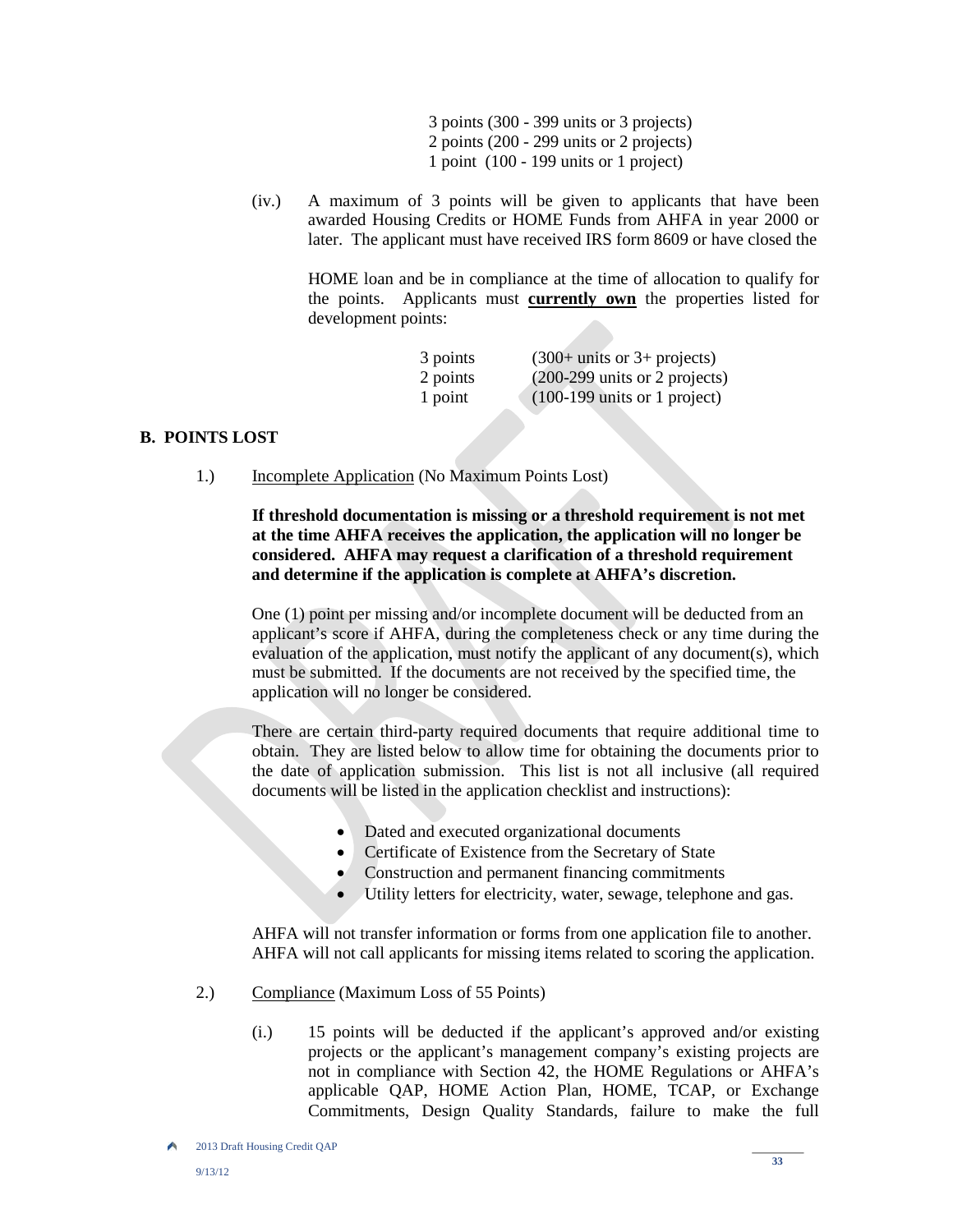principal and interest payment before or on the maturity date of an AHFA HOME loan, and other policies and procedures.

- (ii.) A maximum of 20 points will be deducted if the applicant has any physical inspection and audit documentation findings within their portfolio of AHFA-funded properties even if the findings are corrected. This deduction will apply to any noncompliance findings from the time of the release of this QAP through the date of the allocation of the 2013 funds. The point breakdown would be the following:
	- (a) **Physical inspection** The applicant will have 10 points deducted if the number of units with noncompliance findings by AHFA auditors divided by the number of units AHFA auditors inspected is above .1 or 10 percent. The noncompliance findings can include but are not limited to: health and safety issues found during an AHFA inspection, units which have been vacant for more than 30 days and found uninhabitable by an AHFA auditor, a unit or building found in violation of the design quality standards during an AHFA inspection, management was unable to gain access to a unit during an AHFA inspection and deficiencies with a building's exterior, stairs, grounds etc. are found during an AHFA inspection. A noncompliance finding to a building's exterior, stairs, grounds, etc. will be counted as one noncompliance finding.
	- (b) **Audit documentation** The applicant will have 10 points deducted if the number of files with a noncompliance finding(s) by AHFA auditors divided by the number of files reviewed by AHFA auditors is above .2 or 20 percent. Incomplete or missing documentation in a file found by AHFA auditors are examples of a noncompliance file finding. Documentation issues not related to the household files will also count as a noncompliance finding(s). Examples of documentation issues which will count as one file noncompliance finding include but are not limited to: AHFA auditors did not receive a current utility allowance, AHFA auditors did not receive a proper setaside report (Example- HOME rent roll or Occupancy Status Report, etc.) during an audit, AHFA auditors found the approved tenant services were not performed and AHFA auditors found one or more of the required amenities missing. A violation of the gross rent limit may count as multiple findings depending on how many units are affected by the gross rent violation.

For applicants who have not had a project funded by AHFA, the first project that is approved for funding will be required to meet a more stringent standard of .05 or 5 percent for physical inspection and .1 or 10 percent for audit documentation will be required for the first compliance audit. If the applicant does not meet these standards 20 points will be deducted from the applicant's next submitted application(s).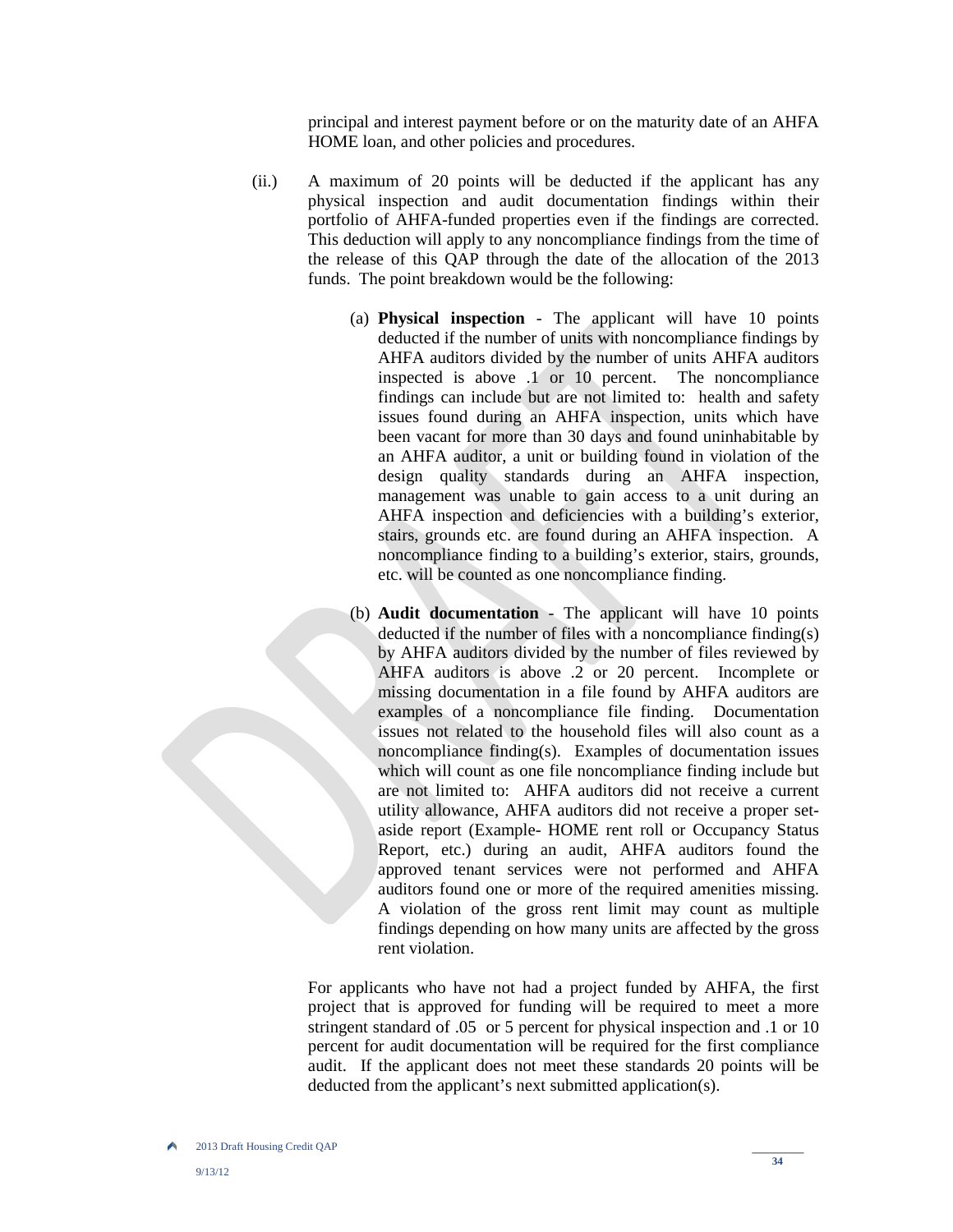- (iii.) 10 points will be deducted if there is a change in the financial structure without AHFA's prior written approval. AHFA must be notified within 30 days of any financing structure that has changed from what was disclosed in the original application. For example changes in any amount of the first mortgage and any additional fund such as AHP, HUD funds, any other soft debt, or a change in equity price. AHFA must be notified within 60 days prior to any increase or decrease of rents. This requirement only pertains to projects that have been funded but have not closed AHFA's HOME loan and/or have been issued the project's IRS Form 8609's.
- (iv.) 5 points will be deducted if the applicant does not submit a completed Annual Owner's Certification for the prior year by the required due date determined by AHFA.
- (v.) 5 points will be deducted if the applicant has not met one of the following Davis-Bacon requirements on any existing project.
	- No response on outstanding issues for over 6 months;
	- The general contractor is unable to submit payrolls, causing an escrow account to be established; and/or
	- Outstanding issues remain over 2 years from the date of the notice to proceed.

# **IV. COMPLIANCE MONITORING**

Section 11407 (b)(10) of the Omnibus Budget Reconciliation Act of 1990 provides an effective date of January 1, 1992, for qualified allocation plans to contain compliance monitoring procedures required by Section  $42 \text{ (m)}(1)(B)$ (iii). These compliance monitoring procedures apply to all buildings placed in service in Alabama that have received allocations of Low-Income Housing Tax Credits as determined by Section 42 and related Treasury Regulations (Reg.). A complete outline of AHFA's compliance requirements is located in AHFA Compliance Manual available at *www.ahfa.com*. The basic compliance monitoring procedures and requirements are as follows:

- A. AHFA will verify that the owner of a low-income housing project is maintaining records for each qualified low-income building in the project. These records must show, for each year in the compliance period, the information required by the record-keeping provisions contained in Reg. §1.42-5(b)(1), incorporated herein by reference.
- B. AHFA will verify that the records documenting compliance with Section 42 for each year as described in Paragraph A above are retained for at least six years after the due date (with extensions) for filing the federal income tax return for that year. AHFA will also verify that the records for the first year of the credit period are being retained for at least six years beyond the due date (with extensions) for filing the federal income tax return for the last year of the compliance period of the building.
- C. AHFA must receive from the owner of a low-income housing project written certification, under penalty of perjury, as provided in Reg. §1.42-5(c)(1) which certification provisions are incorporated herein by reference. Owners must also supply a copy of the Schedule A (Form 8609) Annual Statement filed with the federal income tax

A 2013 Draft Housing Credit QAP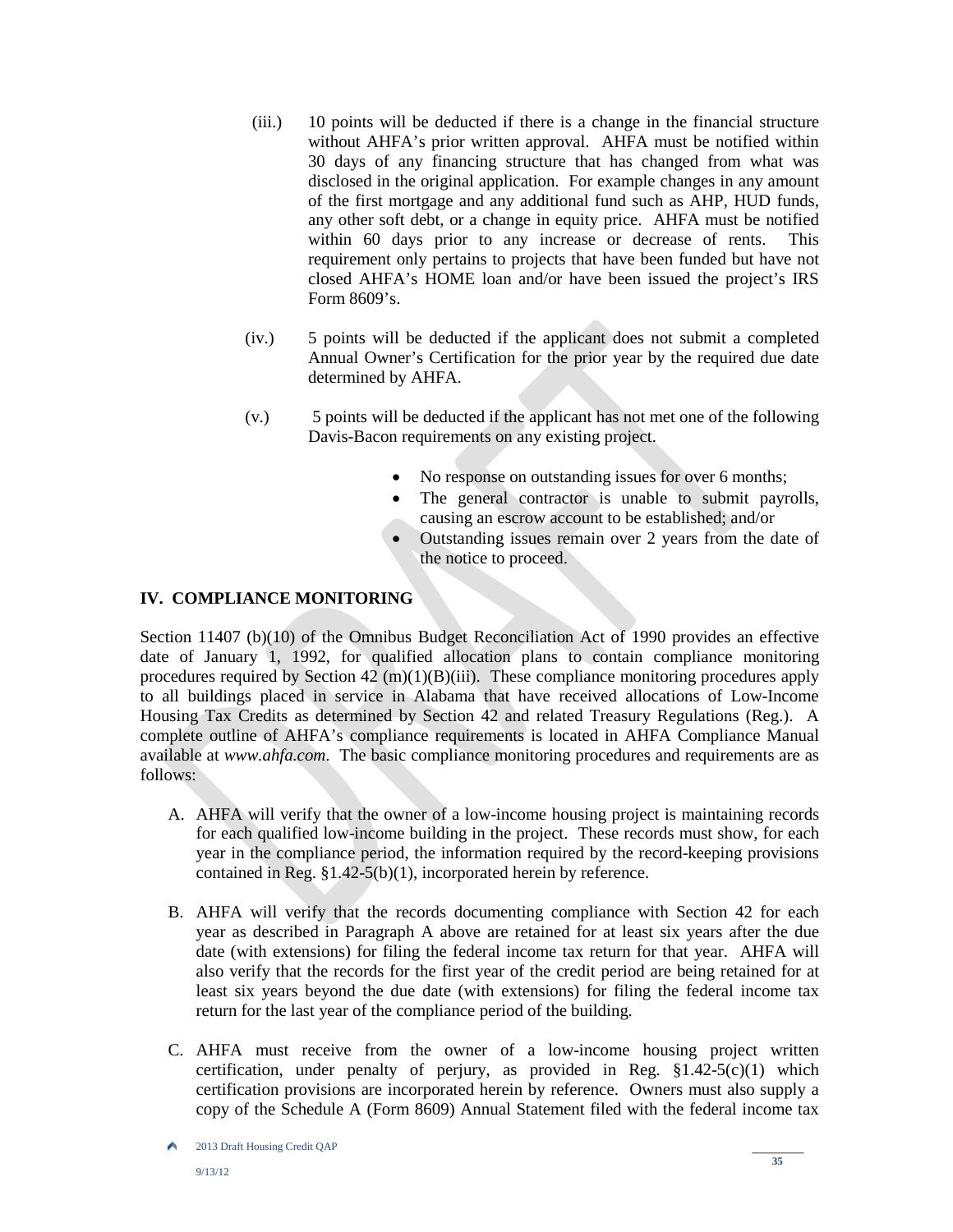return of the ownership entity, a financial statement of the project, and must have entered all required tenant data annually by a date set by AHFA.

- D. AHFA will review the certifications described in Paragraph C above for compliance with the requirements of Section 42.
- E. AHFA will inspect the required number of the low-income housing projects each year and will review the low-income certification, the documentation the owner has received to support that certification, and the rent records for each low-income tenant in at least 20% of the low-income units in those projects. AHFA will determine which tenants' records are to be inspected, in accordance with Reg.  $$1.42-5(c)(2)(iii)$ . AHFA will also conduct a physical inspection of at least 20% of the low-income units in projects selected for tenant file review.
- F. The owner must allow AHFA to perform an on-site inspection of any low-income building in the project through the end of the extended use period. This inspection is separate from any review of tenant files under Paragraph E and will include habitability requirements.
- G. AHFA will promptly notify the owner in writing if AHFA does not receive the certification described in Paragraph C, or is not permitted to inspect and review as described in Paragraphs D, E, and F, or otherwise discovers that the project does not comply with Section 42. In such event, the owner will be allowed a correction period to supply missing documentation or to correct noncompliance. This correction period begins the earlier of: (1) the date the notification is mailed or (2) the date of the inspection.
- H. AHFA will notify the IRS of an owner's noncompliance or failure to certify no later than 45 days after the end of the time allowed for correction and no earlier than the end of the correction period, whether or not the noncompliance or failure to certify is corrected. AHFA may notify HUD and/or the IRS by filing Form 8823, Low-Income Housing Credit Agencies Report of Noncompliance.
- I. AHFA will charge fees to cover the administrative expenses in monitoring compliance and to collect all expenses incurred in carrying out its duties as the Housing Credit agency, including but not limited to, reasonable fees for legal and professional services.
- J. During the compliance period, the owner will furnish to AHFA within 90 days of the close of each fiscal year a consolidated statement of financial position, an income and expense statement, and a rent roll of the project for that fiscal year. These items are to be certified by the owner.
- K. Compliance with requirements of Section 42 is the responsibility of the owner of the building for which the credit is allowable. AHFA's obligation to monitor for compliance with the requirements of Section 42 does not make AHFA or the State of Alabama liable to any owner or to any shareholder, officer, director, partner, member or manager of any owner or of any entity comprising any owner for an owner's non-compliance therewith.
- L. Owners and managers must attend AHFA's compliance training within 150 days of receiving IRS Form 8609 from AHFA.
- M. Failure to comply with all of the accessible and adaptive design and construction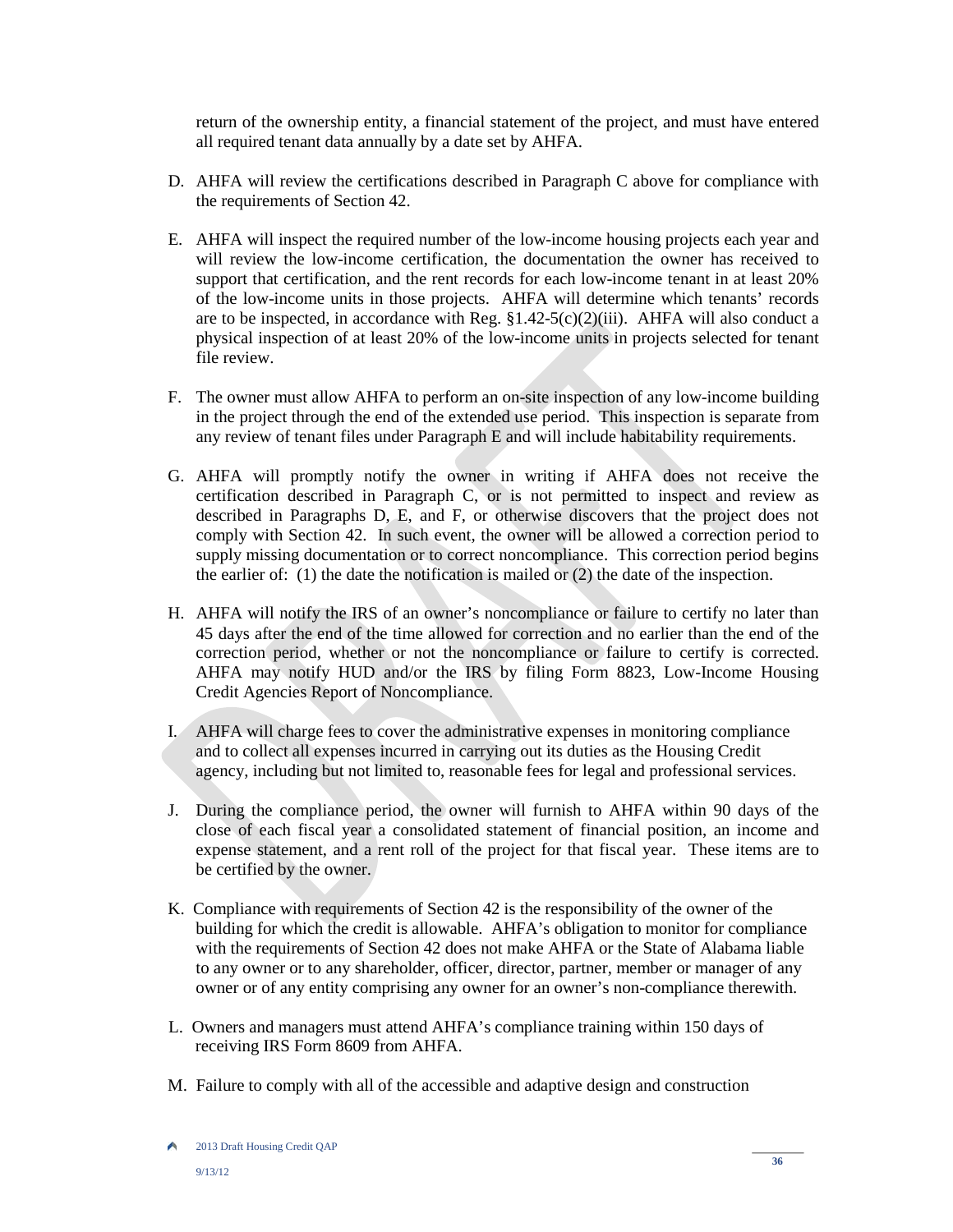requirements of the Fair Housing Act may result in loss of Housing Credits pursuant to 26 C.F.R. § 1.42-9.

 N. It is the policy of AHFA to immediately report any indication of fraud, waste, abuse, or potentially criminal activity pertaining to federal funds to the appropriate federal department and the cognizant inspector general of such department.

2013 Draft Housing Credit QAP A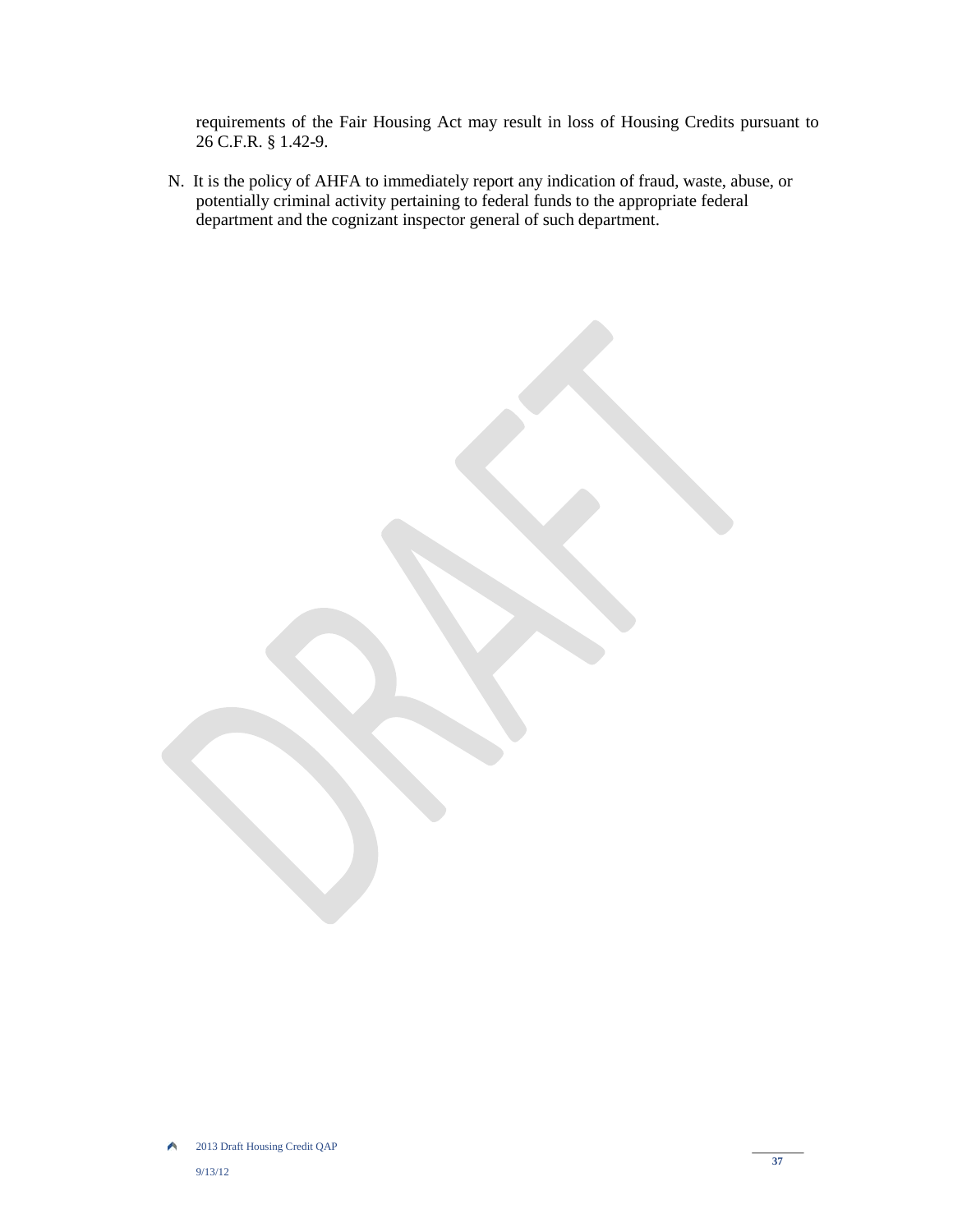# **Addendum A**

# **Alabama Housing Finance Authority's 2013 Design Quality Standards (For Attached New Construction Rental Units)**

**The following outline of minimum standards must be used in designing Housing Credit and HOME projects of twelve or more units.**

**Any deviations from these standards must have the prior written consent or approval of the A H F A fourteen (14) days prior to submitting an application for funding. Any deviations from these standards after the reservation for funding and through the construction of the project should have the prior written consent or approval of A H F A before the work has commenced. Any deviation requested and approved will be charged \$500.** 

**All projects must be designed in accordance with the applicable requirements of the 2010 Americans with Disabilities Act, Section 504 Requirements, Fair Housing and any local building codes.** 

- **I. Site Selection Criteria:**
	- **A.** HOME proposed sites containing property within a 100-year flood plain and/or wetlands are not permitted.
	- **B.** Sites located in a Radon Zone-1 (highest level) will require Radon Resistant New Construction Practices. The following counties are located in Radon Zone -1: Calhoun, Clay, Cleburne, Colbert, Coosa, Franklin, Jackson, Jefferson, Lauderdale, Lawrence, Limestone, Madison, Morgan, Shelby, and Talladega. For the most current radon information see: *www.aces.edu.*
	- **C.** All new construction developments must submit a complete site specific soils report, not more than one year old at the time of submission of final plans and specifications, bound within the project specifications. The soils report must reflect the results of laboratory tests conducted on a minimum of one (1) soil boring per planned building location and a minimum total of two (2) soil borings at the planned paved areas of the development. A registered professional engineer or a certified testing agency with a current license to practice in the State of Alabama must prepare the report.
	- **D.** Sites located outside municipal city limits:
		- 1. A proposed new construction site may be located outside a municipality's city limit, but must be within the local police or sheriff jurisdiction.
		- 2. A proposed site that is located in the police jurisdiction of a local municipality must comply with applicable zoning restrictions as if located within that municipality's city limit.
		- 3. Domestic water and fire water service must be provided to the development by the local utility service provider.

# **II. Building Design Criteria**

# **A. Maximum Building Standards:**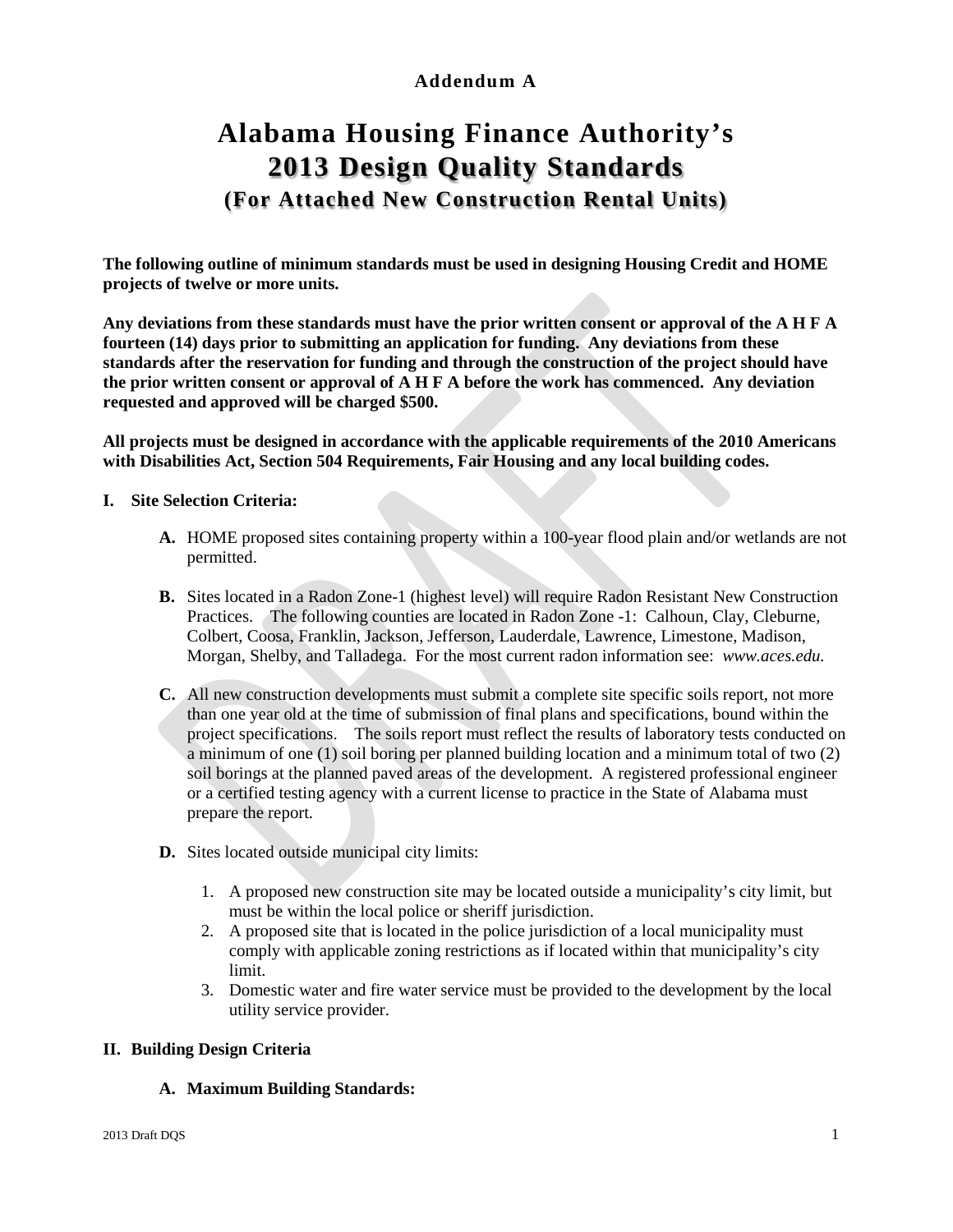- 1. The square footage of the Project's clubhouse/community building may exceed 3,000 square feet heated and cooled (inclusive of the office area, community laundry, community meeting room, restrooms, kitchens, etc.)(any square footage over this amount will not be included in the eligible basis used to calculate the Housing Credit) and be ADA accessible.
- 2. All 100% Elderly projects must be one-story structures. Exception: Projects may have more than one story, provided elevators are to be installed to service all upper level apartments. Design exceptions, or deviations, must be reviewed by AHFA on an individual basis.

# **B. Minimum Building Standards:**

- 1. Minimum Apartment Unit Net Area Requirements:
	- a. Net area is measured from the **interior finished face** of the exterior wall to the **centerline** of the common, or party, wall.
	- b. Minimum Bedroom Net Area is measured from the interior faces of all walls surrounding each bedroom, excluding closets, mechanical rooms, and storage rooms.

|                  |                             | <b>Minimum Unit</b> | Min. Bedroom    |
|------------------|-----------------------------|---------------------|-----------------|
| <b>Unit Type</b> | <b>Number of Bathrooms</b>  | Net Area*           | <b>Net Area</b> |
| 1 Bedroom        |                             | 725 s.f.            | $120$ s.f.      |
| 2 Bedroom        |                             | 900 s.f.            | $120$ s.f.      |
| 2 Bedroom        | 1.5                         | 925 s.f.            | $120$ s.f.      |
| 2 Bedroom        | $2^{\circ}$                 | 975 s.f.            | $120$ s.f.      |
| 3 Bedroom        | 2                           | $1,200$ s.f.        | $120$ s.f.      |
| 4 Bedroom        | $\mathcal{D}_{\mathcal{L}}$ | $1,455$ s.f.        | 120 s.f.        |

 *\*Note 1: Net unit areas do not include outside storage, covered porches, patios, balconies, etc.* 

2. Exceptions to the minimum area requirements:

Single-Room Occupancy ("SRO") projects; and

- 3. All units must include an exterior storage closet with a minimum area of sixteen (16) square feet. Developments designed with all interior unit access must provide the additional required exterior storage for each unit in the interior of the building(s). It may be located inside the unit, on the tenants' floor, or in a common area. All exterior and interior storage must be lockable.
- 4. Exterior Building Standards:
	- a. Exterior Finishing Materials:
		- 1. Exterior building coverings: For new construction, very low maintenance materials are required. Acceptable materials include:
			- a. Brick;
			- b. High quality vinyl siding with a minimum thickness of .044 and a lifetime non-prorated limited warranty (50 year) transferable;
			- c. Cementitious siding and trim material; or
			- d. Engineered composite siding and trim material.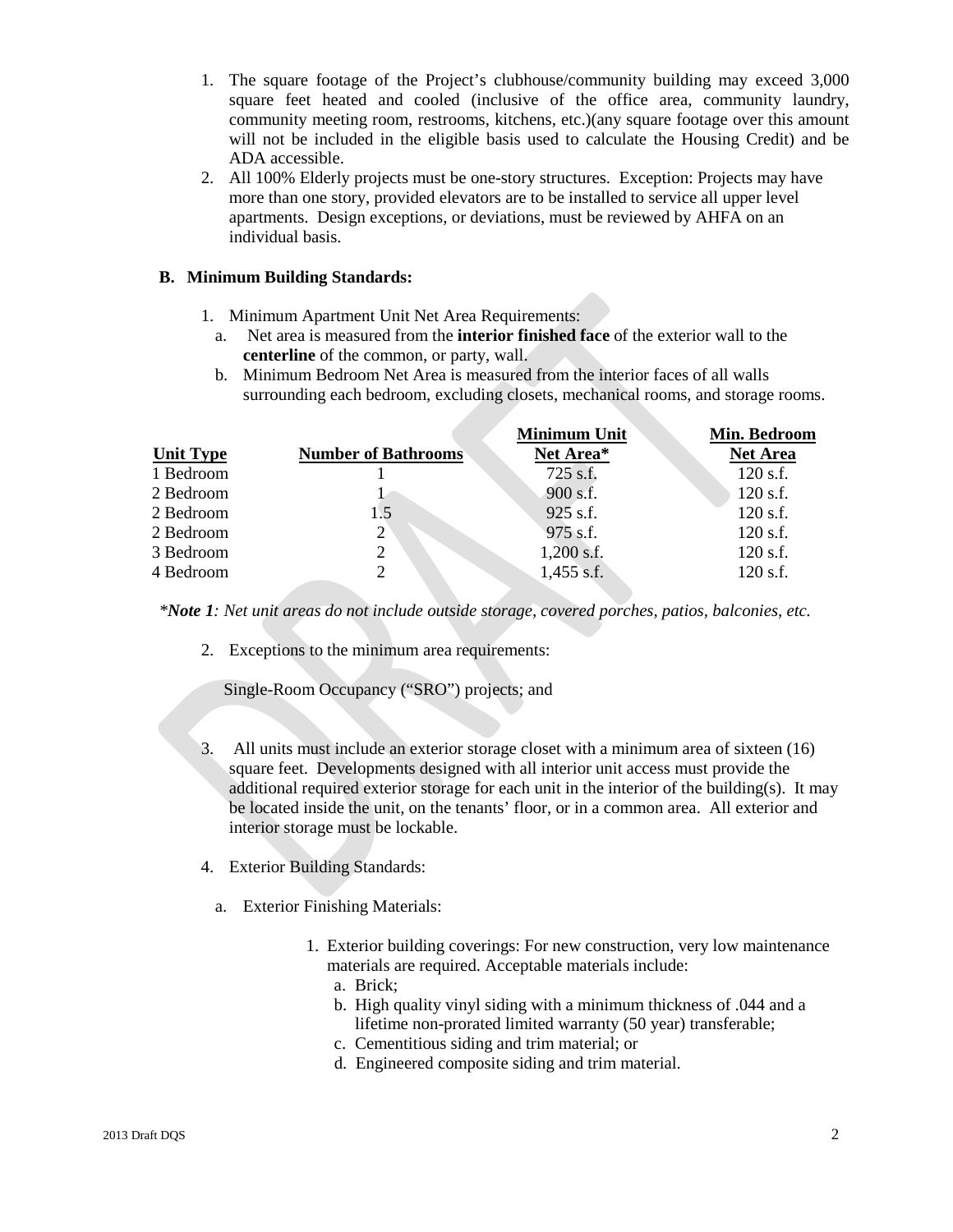All siding materials listed above are required to be 12 inches above the finished floor elevation of the building ground floor, with the exception of concrete patio and covered breezeway areas. Brick or decorative block must be used as an apron material.

- 2. Fascia and soffit: Must be prefinished vinyl, prefinished aluminum, cementitious trim or engineered composite trim. Material used for soffits shall be perforated or vented.and/or perforated cementitious panels should be used and must contain vents.
- 3. Windows frames and sashes are to be constructed of vinyl-clad wood, solid extruded vinyl, fiberglass, or aluminum and all windows are required to have screens.
- 4. Materials for entry doors are to be metal-clad wood, fiberglass, or hollow metal construction. "Peepholes" and deadbolt locks are required in entry doors. Dead bolt locks on entry doors should have "thumb latch" on interior side. Double keyed dead bolt locks are prohibited. Minimum clear width of all exterior doors shall be 34 inches.
- 5. Roofing materials: Anti-fungal shingles or metal roof with 30-year warranty or better should be used.
- 6. Roof gable vents should be made of aluminum or vinyl materials.
- 7. All attics shall be vented.
- 8. All primary entries should be within a breezeway or have a minimum roof covering of 3-feet deep by 5-feet wide, and should be designed to divert water away from the entry door. Entry pads measuring 4 feet by 4 feet and made of impervious material with a minimum slope of 1/4 inch per foot are required at each exterior entry.
- 9. All breezeways must be constructed of concrete floor/decking material.
- 10. Exterior shutters are required on all 100% Brick or vinyl siding buildings.
- 11. Stairway components, such as stringers, treads, and risers must be constructed from steel or concrete. Handrails and pickets must be constructed from steel or aluminum.
- 12. Patio and porch/balcony components used as part of the building must have concrete slabs or decks and must be constructed so that no wood is exposed. Concealment must be with materials such as aluminum, vinyl, cementitious materials trim or engineered composite trim. Structural wood columns must be at a minimum 6" x 6 pressure treated columns concealed as noted above or properly sized columns of fiberglass, high density urethane or aluminum . Decorative rails and/or guard rail systems used at porches and patios must be code compliant systems of vinyl, fiberglass Steel or aluminum. Wooden support posts shall be installed to prevent degradation (rotting) to ends of posts and to provide for structural and anchoring of post to slab. Wood railings are not allowed.
- b. Other Exterior Standards:
	- 1. Adequate exterior lighting is required at entry doors.
	- 2. Address numbers are to be clearly visible.
	- 3. One and one-half parking spaces per living unit required for family units, one space per unit for elderly units, two parking spaces for single family homes, and two parking spaces for each duplex, unless local code dictates otherwise, and no designated street parking allowed.
	- 4. Metal flashing or 20 mil polyethylene when used in conjunction with a selfadhering polyethylene laminate flashing, should be installed above all exterior door and window units.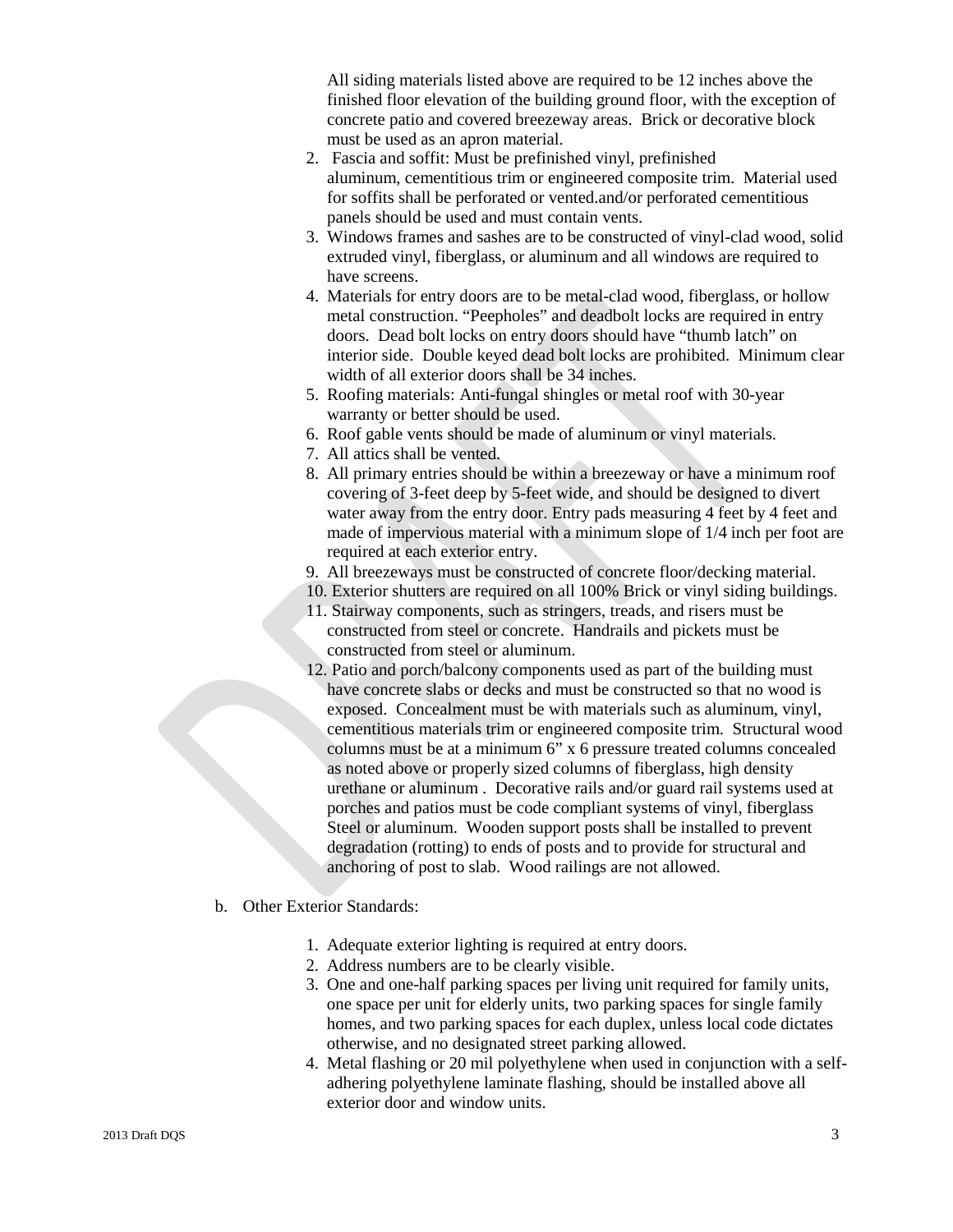- 5. A landscaping plan must be submitted indicating areas to be sodded and landscaped. Landscaping plan(s) must follow any applicable landscape municipal ordinance. At a minimum, 20 feet of solid sod must be provided (if ground space allows) from all sides of every building and between all buildings and paved areas. All disturbed areas must be seeded. Landscaping around and between the buildings is allowed. One 2" caliper tree per unit and Six 1 gallon shrubs per unit.
- 6. Concrete curbing is required along all paved areas throughout the development site, including parking areas. (Valley curbs are not allowed)
- 7. Sidewalk access to all parking spaces must be provided. All ADA access aisle ways required to cross vehicular roadways shall be clearly marked.
- 8. A lighted project sign including the Fair Housing logo is required. Depending on the placement as it relates to the access of the property from the public road, the project's sign may require the project's name and Fair Housing logo on both sides of the sign.
- 9. A minimum of one enclosed on a minimum of 3 sides trash dumpster or compactor is required that is enclosed. The trash dumpster/compactor enclosure must be ADA accessible and have a concrete apron. If the dumpster itself is not accessible, trashcans must be placed within the enclosure for use by handicap tenants.
- 10. Continuous asphalt or concrete paved access road must be provided to the entrance of the development.
- 11. All parking must be asphalt or concrete. An asphalt or concrete paving recommendation letter must be provided with the application by a geotechnical engineer.
- 12. All sidewalks and walkways must be concrete and at least 36 inches wide. All public buildings, clubhouse/community building and amenities should be connected to the dwelling units by a sidewalk or walkway.
- 13. Mailboxes, playground and all exterior project amenities must be on an accessible route as defined by the Fair Housing Guidelines.
- 14. No above ground propane tanks allowed on the site.
- 15. All utilities located on site must be underground.
- 5. Interior Building and Space Standards:
	- a. Wall Framing:
		- 1. Walls may be framed using metal studs in lieu of wood.
		- 2. Sound proofing or sound batt insulation is required between the stud framing in tenant separation walls. A sound rating of STC 54 is required.
		- 3. Sound proofing between floors is required to achieve a sound rating of STC
		- 50 and an impact insulation class (IIC) of not less than 50.
	- b. Insulation Requirements:
		- 1. Exterior wall insulation should have an overall R-13 minimum for the entire wall assembly.
		- 2. Roof or attic insulation should have an R-38 minimum.
		- 3. Vapor retarders must be installed if recommended by project architect.
	- c. Kitchen spaces:
		- 1. 6 1/2-inch deep double bowl stainless steel sinks are required in each unit.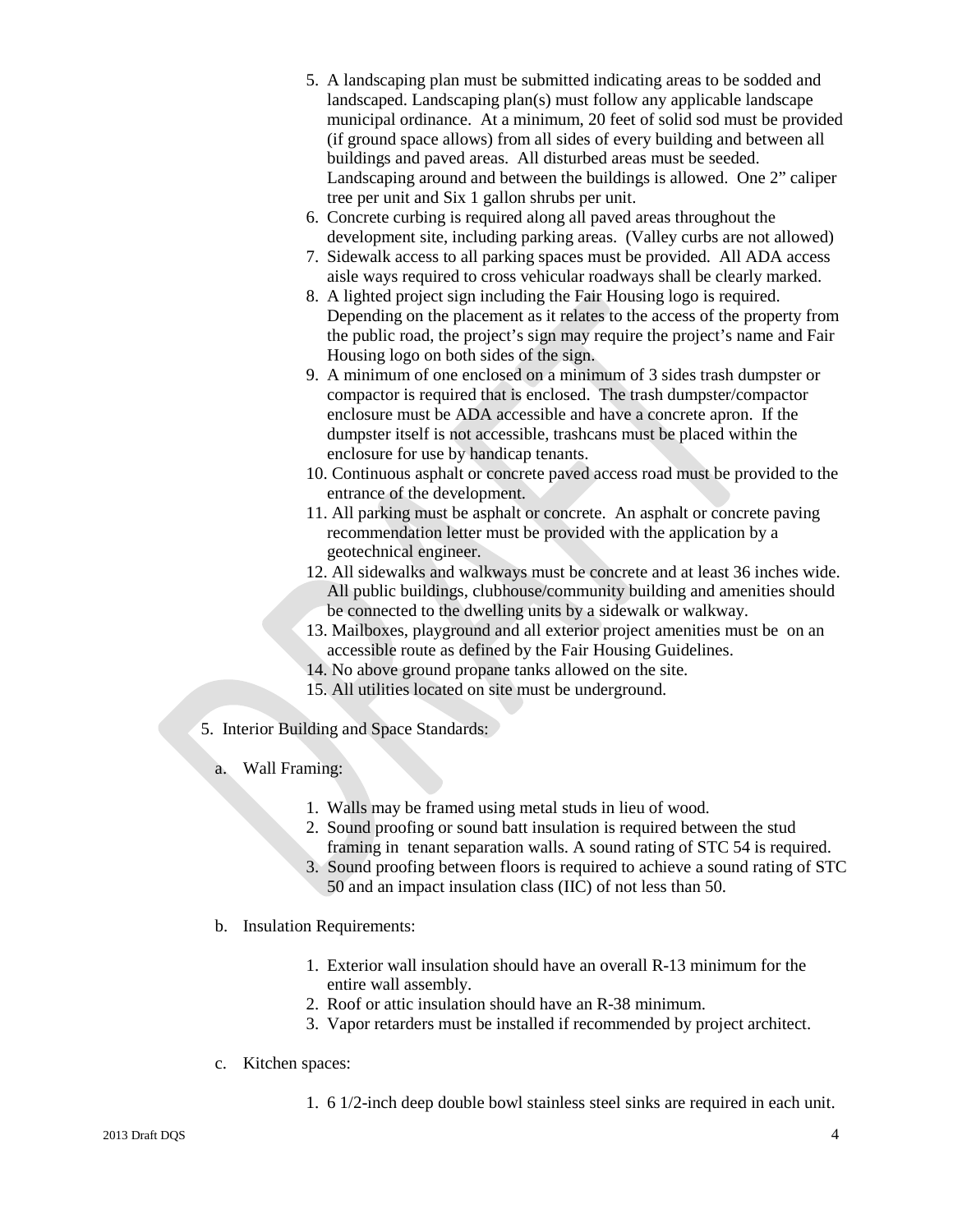- 2. Each unit must be equipped with a 5 lb. ABC rated dry chemical fire extinguisher readily accessible in the kitchen and mounted to accommodate handicapped accessible height in accessible units. Each unit must also contain either fire protection canisters above the cooktop surface or temperature limiting plates on the cooktop surface.
- 3. New cabinets should have dual sidetrack drawers and no laminate or particleboard fronts for doors or drawer fronts. Cabinets shall meet the ANSI/KCMA A161.1 performance and construction standard for kitchen and vanity cabinets. Cabinets shall bear the certification seal of KCMA (Kitchen Cabinet Manufacturers Association).
- 4. A pantry closet or pantry cabinet is required in each unit. The pantry must be 1'6" x 1'6" deep with a minimum five shelves, located in or adjacent to the kitchen.
- 5. Fluorescent lighting at least 1' x 4" is required.
- 6. All appliances must be Energy Star rated.
- 7. A grease shield is required behind ranges on the wall.
- 8. A Microwave must be provided in each unit.
- 9. The refrigerator must contain an ice maker.
- 10. A dishwasher must be provided in each unit.
- d. Bathroom Spaces:
	- 1. Tub/shower units should have minimum dimensions of 30-inch width by 60-inch length and be equipped with anti-scald valves. All tubs in designated handicap accessible units must come complete with "factoryinstalled grab bars".
	- 2. Water closets must be installed to comply with applicable ANSI, UFAS and Fair Housing accessibility guidelines. At a handicap accessible unit the water closet must be centered 18" from the adjacent wall. At a Fair Housing unit the water closet must be centered 18" minimum to a fixture or wall opposite the direction of approach.
	- 3. Mirror length should extend to top of vanity backsplash with top of mirror a minimum of 6'-0" above finish floor. Framed decorative mirrors or medicine cabinets with mirrors are allowed with a minimum size of 14" x 24".
	- 4. Vanity cabinets with drawers and a medicine cabinet shall be provided in all units. All cabinets in designated handicap accessible units must be installed at ADA mounting heights.
- e. Hallways should have a minimum clear width of 36 inches.
- f. All interior doors to habitable spaces in units subject to Fair Housing Guidelines must have a minimum width of 34 inches. All interior doors to habitable spaces in designated handicap accessible units must have a minimum width of 36 inches. All interior doors to habitable spaces should have minimum clear width of 30 inches.
- g. Separately switched overhead lighting is required in each room with Energy Star ceiling fans required in the living room and each bedroom.
- h. Window treatments are required for all windows.
- i. Sliding glass doors are prohibited.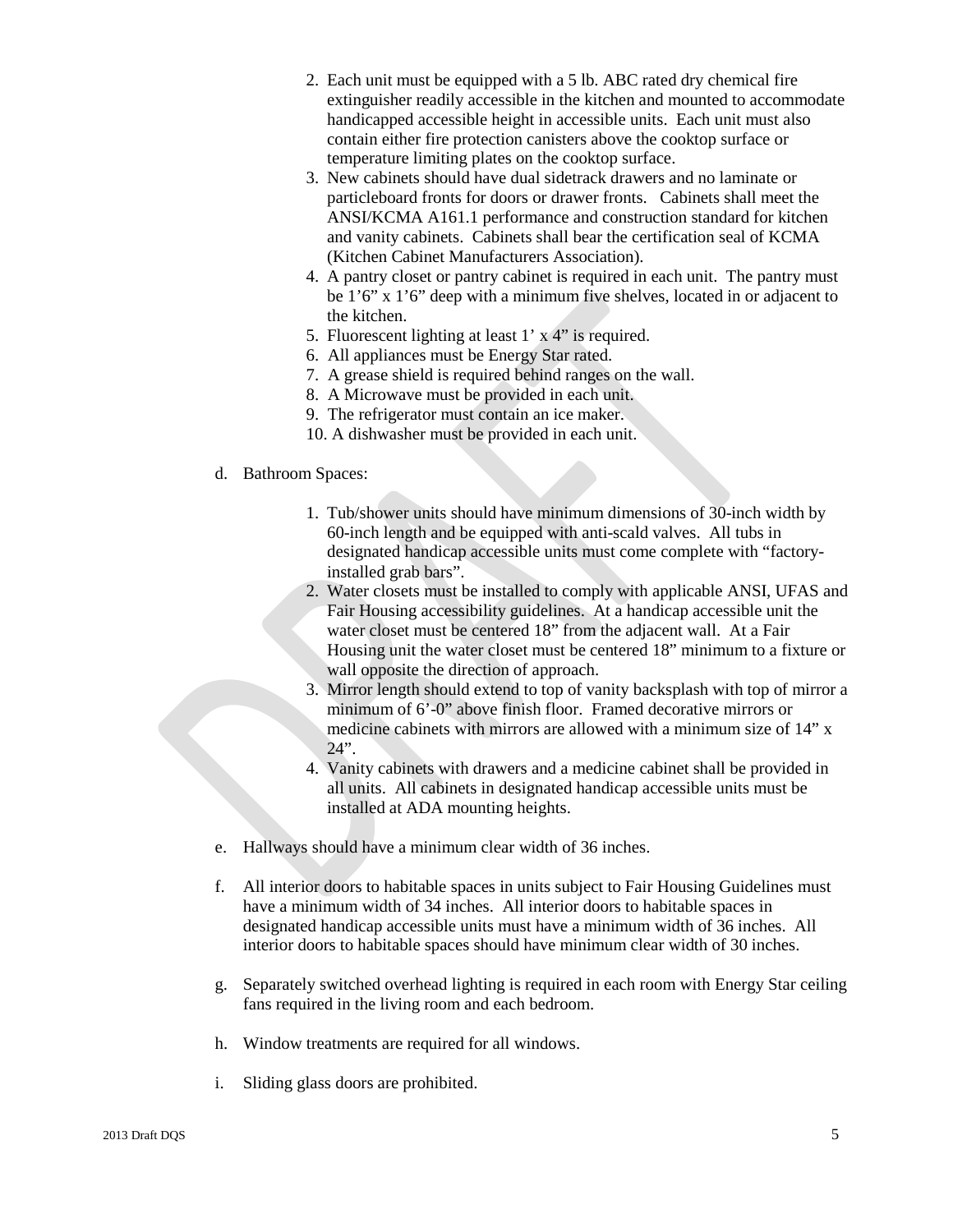- j. Floor Finishes:
	- 1. Carpet materials must meet FHA minimum standards.
	- 2. Resilient flooring materials must meet FHA minimum standards.
- k. A minimum of two hard-wired with battery back-up smoke detectors is required per unit. Townhomes must have a minimum of one smoke detector upstairs.
- l. A carbon monoxide detector must be installed in each unit with gas mechanical systems or appliances. Units with an attached garage must also have a carbon monoxide detector installed.
- e. All units pre-wired for cable television hook-ups in the living room and one (1) per bedroom.
- 6. Plumbing and Mechanical Equipment:
	- a. Water heaters should be placed in drain pans with drain piping plumbed to the outside or to an indirect drain connected to the sanitary sewer system. Water heater T&P relief valve discharges must be direct to exterior of building and elbow down to 6" above finish grade.
	- b. Through-wall HVAC units are not permitted in residential units except in efficiency units.
	- c. CPVC supply piping is not allowed for interior space in-wall or overhead services.
	- d. HVAC units and water heaters are not permitted in attic spaces. HVAC units must be installed in Mechanical Closets with insulated walls located within the living unit. Water heaters are to be located within the living unit.
	- e. HVAC refrigeration lines shall be insulated.
	- f. HVAC 14 seer or greater should be used. On single-family homes the HVAC equipment should be placed so that their operation does not interfere with the comfort of the adjacent dwellings.
	- g. All units must contain washer and dryer connections.

# **C. Modular Construction:**

- 1. Modular units are to be constructed in component sections and assembled by a manufacturer in a controlled environment. The component sections are to be assembled on a conventional permanent foundation at the project site. Finish work is to be completed on site.
- 2. Modular units must be constructed to meet applicable building codes, AHFA's specifications and Design Quality Standards stated herein.
- 3. A modular home manufacturer's warranty must be provided.

# **Drawing Submission Criteria:**

The following documents should be prepared by a registered architect, surveyor, or engineer licensed to practice in the State of Alabama.

# **A. Site Plan: The following items should be shown.**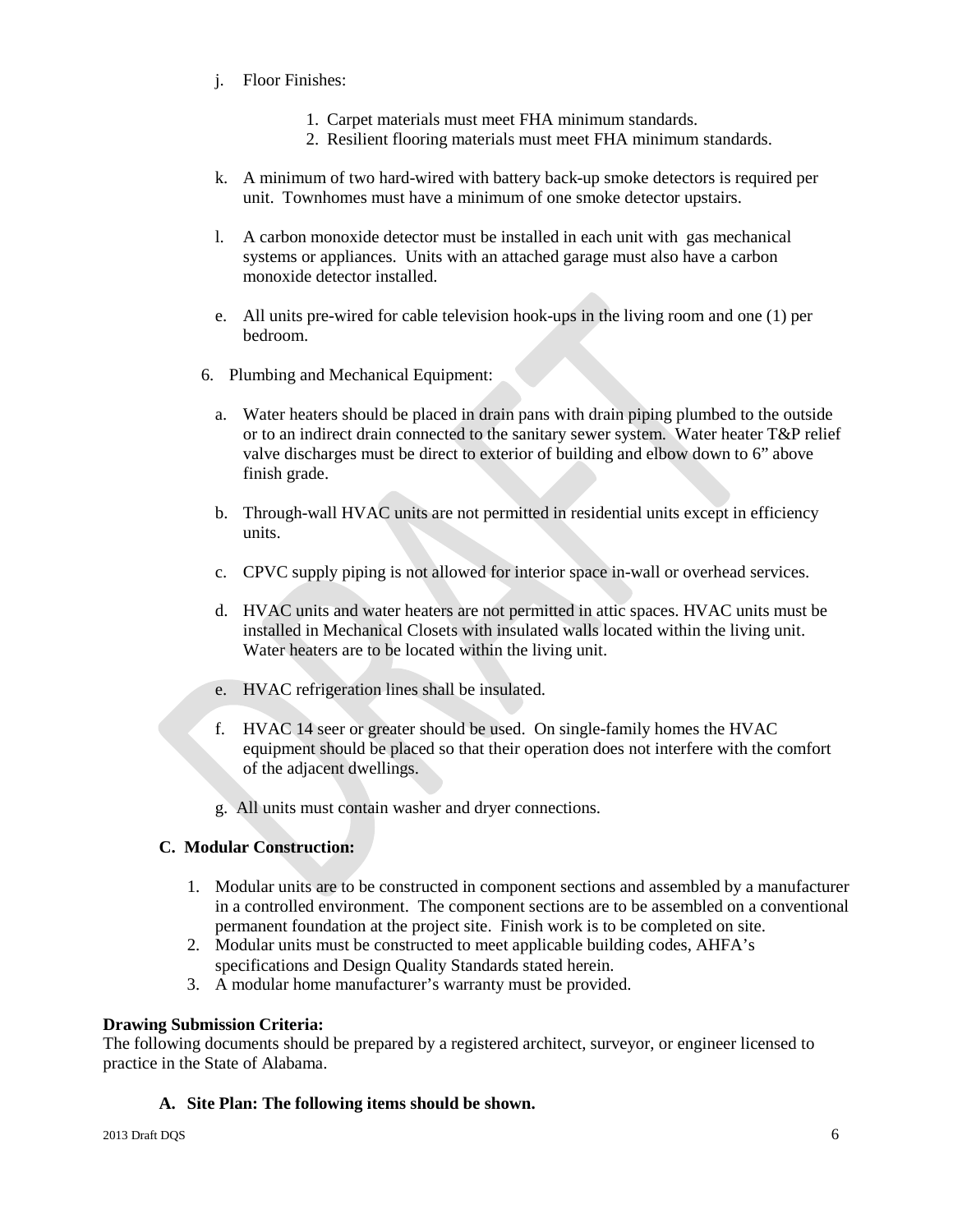- 1. Scale: 1 inch = 40 feet or larger for typical units.
- 2. North arrow.
- 3. Locations of existing buildings, utilities, roadways, parking areas if applicable.
- 4. Existing site/zoning restrictions including setbacks, rights of ways, boundary lines, wetlands, and flood plain.
- 5. All proposed changes and proposed buildings, parking, utilities, and landscaping.
- 6. Existing and proposed topography of site.
- 7. Finished floor height elevations and all new paving dimensions and elevations.
- 8. Identification of all specialty apartment units, including, but not limited to, designated handicapped accessible and sensory impaired apartment units.
- 9. Provide an accessible route site plan with applicable details.

# **B. Floor Plans:**

- 1. Scale: 1/4 inch = 1 foot or larger for typical units.
- 2. For projects requiring renovation and/or demolition of existing structures, show proposed changes to building components and design, identifying removal and new construction methods.
- 3. Show room/space layout, identifying each room/space with name and indicate finished space size of all rooms on unit plans.
- 4. Indicate the total gross square foot size, and the net square foot size for each typical unit.
- 5. For projects involving removal of asbestos and/or lead paint, identify location and procedures for removal.

# **C. Elevations and sections for new construction:**

- 1. Scale:  $1/8$  inch = 1 foot or larger.
- 2. Identify all materials to be used on building exteriors and foundations.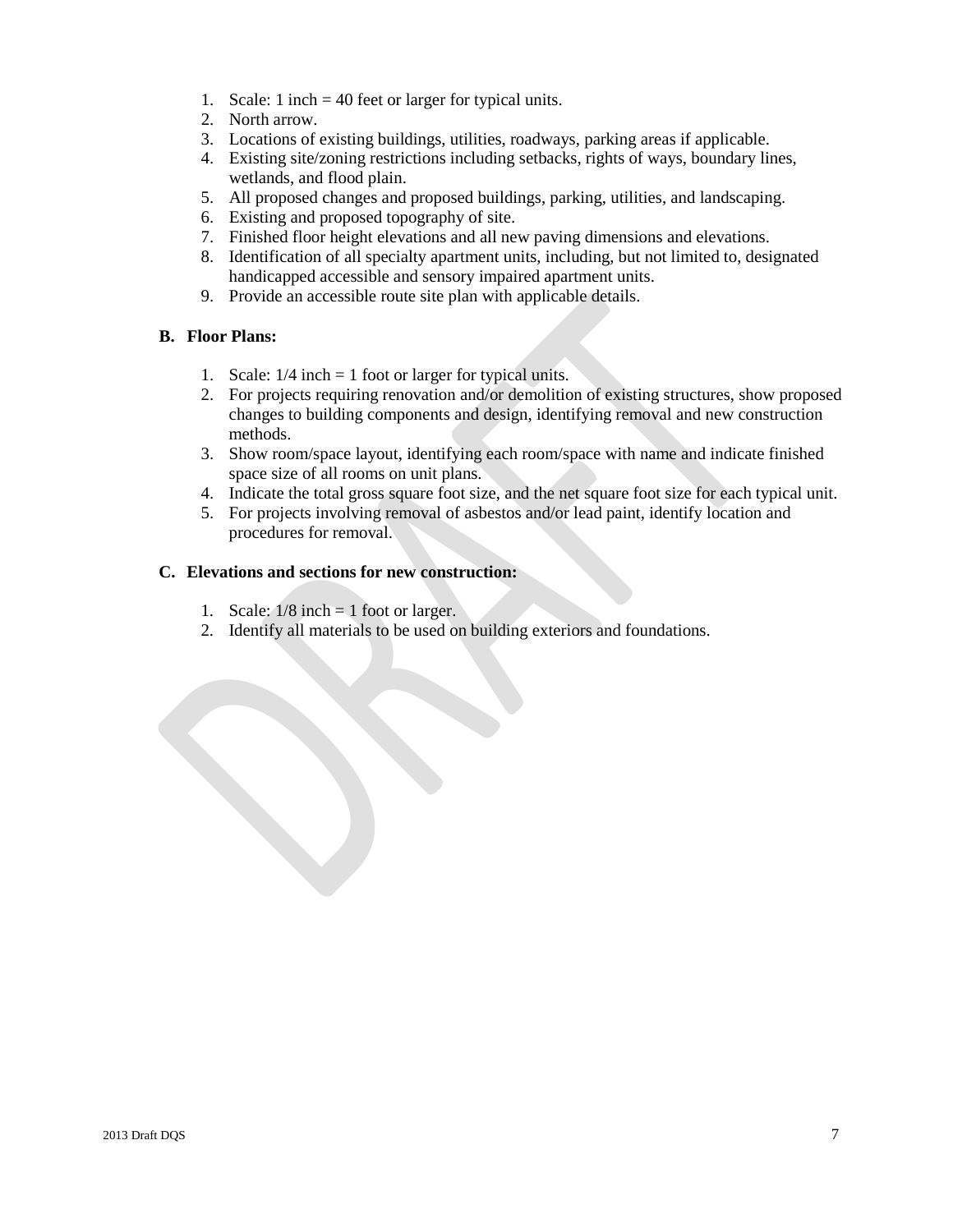# **Addendum B**

# **Alabama Housing Finance Authority's 2013 Design Quality Standards (For Single-Family Rental Homes)**

**The following outline of minimum standards must be used in designing Housing Credit and HOME projects of twelve or more units and consist of single-family. All single-family homes must be new construction.**

**Any deviations from these standards should have the prior written consent or approval of the A H F A fourteen (14) days prior to submitting an application for funding. Any deviations from these standards after the reservation for funding and through the construction of the project should have the prior written consent or approval of A H F A before the work has commenced. Any deviation requested and approved will be charged \$500.** 

**All projects must be designed in accordance with the applicable requirements of the 2010 Americans with Disabilities Act, Section 504 Requirements, Fair Housing and any local building codes.** 

# **I. Site Selection Criteria:**

- **A.** HOME proposed sites containing property within a 100-year flood plain and/or wetlands are not permitted.
- **B.** Sites located in a Radon Zone-1 (highest level) will require Radon Resistant New Construction Practices. The following counties are located in Radon Zone -1: Calhoun, Clay, Cleburne, Colbert, Coosa, Franklin, Jackson, Jefferson, Lauderdale, Lawrence, Limestone, Madison, Morgan, Shelby, and Talladega. For the most current radon information see: *www.aces.edu.*
- **C.** All developments must submit a complete site specific soils report, not more than one year old at the time of submission of final plans and specifications, bound within the project specifications. The soils report must reflect the results of laboratory tests conducted on a minimum of one (1) soil boring for every two (2) single family buildings and a minimum total of two (2) soil borings at the planned paved areas of the development. A registered professional engineer or a certified testing agency with a current license to practice in the State of Alabama must prepare the report.
- **D.** Sites located outside municipal city limits:
	- 1. A proposed new construction site may be located outside a municipality's city limit, but must be within the local police or sheriff jurisdiction.
	- 2. A proposed site that is located in the police jurisdiction of a local municipality must comply with applicable zoning restrictions as if located within that municipality's city limit.
	- 3. Domestic water and fire water service must be provided to the development by the local utility service provider.

# **II. Building Design Criteria**

# **A. Maximum Building Standards:**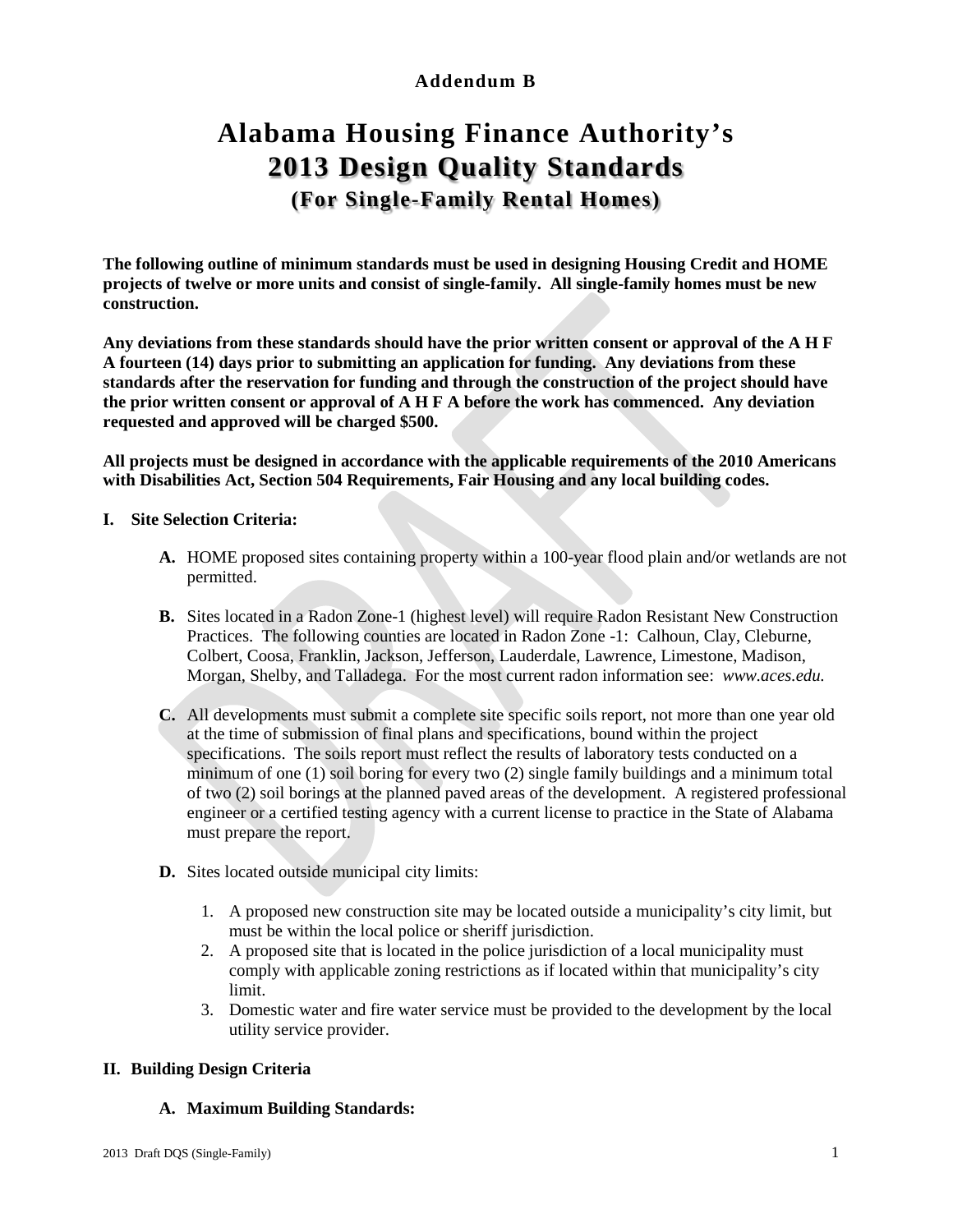- 1 The square footage of the Project's clubhouse/community building may exceed 3,000 square feet heated and cooled (inclusive of the office area, community laundry, community meeting room, mechanical room, restrooms, kitchens, etc.)(any square footage over this amount will not be included in the eligible basis used to calculate the Housing Credit) and be ADA accessible.
- 2. All 100% Elderly projects must be one-story structures.

### **B. Minimum Building Standards:**

- 1. Minimum Unit Net Area Requirements:
	- a. Net area is measured from the **interior finished face** of the exterior wall to the **centerline** of the common, or party, wall.
	- b. Minimum Bedroom Net Area is measured from the interior faces of all walls surrounding each bedroom, excluding closets, mechanical rooms, and storage rooms.

|           | Number of        | <b>Minimum Unit</b> | <b>Minimum Bedroom</b> |
|-----------|------------------|---------------------|------------------------|
| Unit Tvpe | <b>Bathrooms</b> | Net Area*           | Net Area*              |
| 3 Bedroom |                  | $0.200$ s. f.       | 120 s.f.               |
| 4 Bedroom |                  | 1.455 s.f.          | 120 s.f.               |

*\*Note 1: Unit areas do not include outside storage, covered porches, patios, balconies, etc.* 

- 2. All units must include an exterior storage closet with a minimum area of sixteen (16) square feet.
- 3. All single-family rental homes must have a minimum of thirty (30) feet of building facing the front street. This thirty (30) feet must be the sum of all front-facing dimensions adjacent to conditioned space and can include the "common" wall which is part of a frontfacing garage as long as this wall is front-facing and conditioned on one side.
- 4. All single-family rental homes must have a minimum of thirty (30) feet front yard building set-back from the curb. Each home must have a minimum of ten (10) foot side yards. (Minimum width of lot shall be fifty (50) feet.) Both lot width and side yard setbacks can be modified with the following exception: A ten (10) foot side yard setback on one lot side and a "zero lot line" setback on the other (thus, a forty (40) foot minimum lot width) will be allowed with a front-facing garage.
- 5. All single-family rental homes must have a minimum of three (3) different front and rear elevation designs. No identical front elevations may be built next to each other.
- 6. All single-family rental homes must have a minimum of three (3) different color schemes.
- 7. Exterior Building Standards:
	- a. Exterior Finishing Materials:
		- 1. Exterior building coverings: Very low maintenance materials are required. Acceptable materials include:
			- a. Brick;
			- b. High quality vinyl siding with a minimum thickness of .044 and a lifetime non prorated limited warranty (50 year) transferable;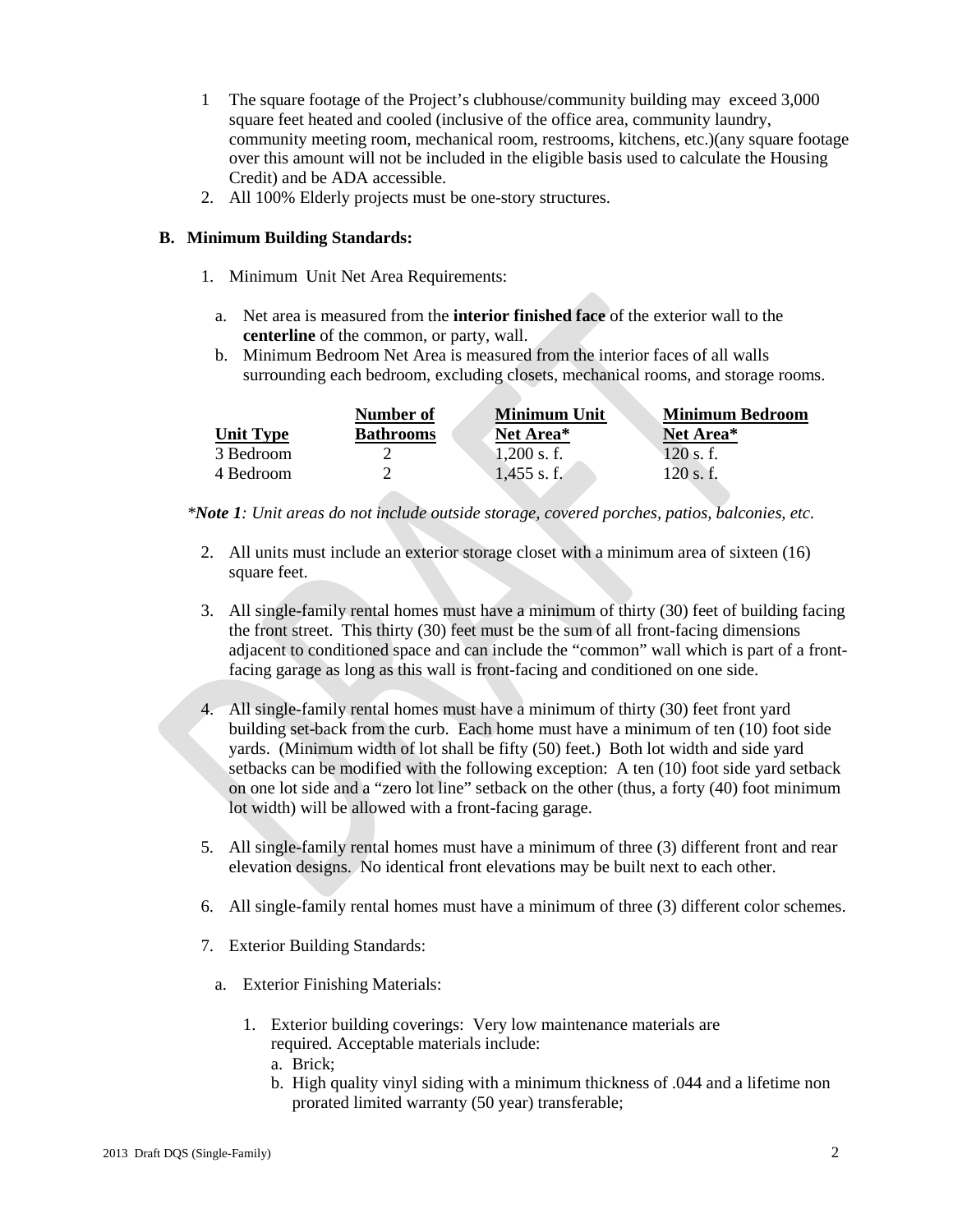- c. Cementitious siding and trim material; or
- d. Engineered composite siding and trim material.

 All siding materials listed above are required to be 12 inches above the finished floor elevation of the building ground floor, with the exception of concrete patio and covered breezeway areas. Brick or decorative block must be used as an apron material.

- 2. Fascia and soffit: Must be prefinished vinyl, prefinished aluminum, cementitious trim or engineered composite trim. Material used for soffits shall be perforated or vented.and/or perforated cementitious panels should be used and must contain vents.
- 3. Windows frames and sashes are to be constructed of vinyl-clad wood, solid extruded vinyl, fiberglass, or aluminum and all windows are required to have screens.
- 4. Materials for entry doors are to be metal-clad wood, fiberglass, or hollow metal construction. "Peepholes" and deadbolt locks are required in entry doors. Dead bolt locks on entry doors should have "thumb latch" on interior side. Double keyed dead bolt locks are prohibited. Minimum clear width of all exterior doors shall be 34 inches.
- 5. Roofing materials: Anti-fungal shingles or metal roof with 30-year warranty or better should be used.
- 6. Roof gable vents should be made of aluminum or vinyl materials. All roof penetrations must be located on the rear most section of the roofline.
- 7. All attics shall be vented.
- 8. Exterior shutters are required on all single-family homes.
- 9. Units where a conventional wood frame foundation system is used, a non-wood "maintenance-free" composite decking material may be used at porches above a pressure treated wood framing system.
- b. Other Exterior Standards:
	- 1. Exterior lighting is required at entry doors.
	- 2. Address numbers are to be clearly visible.
	- 3. Two parking spaces for each home.
	- 4. Metal flashing or 20 mil polyethylene when used in conjunction with self-adhering polyethylene laminate flashing, should be installed above all exterior door and window units.
	- 5. A landscaping plan must be submitted indicating areas to be sodded and landscaped. Landscaping plan(s) must follow any applicable landscape municipal ordinance. At a minimum, 20 feet of solid sod must be provided (if ground space allows) from all sides of every building and between all buildings and paved areas. All disturbed areas must be seeded. All rental units must have minimum of two (2) trees per unit and twelve (12) 1 gallon shrubs per unit.
	- 6. Concrete curbing is required along all paved areas throughout the development site, including parking areas. Six (6) inch raised curbs and gutter design is required. No valley curbs allowed.
	- 7. Sidewalk access to the front door and the driveway must be provided.
	- 8. A lighted project sign including the Fair Housing logo is required. Depending on the placement as it relates to the access of the property from the public road, the project's sign may require the project's name and Fair Housing logo on both sides of the sign.
	- 9. A minimum of one enclosed on a minimum of 3 sides trash dumpster or compactor

.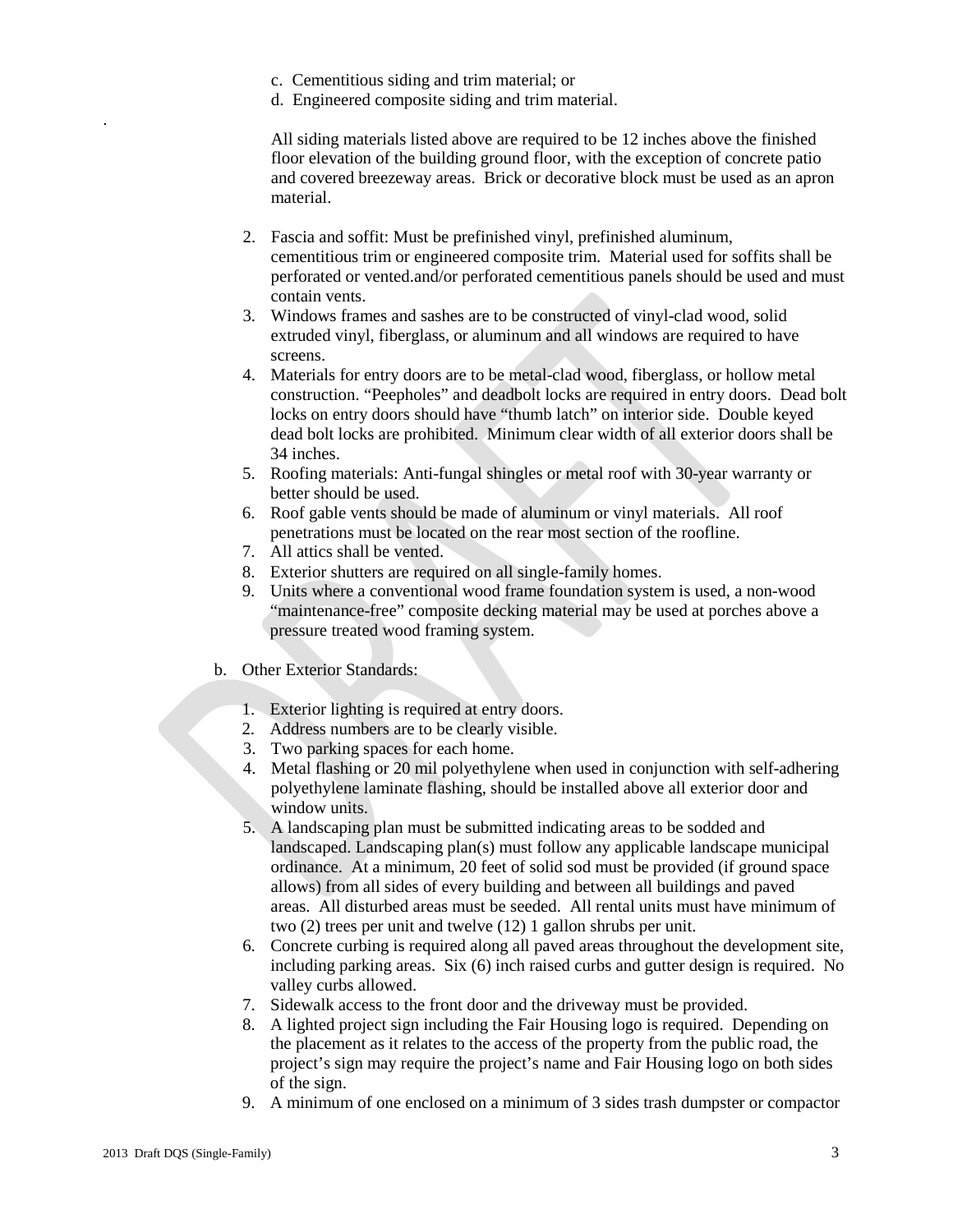that is enclosed with a concrete apron or individual dumpster at each home is required by the local unit of government. If a trash dumpster/compactor is provided it must be ADA accessible.

- 10. Continuous asphalt or concrete paved access road must be provided to the entrance of the development.
- 11. All community parking must be asphalt or concrete. An asphalt or concrete paving recommendation letter must be provided with the application by a geotechnical engineer.
- 12. All sidewalks and walkways must be concrete and at least 36 inches wide. All public buildings, community building and amenities should be connected to the dwelling units by a sidewalk or walkway on one side of the street throughout the development.
- 13. All driveways must be concrete.
- 14. Mailboxes, playground and all exterior project amenities must be ADA accessible.
- 15. No above ground propane tanks allowed on the site.
- 16. All onsite utilities must be underground.
- 8. Interior Building and Space Standards:
	- a. Wall Framing:
		- 1. Walls may be framed using metal studs in lieu of wood.
		- 2. Sound proofing or sound batt insulation is required between the stud framing in party walls. A sound rating of STC 54 is required.
	- b. Insulation Requirements:
		- 1. Exterior wall insulation should have an overall R-13 minimum for the entire wall assembly.
		- 2. Roof or attic insulation should have an R-38 minimum.
		- 3. Vapor retarders must be installed if recommended by project architect.
	- c. Kitchen spaces:
		- 1. 6 1/2-inch deep double bowl stainless steel sinks are required in each unit.
		- 2. Each unit must be equipped with a 5 lb. ABC rated dry chemical fire extinguisher readily accessible in the kitchen and mounted to accommodate handicapped accessible height in accessible units. Each unit must also contain either fire protection canisters above the cooktop surface or temperature limiting plates on the cooktop surface.
		- 3. New cabinets should have dual sidetrack drawers and no laminate or particleboard fronts for doors or drawer fronts. Cabinets shall meet the ANSI/KCMA A161.1 performance and construction standard for kitchen and vanity cabinets. Cabinets shall bear the certification seal of KCMA (Kitchen Cabinet Manufacturers Association).
		- 4. A pantry closet or pantry cabinet is required in each unit. The pantry must be 1'6" x 1'6" deep with a minimum five shelves, located in or adjacent to the kitchen.
		- 5. Fluorescent lighting at least 1' x 4" is required.
		- 6. All appliances must be Energy Star rated.
		- 7. A grease shield is required behind ranges on the wall.
		- 8. A Microwave must be provided in each unit.
		- 9. The refrigerator must contain an ice maker.
		- 10. A dishwasher must be provided in each unit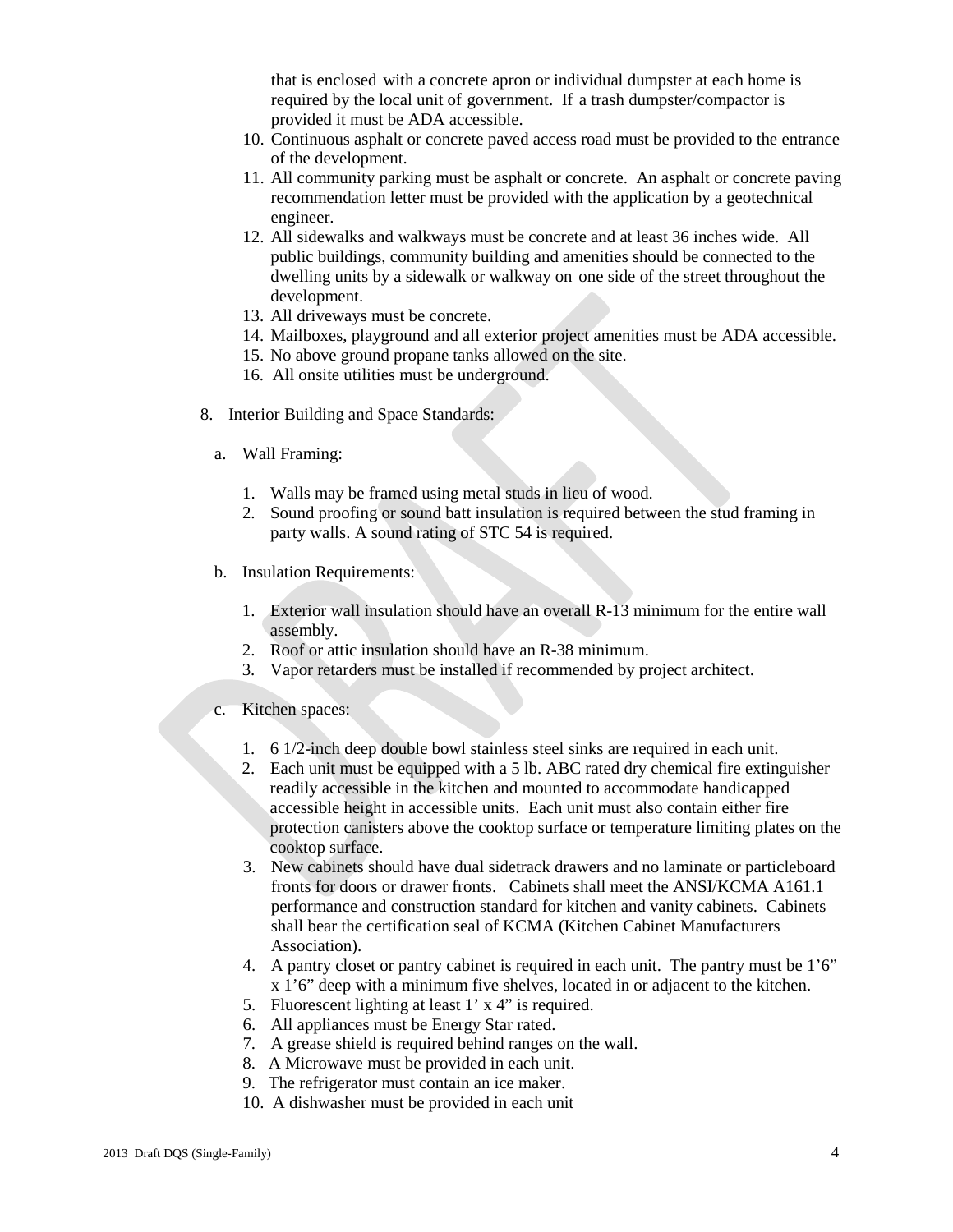- d. Bathroom Spaces:
	- 1. Tub/shower units should have minimum dimensions of 30-inch width by 60-inch length and be equipped with anti-scald valves. All tubs in designated handicap accessible units must come complete with "factory-installed grab bars".
	- 2. Water closets must be installed to comply with applicable ANSI, UFAS and Fair Housing accessibility guidelines. At a handicap accessible unit the water closet must be centered 18" from the adjacent wall. At a Fair Housing unit the water closet must be centered 18" minimum to a fixture or wall opposite the direction of approach.
	- 3. Mirror length should extend to top of vanity backsplash with top of mirror a minimum of 6'-0" above finish floor. Framed decorative mirrors or medicine cabinets with mirrors are allowed with a minimum size of 14" x 24".
	- 4. Vanity cabinets with drawer and a medicine cabinet shall be provided in all units. All cabinets in designated handicap accessible units must be installed at ADA mounting heights.
- e. Hallways should have a minimum clear width of 36 inches.
- f. All interior doors to habitable spaces in units subject to Fair Housing Guidelines must have a minimum width of 34 inches. All interior doors to habitable spaces in designated handicap accessible units must have a minimum width of 36 inches. All interior doors to habitable spaces should have minimum clear width of 30 inches.
- g. Separately switched overhead lighting is required in each room with Energy Star ceiling fans required in the living room and each bedroom
- h. Window treatments are required for all windows.
- i. Sliding glass doors and bi-fold doors are prohibited.
- j. Floor Finishes:
	- 1. Carpet materials must meet FHA minimum standards.
	- 2. Resilient flooring materials must meet FHA minimum standards.
- k. A minimum of two hard-wired with battery back-up smoke detectors is required per unit.
- l. A carbon monoxide detector must be installed in each unit with gas mechanical systems or appliances. Units with an attached garage must also have a carbon monoxide detector installed.
- 9. Plumbing and Mechanical Equipment:
	- a. Water heaters should be placed in drain pans with drain piping plumbed to the outside or to an indirect drain connected to the sanitary sewer system. Water heater T&P relief valve discharges must be direct to exterior of building and elbow down to 6" above finish grade.
	- b. Through-wall HVAC units are not permitted in single-family homes.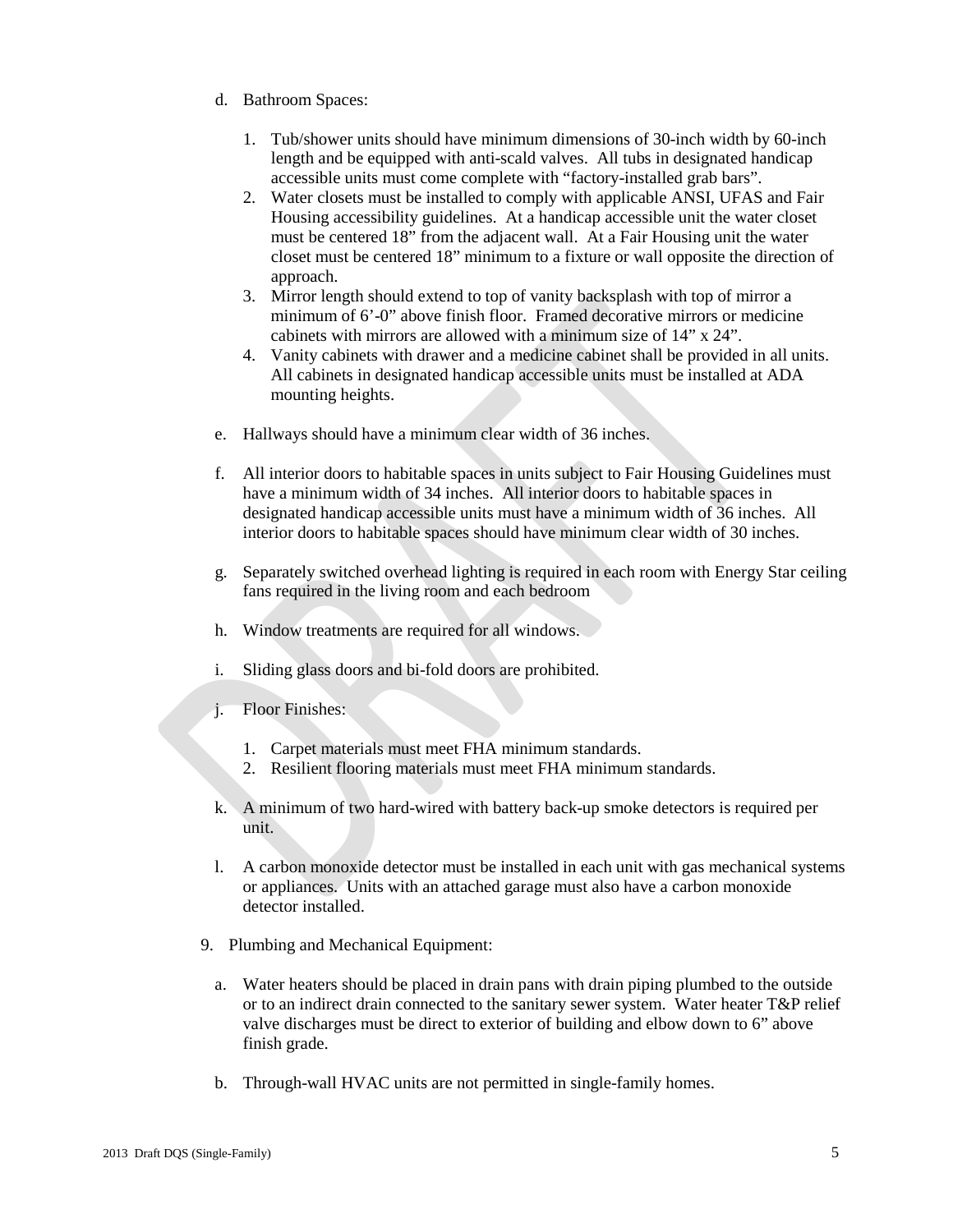- c. CPVC supply piping is not allowed for interior space in-wall or overhead services.
- d. HVAC refrigeration lines shall be insulated.
- e. HVAC 14 seer or greater should be used. HVAC equipment should be placed so that their operation does not interfere with the comfort of the adjacent dwellings.
- f. All units must contain washer and dryer connections.

# **C. Modular Construction:**

- 1. Modular units are to be constructed in component sections and assembled by a manufacturer in a controlled environment. The component sections are to be assembled on a conventional permanent foundation at the project site. Finish work is to be completed on site.
- 2. Modular units must be constructed to meet applicable building codes, AHFA's specifications and Design Quality Standards stated herein.
- 3. A modular home manufacturer's warranty must be provided.

# **III. Drawing Submission Criteria:**

The following documents should be prepared by a registered architect, surveyor, or engineer licensed to practice in the State of Alabama.

# **A. Site Plan: The following items should be shown.**

- 1. Scale: 1 inch = 40 feet or larger for typical units.
- 2. North arrow.
- 3. Locations of existing buildings, utilities, roadways, parking areas if applicable.
- 4. Existing site/zoning restrictions including setbacks, rights of ways, boundary lines, wetlands, and flood plain.
- 5. All proposed changes and proposed buildings, parking, utilities, and landscaping.
- 6. Existing and proposed topography of site.
- 7. Finished floor height elevations and all new paving dimensions and elevations.
- 8. Identification of all specialty apartment units, including, but not limited to, designated handicapped accessible and sensory impaired apartment units.
- 9. Provide an accessible route site plan with applicable details.

# **B. Floor Plans:**

- 1. Scale: 1/4 inch = 1 foot or larger for typical units.
- 2. Show room/space layout, identifying each room/space with name and indicate finished space size of all rooms on unit plans.
- 3. Indicate the total gross square foot size and the net square foot size for each typical unit.

# **C. Elevations and sections for new construction:**

- 1. Scale:  $1/8$  inch = 1 foot or larger.
- 2. Identify all materials to be used on building exteriors and foundations.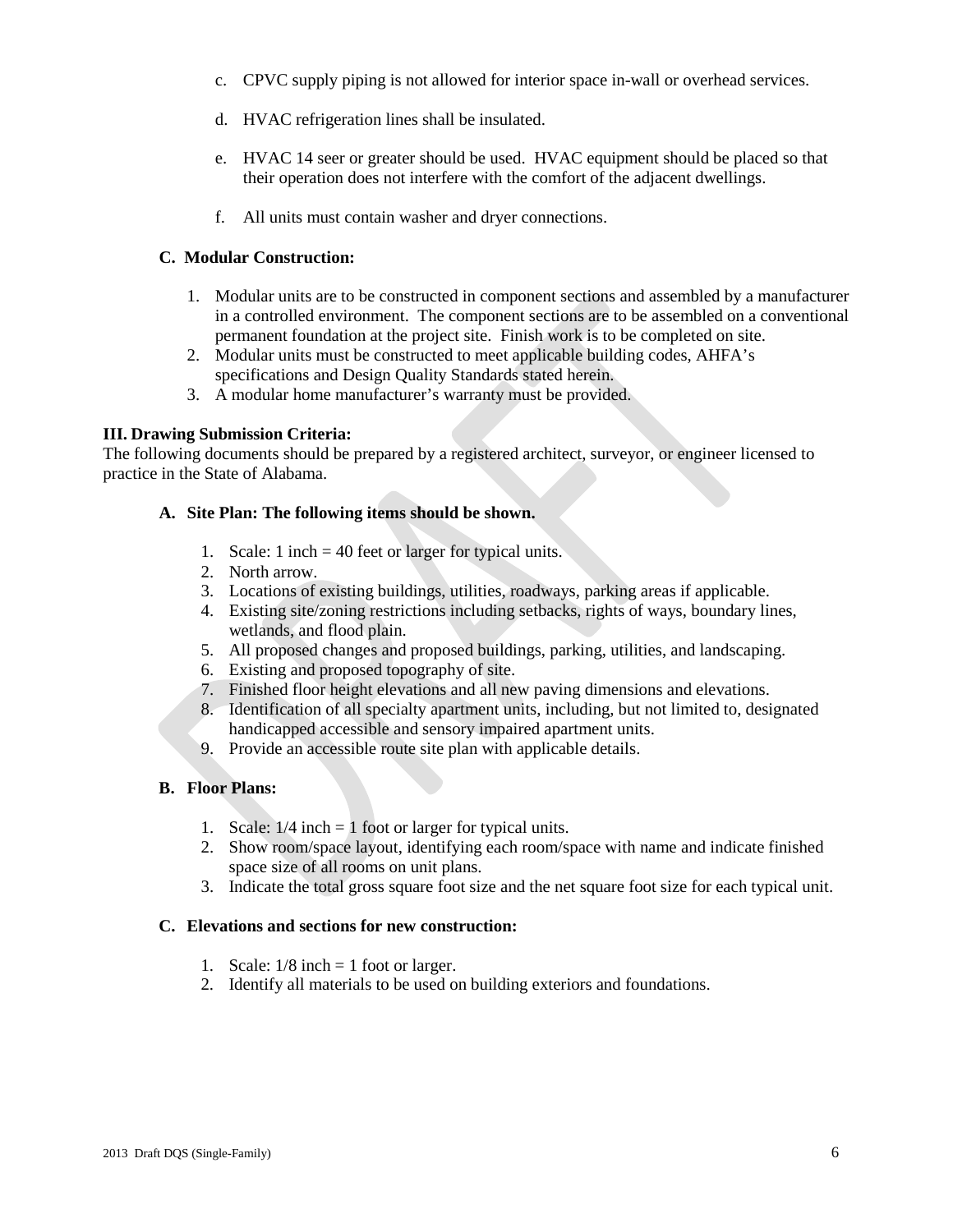# **Addendum C**

# **Alabama Housing Finance Authority's 2013 Design Quality Standards (For Attached Rehabilitation of an Existing Building)**

**The following outline of minimum standards must be used in designing Housing Credit projects of twelve or more units.**

**Any deviations from these standards must have the prior written consent or approval of the AHFA fourteen (14) days prior to submitting an application for funding. Any deviations from these standards after the reservation for funding and through the construction of the project should have the prior written consent or approval of Alabama Housing Finance Authority before the work has commenced. Any deviation requested and approved will be charged \$500.**

**All projects must be designed in accordance with the applicable requirements of the 2010 Americans with Disabilities Act, Section 504 Requirements, Fair Housing and any local building codes.** 

# **I. Site Selection Criteria:**

- **A.** Projects located in a Radon Zone-1 (highest level) must meet the Radon Mitigation Standards as required by the Environmental Protection Agency. The following counties are located in Radon Zone -1: Calhoun, Clay, Cleburne, Colbert, Coosa, Franklin, Jackson, Jefferson, Lauderdale, Lawrence, Limestone, Madison, Morgan, Shelby, and Talladega. For the most current radon information see: *www.aces.edu.*
- **B.** Projects adding any new building foundations must submit a foundation specific soils report. The soils report must reflect the results of laboratory tests conducted on a minimum of one (1) soil boring per planned building location and a minimum total of two (2) soil borings at the planned paved areas of the development. A registered professional engineer or a certified testing agency with a current license to practice in the State of Alabama must prepare the report.
- **C.** Projects located outside municipal city limits:
	- 1. A project may be located outside a municipality's city limit, but must be within the local police or sheriff jurisdiction.
	- 2. A project that is located in the police jurisdiction of a local municipality must comply with applicable zoning restrictions as if located within that municipality's city limit.
	- 3. Domestic water and fire water service must be provided to the development by the local utility service provider.

#### **II. Building Design Criteria**

#### **A. Maximum Building Standards:**

1. The square footage of the Project's clubhouse/community building may exceed 3,000 square feet heated and cooled (inclusive of the office area, community laundry, community meeting room, restrooms, kitchens, etc.)(any square footage over this amount will not be included in the eligible basis used to calculate the Housing Credit) and be ADA accessible.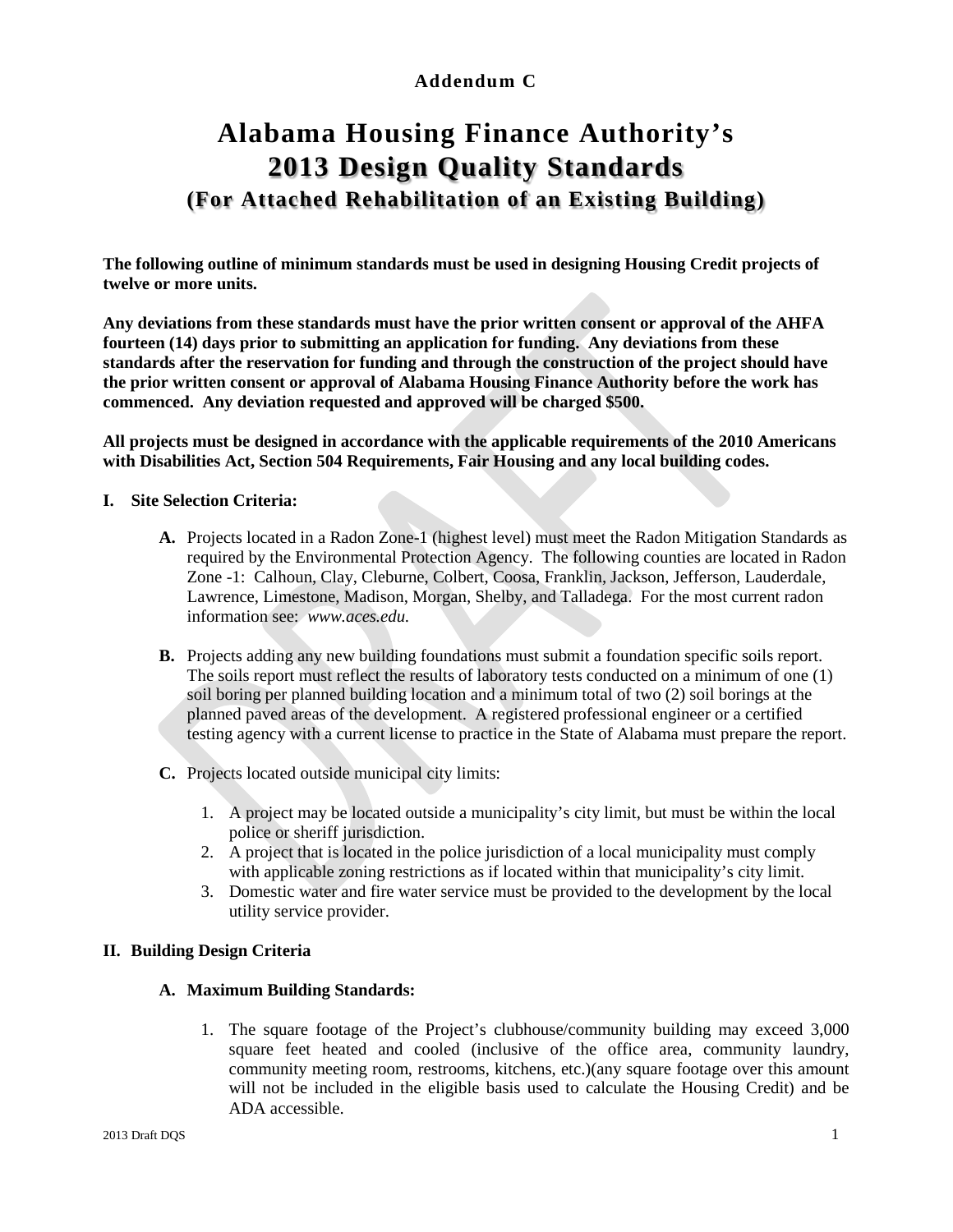2. All 100% Elderly projects must be one-story structures. Exception: Projects may have more than one story, provided the project currently has elevators or planned to be installed to service all upper level apartments. Design exceptions, or deviations, must be reviewed by AHFA on an individual basis.

#### **B. Minimum Building Standards:**

- 1. Minimum Apartment Unit Net Area Requirements:
	- a. Net area is measured from the **interior finished face** of the exterior wall to the **centerline** of the common, or party, wall.

| 1 Bedroom Unit | $600$ s.f.   |
|----------------|--------------|
| 2 Bedroom Unit | $775$ s.f.   |
| 3 Bedroom Unit | $1,000$ s.f. |

b. Minimum Bedroom Net Area is measured from the interior faces of all walls surrounding each bedroom, excluding closets, mechanical rooms, and storage rooms. **No units may contain a bedroom of less than 90 square foot.**

*\*Note 1: Net unit areas do not include outside storage, covered porches, patios, balconies, etc.* 

- 2. Exterior Building Standards:
	- a. Exterior Finishing Materials:
		- 1. Exterior building coverings: very low maintenance materials are required. Acceptable materials include:
			- a. Brick;
			- b. High quality vinyl siding with a minimum thickness of .044 and a lifetime non-prorated limited warranty (50 year) transferable; or
			- c. Cementitious siding and trim material.
			- d. Engineered composite siding and trim material.

All siding materials listed above are required to be 12 inches above the finished floor elevation of the building ground floor, with the exception of concrete patio and covered breezeway areas. Brick or decorative block must be used as an apron material.

- 2. Fascia and soffit: Must be prefinished vinyl, prefinished aluminum, cementitious trim or engineered composite trim. Material used for soffits shall be perforated or vented and/or perforated cementitious panels should be used and must contain vents.
- 3. Windows frames and sashes are to be constructed of vinyl-clad wood, solid extruded vinyl, fiberglass, or aluminum and all windows are required to have screens.
- 4. Materials for entry doors are to be metal-clad wood, fiberglass, or hollow metal construction. "Peepholes" and deadbolt locks are required in entry doors. Dead bolt locks on entry doors should have "thumb latch" on interior side. Double keyed dead bolt locks are prohibited. Minimum clear width of all exterior doors shall be 34 inches.
- 5. **No Mansard Roofs are allowed.** Roofing materials: Anti-fungal shingles or metal roof with 30-year warranty or better should be used.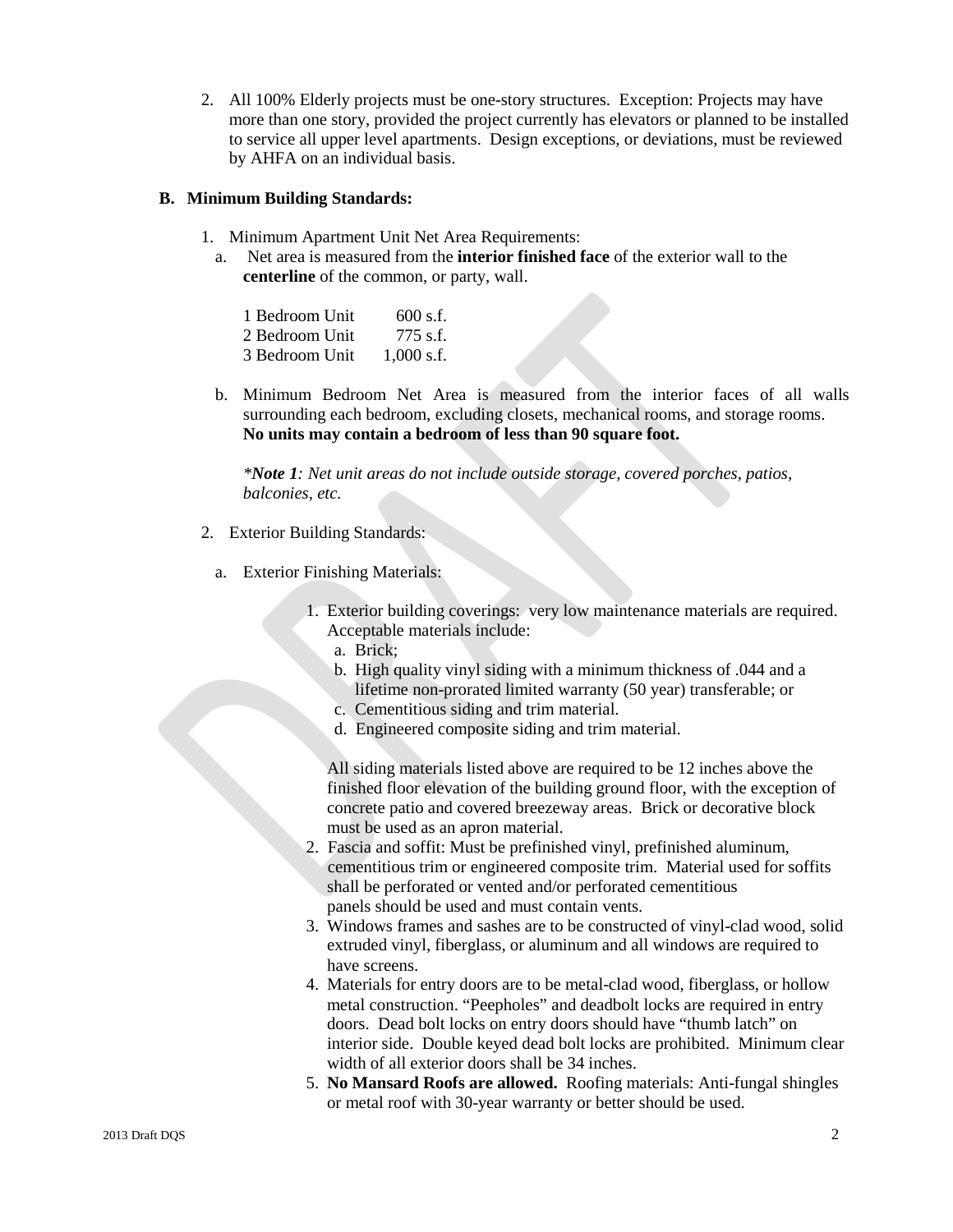- 6. Roof gable vents should be made of aluminum or vinyl materials.
- 7. All attics shall be vented.
- 8. Exterior shutters are required on all 100% Brick or vinyl siding buildings.
- 9. Handrails and pickets must be constructed from steel or aluminum.
- 10 Patio and porch/balcony components used as part of the building must have concrete slabs or decks and must be constructed so that no wood is exposed. Concealment must be with materials such as aluminum, vinyl, cementitious materials trim or engineered composite trim. Structural wood columns must be at a minimum 6" x 6 pressure treated columns concealed as noted above or properly sized columns of fiberglass, high density urethane or aluminum . Decorative rails and/or guard rail systems used at porches and patios must be code compliant systems of vinyl, fiberglass Steel or aluminum. Wooden support posts shall be installed to prevent degradation (rotting) to ends of posts and to provide for structural and anchoring of post to slab. Wood railings are not allowed.
- b. Other Exterior Standards:
	- 1. Adequate exterior lighting is required at entry doors.
	- 2. Address numbers are to be clearly visible.
	- 3. Metal flashing or 20 mil polyethylene when used in conjunction with a selfadhering polyethylene laminate flashing, should be installed above all exterior door and window units.
	- 4. A landscaping plan must be submitted indicating areas to be sodded and landscaped. Landscaping plan(s) must follow any applicable landscape municipal ordinance. At a minimum, 20 feet of solid sod must be provided (if ground space allows) from all sides of every building and between all buildings and paved areas. All disturbed areas must be seeded. If bare spots or erosion exist in current landscaping, the area must be sodded. Landscaping around and between the buildings is allowed. One 2" caliper tree per unit and Six 1 gallon shrubs per unit.
	- 5. Sidewalk access to all parking spaces must be provided. All ADA access aisle ways required to cross vehicular roadways shall be clearly marked.
	- 6. A lighted project sign including the Fair Housing logo is required. Depending on the placement as it relates to the access of the property from the public road, the project's sign may require the project's name and Fair Housing logo on both sides of the sign.
	- 7. A minimum of one enclosed on a minimum of 3 sides trash dumpster or compactor is required that is enclosed. The trash dumpster/compactor enclosure must be ADA accessible and have a concrete apron. If the dumpster itself is not accessible, trashcans must be placed within the enclosure for use by handicap tenants.
	- 8. Continuous asphalt or concrete paved access road must be provided to the entrance of the development.
	- 9. All parking must be asphalt or concrete. An asphalt or concrete paving recommendation letter must be provided with the application by a geotechnical engineer.
	- 10. All sidewalks and walkways must be concrete and at least 36 inches wide. All public building, community building and amenities should be connected to the dwelling units by a sidewalk or walkway.
	- 11. Mailboxes, playground and all exterior project amenities must be on an accessible route as defined by the Fair Housing Guidelines.
	- 12. No above ground propane tanks allowed on the site.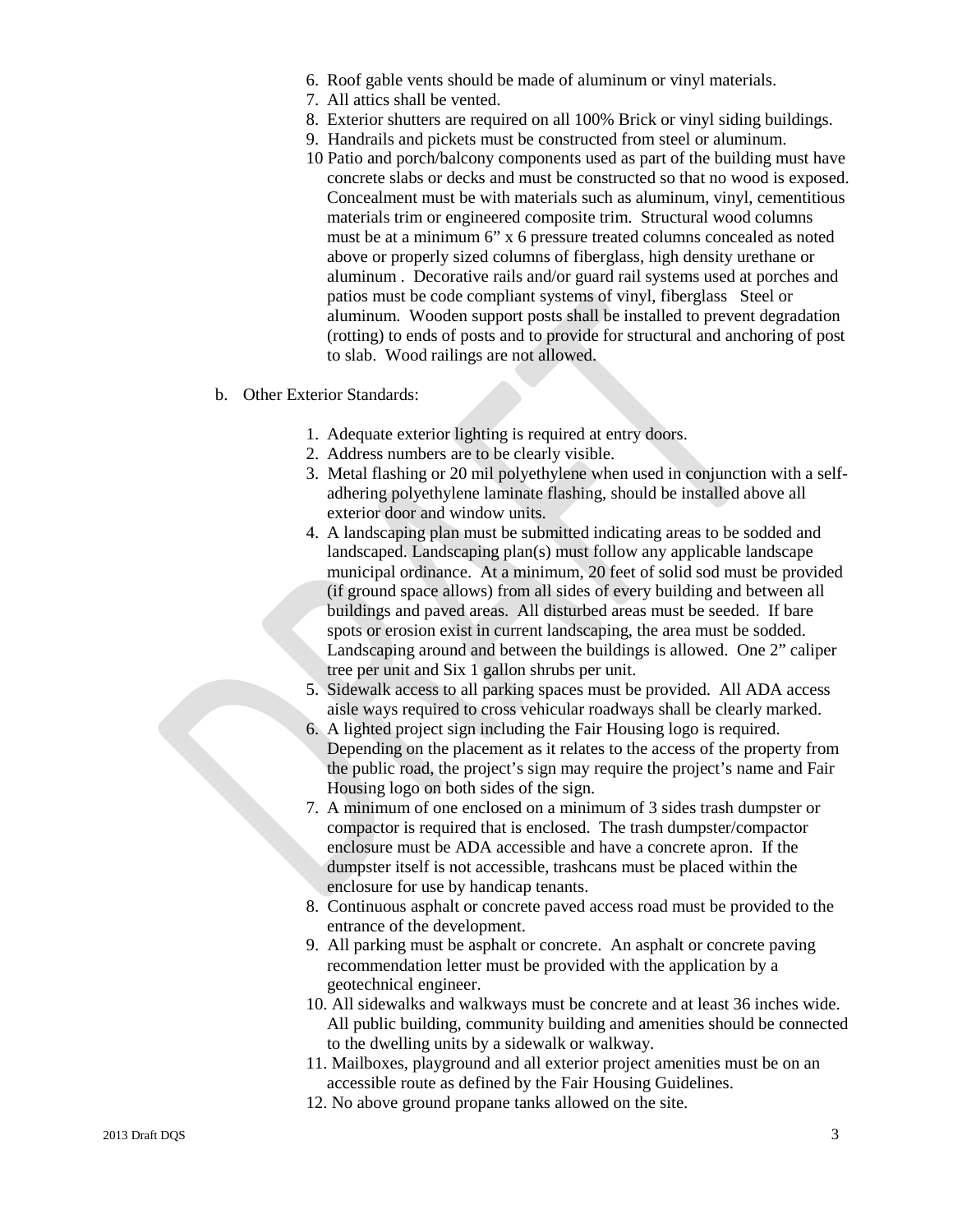- 5. Interior Building and Space Standards:
	- a. Insulation Requirements:

Roof or attic insulation should have an R-38 minimum.

- b. Kitchen spaces:
	- 1. 6 1/2-inch deep double bowl stainless steel sinks are required in each unit.
	- 2. Each unit must be equipped with a 5 lb. ABC rated dry chemical fire extinguisher readily accessible in the kitchen and mounted to accommodate handicapped accessible height in accessible units. Each unit must also contain either fire protection canisters above the cooktop surface or temperature limiting plates on the cooktop surface.
	- 3. New cabinets should have dual sidetrack drawers and no laminate or particleboard fronts for doors or drawer fronts. Cabinets shall meet the ANSI/KCMA A161.1 performance and construction standard for kitchen and vanity cabinets. Cabinets shall bear the certification seal of KCMA (Kitchen Cabinet Manufacturers Association).
	- 4. A pantry closet or pantry cabinet is required in each unit. The pantry must be 1'6" x 1'6" deep with a minimum five shelves, located in or adjacent to the kitchen.
	- 5. Fluorescent lighting at least 1' x 4" is required.
	- 6. All appliances must be Energy Star rated.
	- 7. A grease shield is required behind ranges on the wall.
	- 8. A Microwave must be provided in each unit.
	- 9. The refrigerator must contain an ice maker.
- c. Bathroom Spaces:
	- 1. Tub/shower units should have minimum dimensions of 30-inch width by 60-inch length and be equipped with anti-scald valves. All tubs in designated handicap accessible units must come complete with "factoryinstalled grab bars".
	- 2. Water closets must be installed to comply with applicable ANSI, UFAS and Fair Housing accessibility guidelines. At a handicap accessible unit the water closet must be centered 18" from the adjacent wall. At a Fair Housing unit the water closet must be centered 18" minimum to a fixture or wall opposite the direction of approach.
	- 3. Mirror length should extend to top of vanity backsplash with top of mirror a minimum of 6'-0" above finish floor. Framed decorative mirrors or medicine cabinets with mirrors are allowed with a minimum size of 14" x  $24$ ".
	- 4. Vanity cabinets with drawers and a medicine cabinet shall be provided in all units. All cabinets in designated handicap accessible units must be installed at ADA mounting heights.
- d. Hallways should have a minimum clear width of 36 inches.
- e. All interior doors to habitable spaces in units subject to Fair Housing Guidelines must have a minimum width of 34 inches. All interior doors to habitable spaces in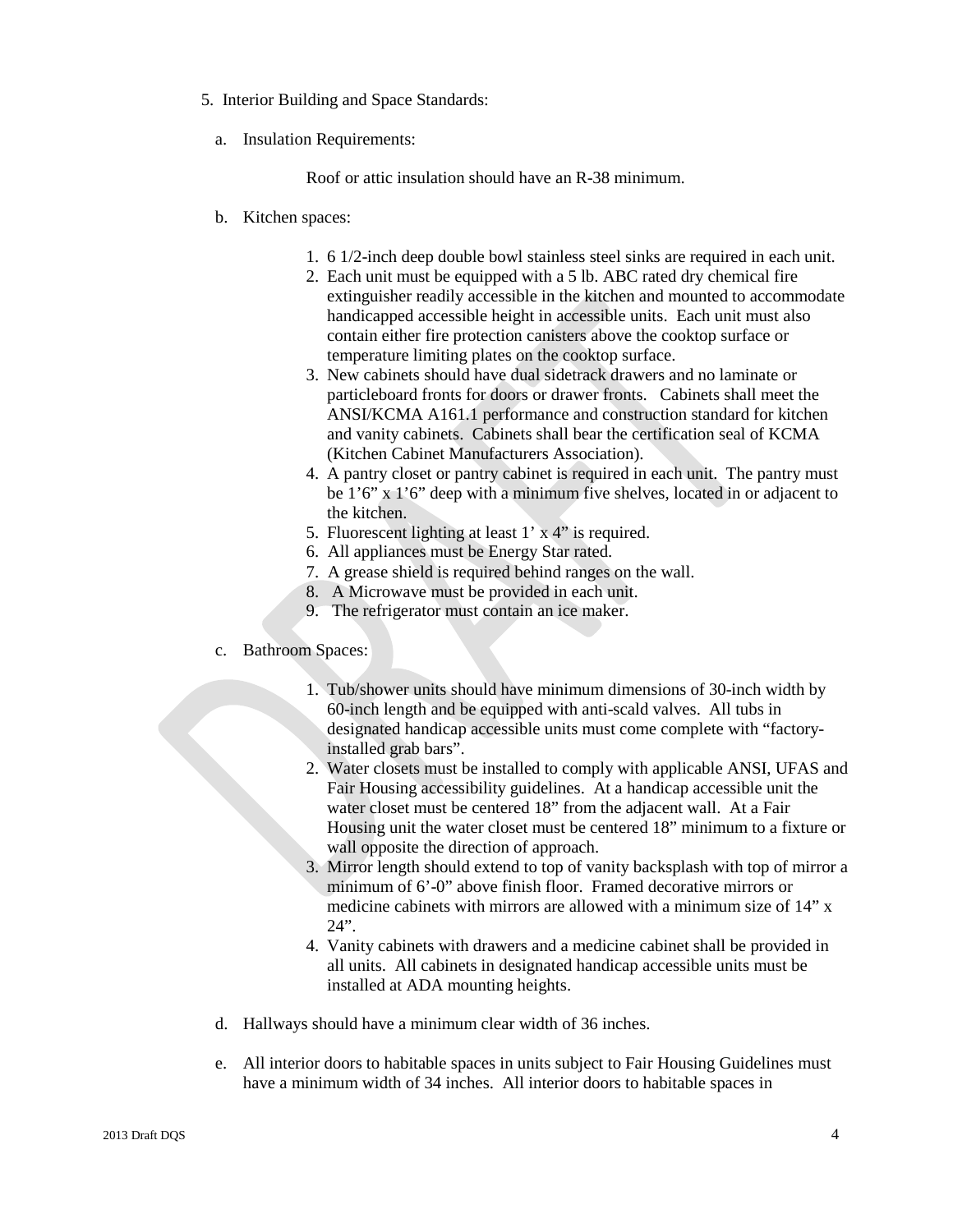designated handicap accessible units must have a minimum width of 36 inches. All interior doors to habitable spaces should have minimum clear width of 30 inches.

- f. Separately switched overhead lighting is required in each room with Energy Star ceiling fans required in the living room and each bedroom.
- g. Window treatments are required for all windows.
- h. Sliding glass doors and bi-fold doors are prohibited.
- i. Floor Finishes all flooring must be replaced:
	- 1. Carpet materials must meet FHA minimum standards.
	- 2. Resilient flooring materials must meet FHA minimum standards.
- j. A minimum of two hard-wired with battery back-up smoke detectors is required per unit. Townhomes must have a minimum of one smoke detector upstairs.
- k. A carbon monoxide detector must be installed in each unit with gas mechanical systems or appliances. Units with an attached garage must also have a carbon monoxide detector installed.
- e. All units pre-wired for cable television hook-ups in the living room and one (1) per bedroom.
- 6. Plumbing and Mechanical Equipment:
	- a. Water heaters should be placed in drain pans with drain piping plumbed to the outside or to an indirect drain connected to the sanitary sewer system. Water heater T&P relief valve discharges must be direct to exterior of building and elbow down to 6" above finish grade.
	- b. Through-wall HVAC units are not permitted in residential units except in efficiency units.
	- c. CPVC supply piping is not allowed for interior space in-wall or overhead services.
	- d. HVAC units and water heaters are not permitted in attic spaces. HVAC units must be installed in Mechanical Closets with insulated walls located within the living unit. Water heaters are to be located within the living unit.
	- e. HVAC refrigeration lines shall be insulated.
	- f. HVAC 14 seer or greater should be used. On single-family homes the HVAC equipment should be placed so that their operation does not interfere with the comfort of the adjacent dwellings.
	- g. Units with existing washer/dryer connections must replace and install new water supply fixtures and valves.